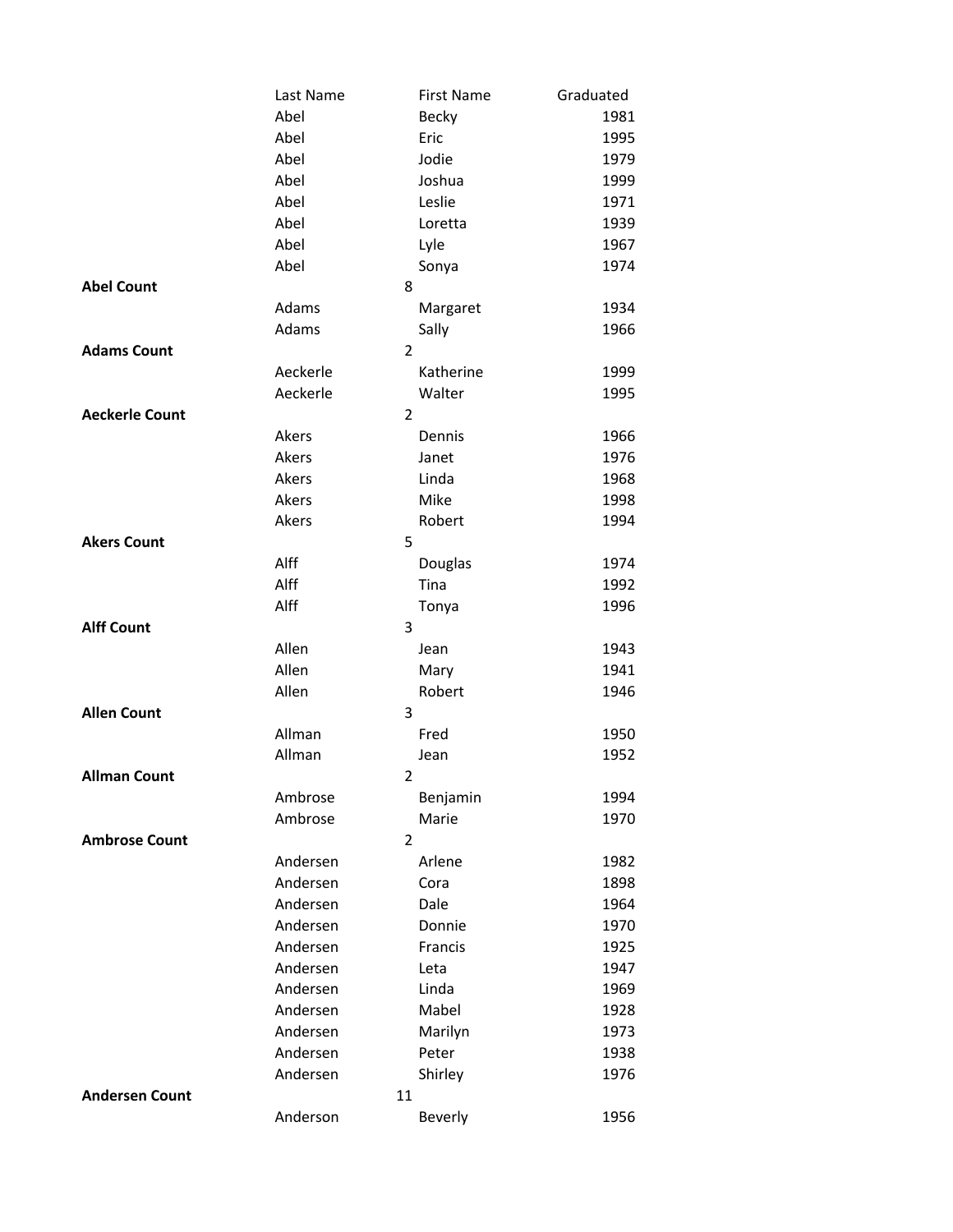|                        | Anderson              | Denny           | 1960 |
|------------------------|-----------------------|-----------------|------|
|                        | Anderson              | <b>Dick</b>     | 1967 |
|                        | Anderson              | Janet           | 1972 |
|                        | Anderson              | Jerry           | 1960 |
|                        | Anderson              | Kerree          | 1985 |
|                        | Anderson              | Lillee          | 1975 |
|                        | Anderson              | Lynda           | 1981 |
|                        | Anderson              | Neoma           | 1942 |
|                        | Anderson              | Pattee          | 1978 |
|                        | Anderson              | Robert          | 1965 |
|                        | Anderson              | <b>Ruth Ann</b> | 1944 |
|                        | Anderson              | Sally           | 1978 |
|                        | Anderson              | Shari           | 1975 |
|                        | Anderson              | Sheryl          | 1971 |
|                        | Anderson              | Susan           | 1970 |
|                        | Anderson              | Vivian          | 1966 |
| <b>Anderson Count</b>  | 17                    |                 |      |
|                        | Archer                | Marcella        | 1944 |
|                        | Archer                | Norman          | 1946 |
|                        | Archer                | Velma           | 1923 |
| <b>Archer Count</b>    | 3                     |                 |      |
|                        | Arentsen              | <b>Burton</b>   | 1933 |
|                        | Arentsen              | LeEtta          | 1943 |
|                        | Arentsen              | Luella          | 1936 |
| <b>Arentsen Count</b>  | 3                     |                 |      |
|                        | Armstrong             | Clifford        | 1925 |
|                        | Armstrong             | Harry           | 1933 |
|                        | Armstrong             | Hugh            | 1937 |
|                        | Armstrong             | Iva             | 1925 |
|                        | Armstrong             | Lois            | 1961 |
|                        | Armstrong             | Marian          | 1933 |
|                        | Armstrong             | Myrtle          | 1928 |
|                        | Armstrong             | Opal            | 1965 |
| <b>Armstrong Count</b> | 8                     |                 | 1968 |
| <b>Arndt Count</b>     | Arndt<br>$\mathbf{1}$ | Karen           |      |
|                        |                       |                 | 1973 |
|                        | Arp<br>Arp            | Darwyn<br>Kelly | 1982 |
|                        | Arp                   | Lori            | 1977 |
|                        | Arp                   | Margaret        | 1932 |
|                        | Arp                   | Ruth            | 1928 |
| <b>Arp Count</b>       | 5                     |                 |      |
|                        | Ast                   | Ernest          | 1920 |
| <b>Ast Count</b>       | $\mathbf{1}$          |                 |      |
|                        | Ausdemore             | <b>Brooke</b>   | 2003 |
|                        | Ausdemore             | Dean            | 1973 |
|                        | Ausdemore             | Duane           | 1970 |
|                        | Ausdemore             | Dustin          | 2001 |
|                        | Ausdemore             | Nicole          | 1998 |
|                        |                       |                 |      |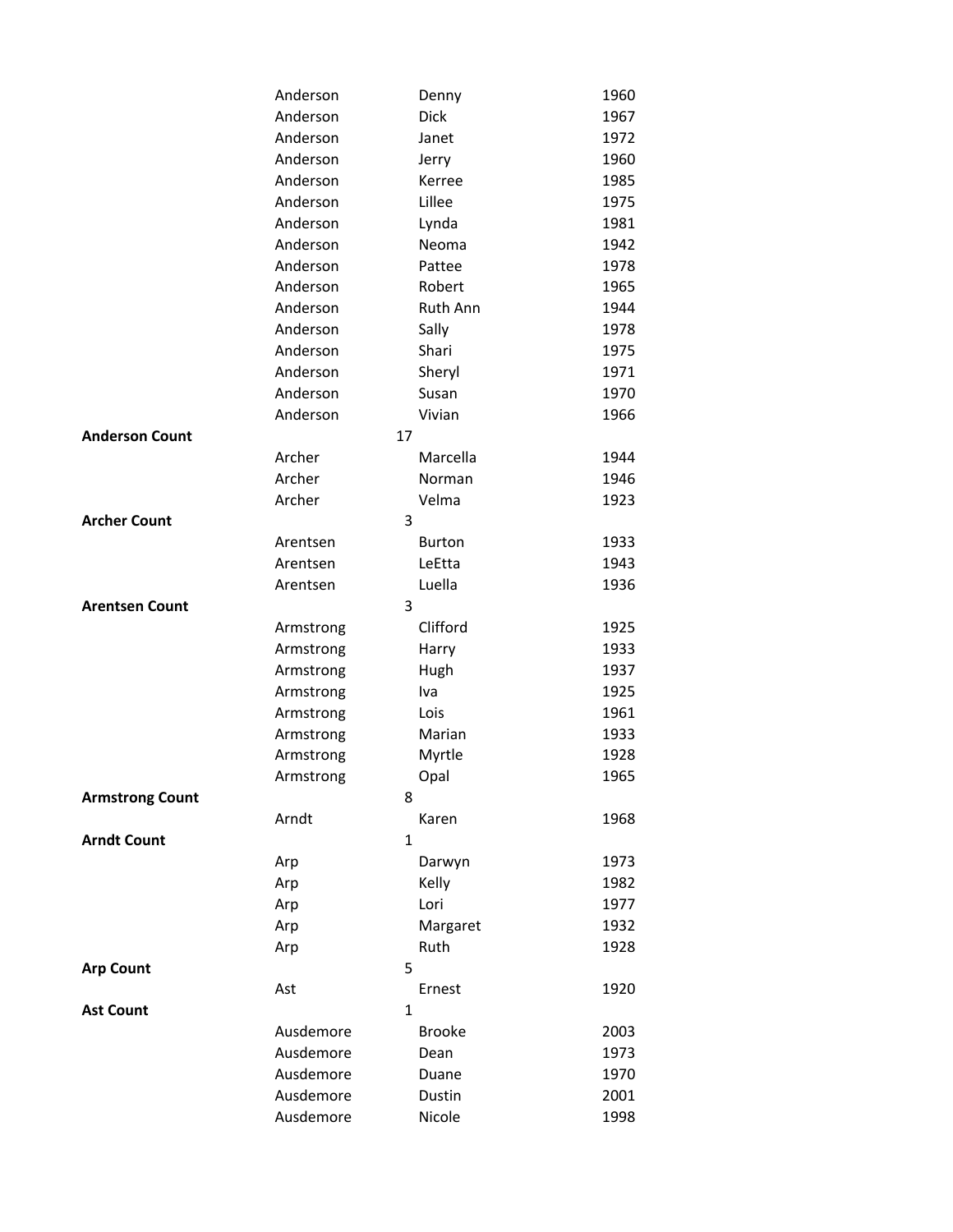| <b>Ausdemore Count</b>   |                | 5            |                |      |
|--------------------------|----------------|--------------|----------------|------|
|                          | <b>Babbitt</b> |              | Hyla           | 1941 |
|                          | <b>Babbitt</b> |              | Ora            | 1942 |
|                          | <b>Babbitt</b> |              | Velma          | 1937 |
| <b>Babbitt Count</b>     |                | 3            |                |      |
|                          | <b>Backus</b>  |              | Cora           | 1897 |
|                          | <b>Backus</b>  |              | Gertie         | 1901 |
|                          | <b>Backus</b>  |              | Mae            | 1904 |
|                          | <b>Backus</b>  |              | Margaret       | 1908 |
|                          | <b>Backus</b>  |              | Ruby           | 1919 |
|                          | <b>Backus</b>  |              | Ruth           | 1919 |
| <b>Backus Count</b>      |                | 6            |                |      |
|                          | <b>Baker</b>   |              | Shery          | 1978 |
| <b>Baker Count</b>       |                | $\mathbf{1}$ |                |      |
|                          | Barr           |              | Christine      | 1991 |
| <b>Barr Count</b>        |                | $\mathbf{1}$ |                |      |
|                          | Bauer          |              | Hertha         | 1927 |
| <b>Bauer Count</b>       |                | $\mathbf{1}$ |                |      |
|                          | Bauerkemper    |              | <b>Beverly</b> | 1950 |
|                          | Bauerkemper    |              | Bill           | 1986 |
|                          | Bauerkemper    |              | <b>Brian</b>   | 2003 |
|                          | Bauerkemper    |              | Darlene        | 1943 |
|                          | Bauerkemper    |              | Darrell        | 1945 |
|                          | Bauerkemper    |              | Donald         | 1978 |
|                          | Bauerkemper    |              | Janis          | 1976 |
|                          | Bauerkemper    |              | Sandra         | 1974 |
|                          | Bauerkemper    |              | Todd           | 2008 |
| <b>Bauerkemper Count</b> |                | 9            |                |      |
|                          | Beaman         |              | Esther         | 1931 |
| <b>Beaman Count</b>      |                | 1            |                |      |
|                          | Becerra        |              | Alyssa         | 2014 |
|                          | Becerra        |              | Angie          | 1987 |
|                          | Becerra        |              | <b>Breann</b>  | 2008 |
|                          | Becerra        |              | Cole           | 2010 |
|                          | Becerra        |              | Curtis         | 1984 |
|                          | <b>Becerra</b> |              | Joshua         | 2006 |
|                          | Becerra        |              | Lenny          | 1986 |
| <b>Becerra Count</b>     |                | 7            |                |      |
|                          | Beckendorf     |              | Ivan           | 1932 |
|                          | Beckendorf     |              | Larry          | 1973 |
|                          | Beckendorf     |              | Lorene         | 1940 |
|                          | Beckendorf     |              | Mark           | 1986 |
|                          | Beckendorf     |              | Russell        | 1976 |
|                          | Beckendorf     |              | Sheri          | 1979 |
| <b>Beckendorf Count</b>  |                | 6            |                |      |
|                          | Beebe          |              | Joann          | 1957 |
| <b>Beebe Count</b>       |                | 1            |                |      |
|                          | Beech          |              | Rachel         | 1983 |
| <b>Beech Count</b>       |                | $\mathbf 1$  |                |      |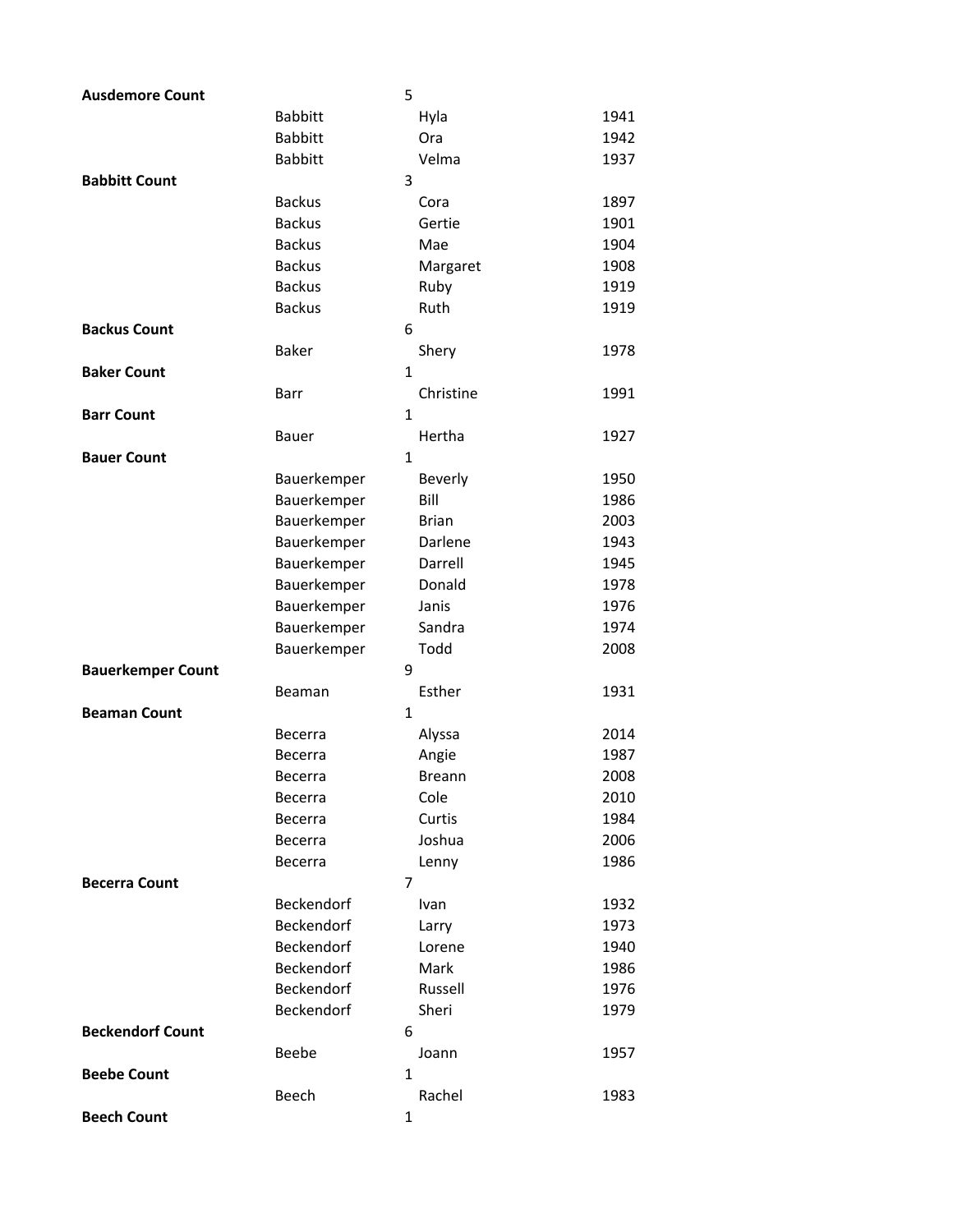|                                 | <b>Bees</b>               |                | Alma                | 1918         |                     |
|---------------------------------|---------------------------|----------------|---------------------|--------------|---------------------|
|                                 | Bees                      |                | Dorothy             | 1942         |                     |
|                                 | Bees                      |                | Eldon               | 1947         |                     |
|                                 | Bees                      |                | Gilbert             | 1940         |                     |
|                                 | Bees                      |                | Richard             | 1971         |                     |
|                                 | Bees                      |                | Sandra              | 1968         |                     |
|                                 | Bees                      |                | Steve               | 1965         |                     |
|                                 | Bees                      |                | Vernetta            | 1939         |                     |
| <b>Bees Count</b>               |                           | 8              |                     |              |                     |
|                                 | Begley                    |                | Donald              | 1953         |                     |
|                                 | <b>Begley</b>             |                | Marjorie            | 1954         |                     |
| <b>Begley Count</b>             |                           | $\overline{2}$ |                     |              |                     |
|                                 | <b>Behrend Williams</b>   |                | Renee               | 2002         |                     |
| <b>Behrend Williams Count</b>   |                           | $\mathbf 1$    |                     |              |                     |
|                                 | Bentley                   |                | Beth                | 2001         |                     |
|                                 | Bentley                   |                | Jennifer            | 2004         |                     |
| <b>Bentley Count</b>            |                           | $\overline{2}$ |                     |              |                     |
|                                 | Berge                     |                | Robert              | 1949         |                     |
| <b>Berge Count</b>              |                           | $\mathbf 1$    |                     |              |                     |
|                                 | <b>Bernal Castellanos</b> |                | Mishel              | 2005         | AFS Student-Bolivia |
| <b>Bernal Castellanos Count</b> |                           | $\mathbf{1}$   |                     |              |                     |
|                                 | Bero                      |                | John                | 1972         |                     |
|                                 | Bero                      |                | Marie               | 1976         |                     |
|                                 | Bero                      |                | Melody              | 1983         |                     |
|                                 | Bero                      |                | Patty               | 1969         |                     |
|                                 | Bero                      |                | Tammy               | 1996         |                     |
| <b>Bero Count</b>               |                           | 5              |                     |              |                     |
|                                 | Beyer                     |                | Elwood              | 1937         |                     |
|                                 | Beyer                     |                | Herbert             | 1928         |                     |
|                                 | Beyer                     |                | Walter              | 1923         |                     |
| <b>Beyer Count</b>              |                           | 3              |                     |              |                     |
|                                 | <b>Bice</b>               |                | Earl                | 1962         |                     |
| <b>Bice Count</b>               |                           | 1              |                     |              |                     |
|                                 | <b>Biefelt</b>            |                | Kathy               | 1971         |                     |
|                                 | <b>Biefelt</b>            |                | Terry               | 1973         |                     |
| <b>Biefelt Count</b>            |                           | $\mathbf 2$    |                     |              |                     |
|                                 | Bierbaum                  |                | Marye               | 2010         |                     |
| <b>Bierbaum Count</b>           |                           | $\mathbf 1$    |                     |              |                     |
|                                 | <b>Bigelow</b>            |                | <b>Bruce</b>        | 1918         |                     |
|                                 | Bigelow                   |                | Carol Ann<br>Eloise | 1959<br>1925 |                     |
|                                 | Bigelow<br>Bigelow        |                | Joe                 | 1926         |                     |
|                                 |                           |                |                     | 1917         |                     |
|                                 | Bigelow                   |                | Marjorie            | 2009         |                     |
|                                 | Bigelow<br>Bigelow        |                | Scott               | 1921         |                     |
| <b>Bigelow Count</b>            |                           | $\overline{7}$ | Virginia            |              |                     |
|                                 | <b>Bivens</b>             |                | Patty               | 1968         |                     |
|                                 | <b>Bivens</b>             |                | Wayne               | 1955         |                     |
| <b>Bivens Count</b>             |                           | $\overline{2}$ |                     |              |                     |
|                                 |                           |                |                     |              |                     |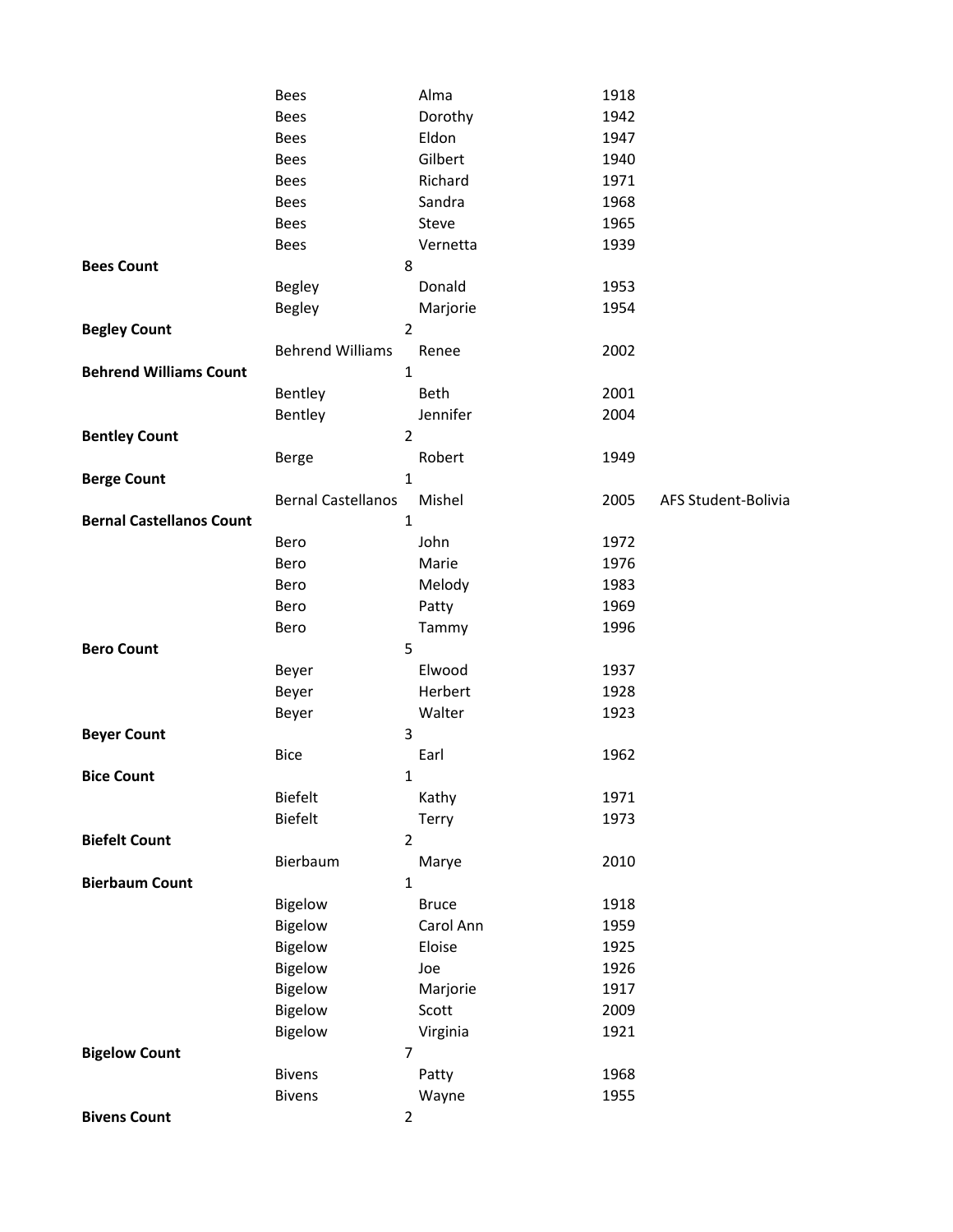|                        | <b>Bladt</b> | <b>Brenda</b>    | 1981         |
|------------------------|--------------|------------------|--------------|
|                        | <b>Bladt</b> | Kathy            | 1976         |
| <b>Bladt Count</b>     |              | $\overline{2}$   |              |
|                        | <b>Blake</b> | John             | 2000         |
| <b>Blake Count</b>     |              | $\mathbf{1}$     |              |
|                        | Blakesley    | Marvin           | 1927         |
| <b>Blakesley Count</b> |              | $\mathbf{1}$     |              |
|                        | Blocker      | Jaime            | 1997         |
|                        | Blocker      | Johnny           | 1994         |
| <b>Blocker Count</b>   |              | $\overline{2}$   |              |
|                        | Blotzer      | Tony             | 1995         |
| <b>Blotzer Count</b>   |              | $\mathbf{1}$     |              |
|                        | Blum         | Annette          | 1992         |
|                        | Blum         | Darlene          | 1982         |
|                        | Blum         | David            | 1985         |
|                        | Blum         | Denise           | 1977         |
|                        | Blum         | Diane            | 1975         |
|                        | Blum         | Donnie           | 1982         |
|                        | Blum         | Duane            | 1975         |
|                        | Blum         | Gary             | 1972         |
|                        | Blum         | Haley            | 2014         |
|                        | Blum         | Hannah           | 2005         |
|                        | Blum         | Holli            | 2004         |
|                        | Blum         | Jeff             | 1977         |
|                        | Blum         | Jim              | 1970         |
|                        | Blum         | Jim              | 1977         |
|                        | Blum         | Jolene           | 2001         |
|                        | Blum<br>Blum | Joseph           | 1952         |
|                        |              | Keith            | 1979         |
|                        | Blum<br>Blum | Laura            | 1997         |
|                        | Blum         | Logan            | 2007<br>2012 |
|                        | Blum         | Lucas            | 1971         |
|                        | Blum         | Mary Lou         | 1981         |
|                        | Blum         | Nancy<br>Richard | 1979         |
|                        | Blum         | Ryan             | 2008         |
|                        | Blum         | Scott            | 1984         |
|                        | Blum         | Scott            | 2008         |
|                        | Blum         | Steven           | 2006         |
|                        | Blum         | Tyler            | 2005         |
| <b>Blum Count</b>      |              | 28               |              |
|                        | Boiler       | Ada              | 1889         |
|                        | Boiler       | Chester          | 1891         |
|                        | Boiler       | Hazel            | 1912         |
|                        | Boiler       | Ina              | 1894         |
|                        | Boiler       | Irene            | 1921         |
|                        | Boiler       | Lester           | 1905         |
| <b>Boiler Count</b>    |              | 6                |              |
|                        | Boken        | Kylie            | 2013         |
|                        |              |                  |              |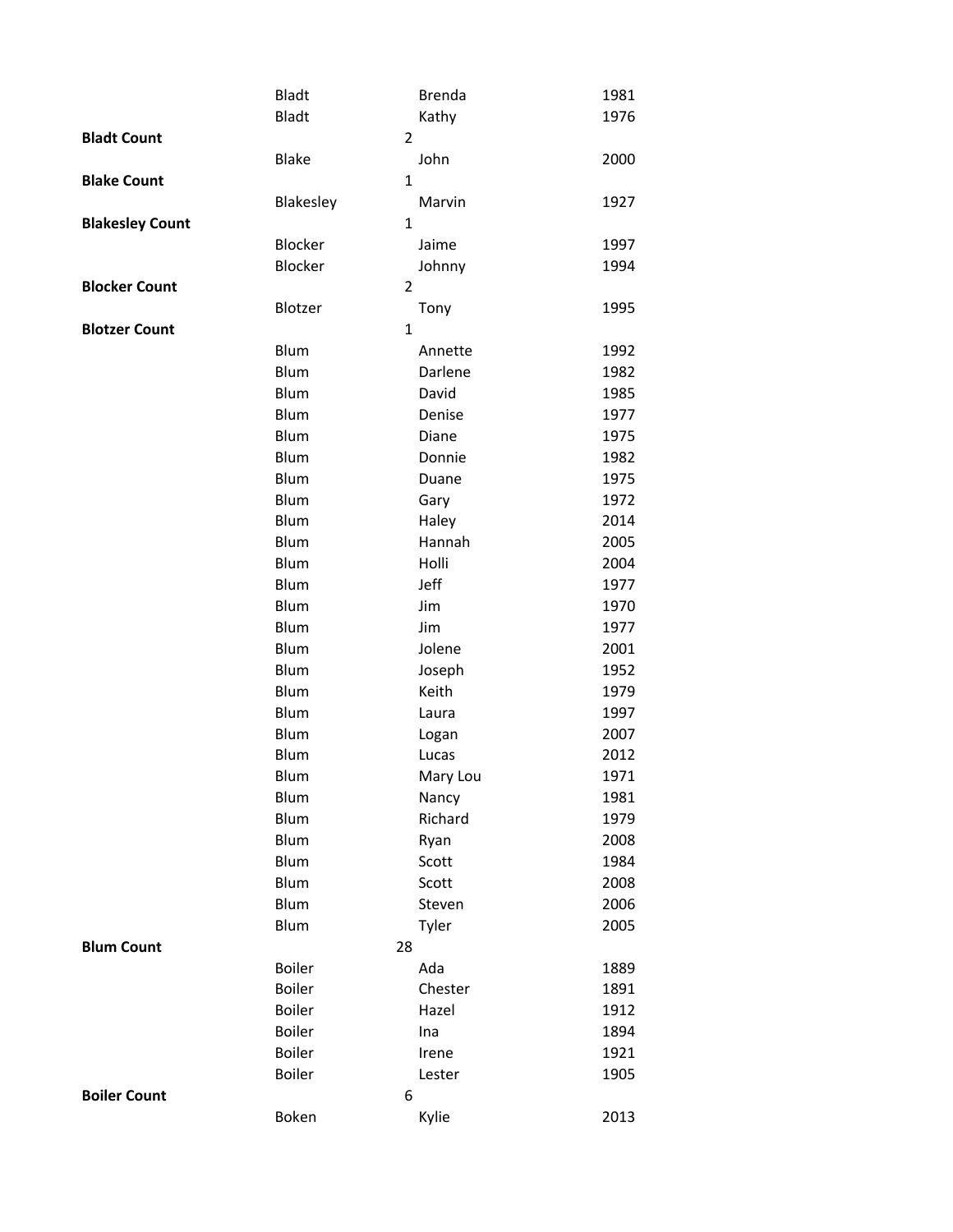| <b>Boken Count</b>      |                | 1              |                 |      |
|-------------------------|----------------|----------------|-----------------|------|
|                         | Boll           |                | <b>Brenda</b>   | 1993 |
|                         | Boll           |                | Donna           | 1968 |
|                         | Boll           |                | Janice          | 1966 |
|                         | Boll           |                | Milton          | 1968 |
|                         | Boll           |                | Timothy         | 1991 |
| <b>Boll Count</b>       |                | 5              |                 |      |
|                         | <b>Book</b>    |                | Elizabeth       | 1997 |
|                         | <b>Book</b>    |                | Jason           | 1994 |
|                         | <b>Book</b>    |                | Julie           | 1999 |
| <b>Book Count</b>       |                | 3              |                 |      |
|                         | Borngraber     |                | Olga            | 1927 |
| <b>Borngraber Count</b> |                | $\mathbf{1}$   |                 |      |
|                         | Bornholdt      |                | <b>Brenda</b>   | 1977 |
|                         | Bornholdt      |                | Darlene         | 1961 |
|                         | Bornholdt      |                | Everett         | 1956 |
|                         | Bornholdt      |                | Jeffery         | 1979 |
|                         | Bornholdt      |                | Julie           | 1980 |
|                         | Bornholdt      |                | Max             | 1958 |
|                         | Bornholdt      |                | Pam             | 1973 |
|                         | Bornholdt      |                | Robert          | 1960 |
| <b>Bornholdt Count</b>  |                | 8              |                 |      |
|                         | Bowen          |                | Erle            | 1928 |
|                         | Bowen          |                | Merle           | 1928 |
| <b>Bowen Count</b>      |                | $\overline{2}$ |                 |      |
|                         | <b>Bowlin</b>  |                | Dannie          | 1980 |
|                         | Bowlin         |                | Jeffery         | 1994 |
| <b>Bowlin Count</b>     |                | $\overline{2}$ |                 |      |
|                         | Bowman         |                | Lucille         | 1936 |
|                         | Bowman         |                | Robert          | 1938 |
| <b>Bowman Count</b>     |                | $\overline{2}$ |                 |      |
|                         | <b>Braden</b>  |                | Jim             | 1955 |
|                         | <b>Braden</b>  |                | Judy            | 1957 |
| <b>Braden Count</b>     |                | $\overline{2}$ |                 |      |
|                         | <b>Branan</b>  |                | Jacob           | 1996 |
|                         | <b>Branan</b>  |                | Jenny           | 1997 |
|                         | <b>Branan</b>  |                | Joshua          | 1994 |
| <b>Branan Count</b>     |                | 3              |                 |      |
|                         | <b>Brandt</b>  |                | Amy             | 1996 |
|                         | <b>Brandt</b>  |                | Helen           | 1916 |
|                         | <b>Brandt</b>  |                | Jeffrey         | 1993 |
|                         | <b>Brandt</b>  |                | Stephanie       | 2000 |
| <b>Brandt Count</b>     |                | 4              |                 |      |
|                         | <b>Brehmer</b> |                | Arnold          | 1953 |
|                         | <b>Brehmer</b> |                | <b>Burdette</b> | 1951 |
|                         | <b>Brehmer</b> |                | Delbert         | 1960 |
|                         | <b>Brehmer</b> |                | John            | 1936 |
| <b>Brehmer Count</b>    |                | 4              |                 |      |
|                         | Brewster       |                | Eleanor         | 1947 |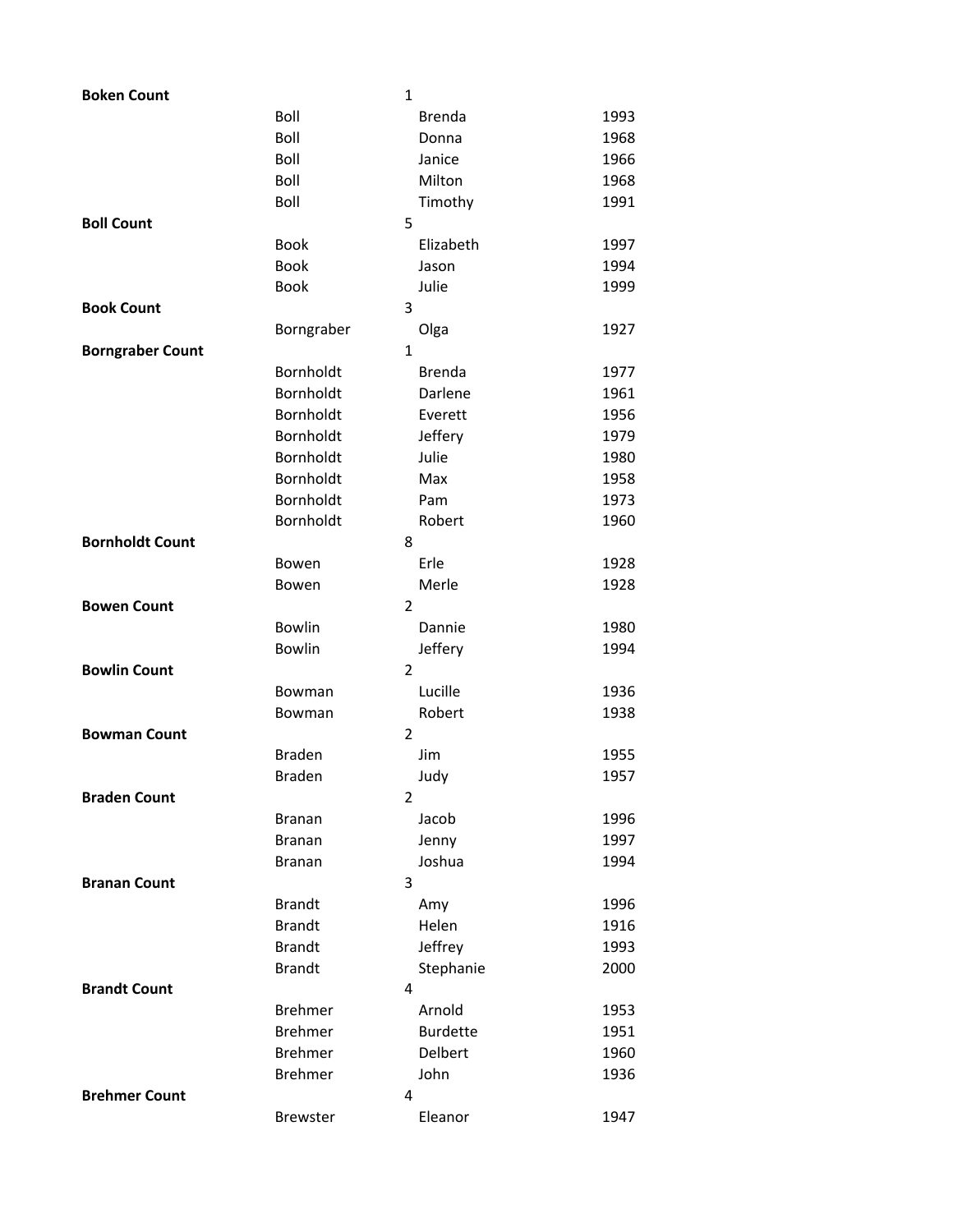| <b>Brewster Count</b>   |                  | $\mathbf{1}$   |              |      |
|-------------------------|------------------|----------------|--------------|------|
|                         | <b>Bridley</b>   |                | Clark        | 1933 |
| <b>Bridley Count</b>    |                  | $\mathbf{1}$   |              |      |
|                         | <b>Brindley</b>  |                | Boyd         | 1931 |
|                         | <b>Brindley</b>  |                | <b>Bruce</b> | 1940 |
|                         | <b>Brindley</b>  |                | Retta        | 1954 |
|                         | <b>Brindley</b>  |                | Shirley      | 1949 |
| <b>Brindley Count</b>   |                  | 4              |              |      |
|                         | <b>Brittain</b>  |                | Stacy        | 1990 |
| <b>Brittain Count</b>   |                  | $\mathbf{1}$   |              |      |
|                         | <b>Brix</b>      |                | Dallas       | 1958 |
|                         | <b>Brix</b>      |                | Dennis       | 1958 |
|                         | <b>Brix</b>      |                | Diane        | 1980 |
|                         | <b>Brix</b>      |                | Kevin        | 1982 |
|                         | <b>Brix</b>      |                | Nerita       | 1955 |
|                         | <b>Brix</b>      |                | Sean         | 1989 |
|                         | <b>Brix</b>      |                | Shane        | 1990 |
|                         | <b>Brix</b>      |                | Trey         | 2007 |
| <b>Brix Count</b>       |                  | 8              |              |      |
|                         | <b>Brockmann</b> |                | <b>Briar</b> | 2014 |
|                         | Brockmann        |                | Dakota       | 2012 |
| <b>Brockmann Count</b>  |                  | 2              |              |      |
|                         | <b>Brolin</b>    |                | <b>Becky</b> | 1987 |
| <b>Brolin Count</b>     |                  | $\mathbf{1}$   |              |      |
|                         | Broughton        |                | Belle        | 1898 |
|                         | Broughton        |                | Edith        | 1901 |
|                         | Broughton        |                | Georgia      | 1896 |
| <b>Broughton Count</b>  |                  | 3              |              |      |
|                         | <b>Bruce</b>     |                | Mable        | 1892 |
|                         | <b>Bruce</b>     |                | Maude        | 1889 |
| <b>Bruce Count</b>      |                  | $\overline{2}$ |              |      |
|                         | <b>Bruha</b>     |                | Jessica      | 2006 |
|                         | Bruha            |                | Justin       | 2003 |
| <b>Bruha Count</b>      |                  | $\overline{2}$ |              |      |
|                         | <b>Brunsmann</b> |                | Dave         | 1988 |
|                         | <b>Brunsmann</b> |                | Melissa      | 1995 |
| <b>Brunsmann Count</b>  |                  | $\overline{2}$ |              |      |
|                         | <b>Bryan</b>     |                | Diana        | 2007 |
|                         | Bryan            |                | Thomas       | 2004 |
| <b>Bryan Count</b>      |                  | 2              |              |      |
|                         | Buckmaster       |                | Nancy        | 1956 |
| <b>Buckmaster Count</b> |                  | $\mathbf{1}$   |              |      |
|                         | <b>Bunker</b>    |                | Harry        | 1904 |
|                         | <b>Bunker</b>    |                | Herbert      | 1913 |
| <b>Bunker Count</b>     |                  | $\overline{2}$ |              |      |
|                         | <b>Burk</b>      |                | Sharon       | 1959 |
| <b>Burk Count</b>       |                  | 1              |              |      |
|                         | <b>Burke</b>     |                | Kathryn      | 1905 |
|                         | <b>Burke</b>     |                | Marie        | 1904 |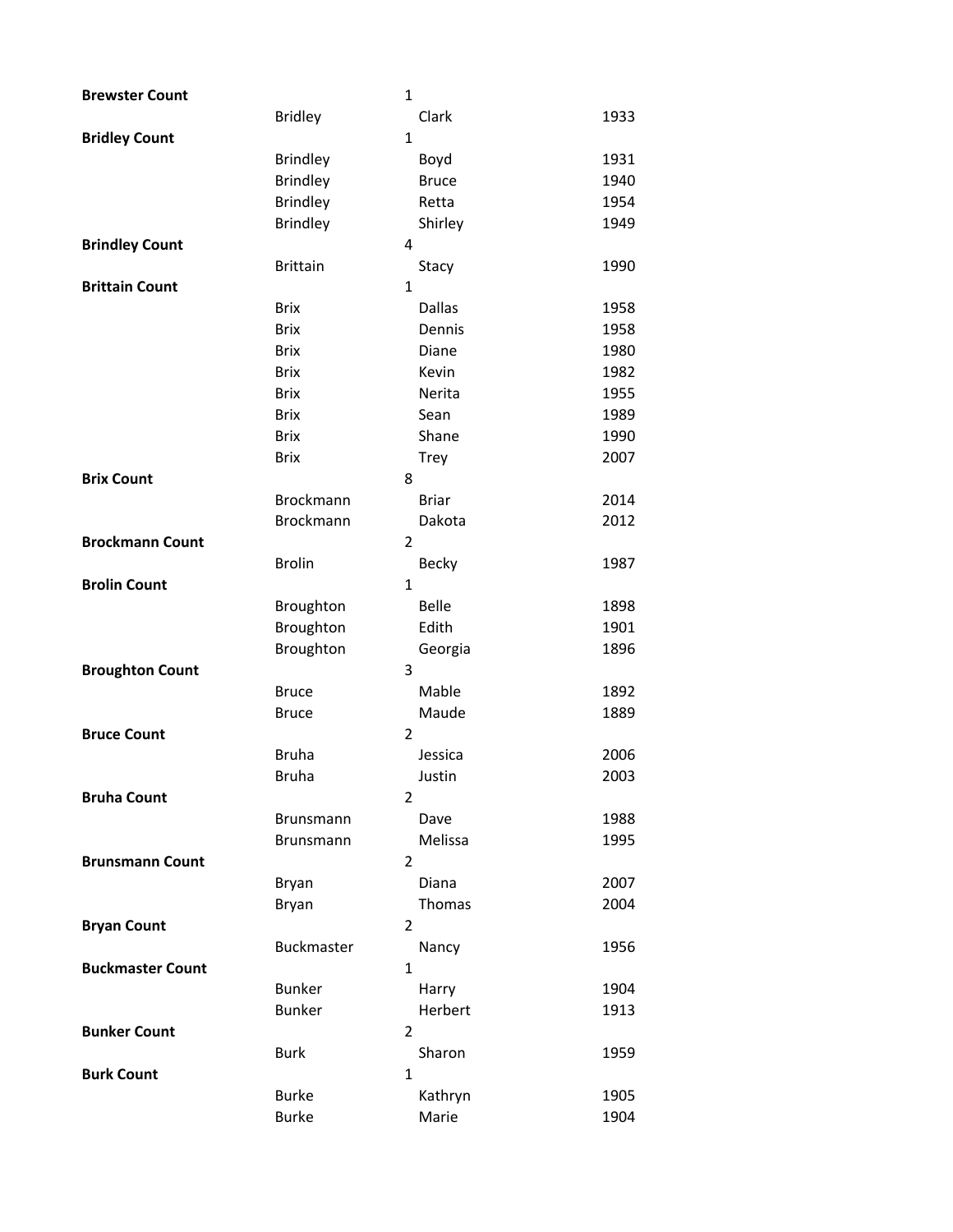|                          | <b>Burke</b>  | Paul            | 1919 |                   |
|--------------------------|---------------|-----------------|------|-------------------|
| <b>Burke Count</b>       |               | 3               |      |                   |
|                          | <b>Burkey</b> | Ethel           | 1936 |                   |
|                          | <b>Burkey</b> | Fern            | 1919 |                   |
|                          | <b>Burkey</b> | Harriett        | 1926 |                   |
|                          | <b>Burkey</b> | Howard          | 1925 |                   |
|                          | Burkey        | Irma            | 1940 |                   |
|                          | <b>Burkey</b> | Mildred         | 1919 |                   |
|                          | <b>Burkey</b> | Rachel          | 1922 |                   |
|                          | <b>Burkey</b> | Roy             | 1913 |                   |
| <b>Burkey Count</b>      |               | 8               |      |                   |
|                          | Burlingham    | Edward          | 1940 |                   |
|                          | Burlingham    | Eleanor         | 1939 |                   |
| <b>Burlingham Count</b>  |               | $\overline{2}$  |      |                   |
|                          | Burmeister    | <b>Beatrice</b> | 1935 |                   |
| <b>Burmeister Count</b>  |               | 1               |      |                   |
|                          | Burnham       | Carolyn         | 1954 |                   |
| <b>Burnham Count</b>     |               | $\mathbf{1}$    |      |                   |
|                          | <b>Busia</b>  | Katia           | 1993 | AFS Student-Italy |
| <b>Busia Count</b>       |               | $\mathbf{1}$    |      |                   |
|                          | <b>Bussow</b> | Alice           | 1947 |                   |
|                          | <b>Bussow</b> | Carol           | 1967 |                   |
|                          | <b>Bussow</b> | Dale            | 1949 |                   |
|                          | <b>Bussow</b> | Larry           | 1964 |                   |
|                          | <b>Bussow</b> | Melvin          | 1933 |                   |
| <b>Bussow Count</b>      | 5             |                 |      |                   |
|                          | <b>Butler</b> | Angie           | 1990 |                   |
| <b>Butler Count</b>      |               | $\mathbf{1}$    |      |                   |
|                          | Buttenschon   | Arlene          | 1966 |                   |
|                          | Buttenschon   | Donna           | 1961 |                   |
| <b>Buttenschon Count</b> |               | $\overline{2}$  |      |                   |
|                          | <b>Butts</b>  | Delores         | 1960 |                   |
| <b>Butts Count</b>       |               | 1               |      |                   |
|                          | Byram         | Garry           | 1971 |                   |
| <b>Byram Count</b>       |               | 1               |      |                   |
|                          | Cable         | Cody            | 2011 |                   |
|                          | Cable         | Drew            | 2012 |                   |
|                          | Cable         | Josephine       | 2010 |                   |
| <b>Cable Count</b>       | 3             |                 |      |                   |
|                          | Caddock       | Earl            | 1969 |                   |
|                          | Caddock       | Earl, Jr        | 1936 |                   |
|                          | Caddock       | Marsha          | 1970 |                   |
|                          | Caddock       | Richard         | 1939 |                   |
|                          | Caddock       | Robert          | 1938 |                   |
| <b>Caddock Count</b>     | 5             |                 |      |                   |
|                          | Cade          | Ben             | 1938 |                   |
|                          | Cade          | Bette Lou       | 1939 |                   |
|                          | Cade          | Karen           | 1956 |                   |
|                          | Cade          | Laurine         | 1925 |                   |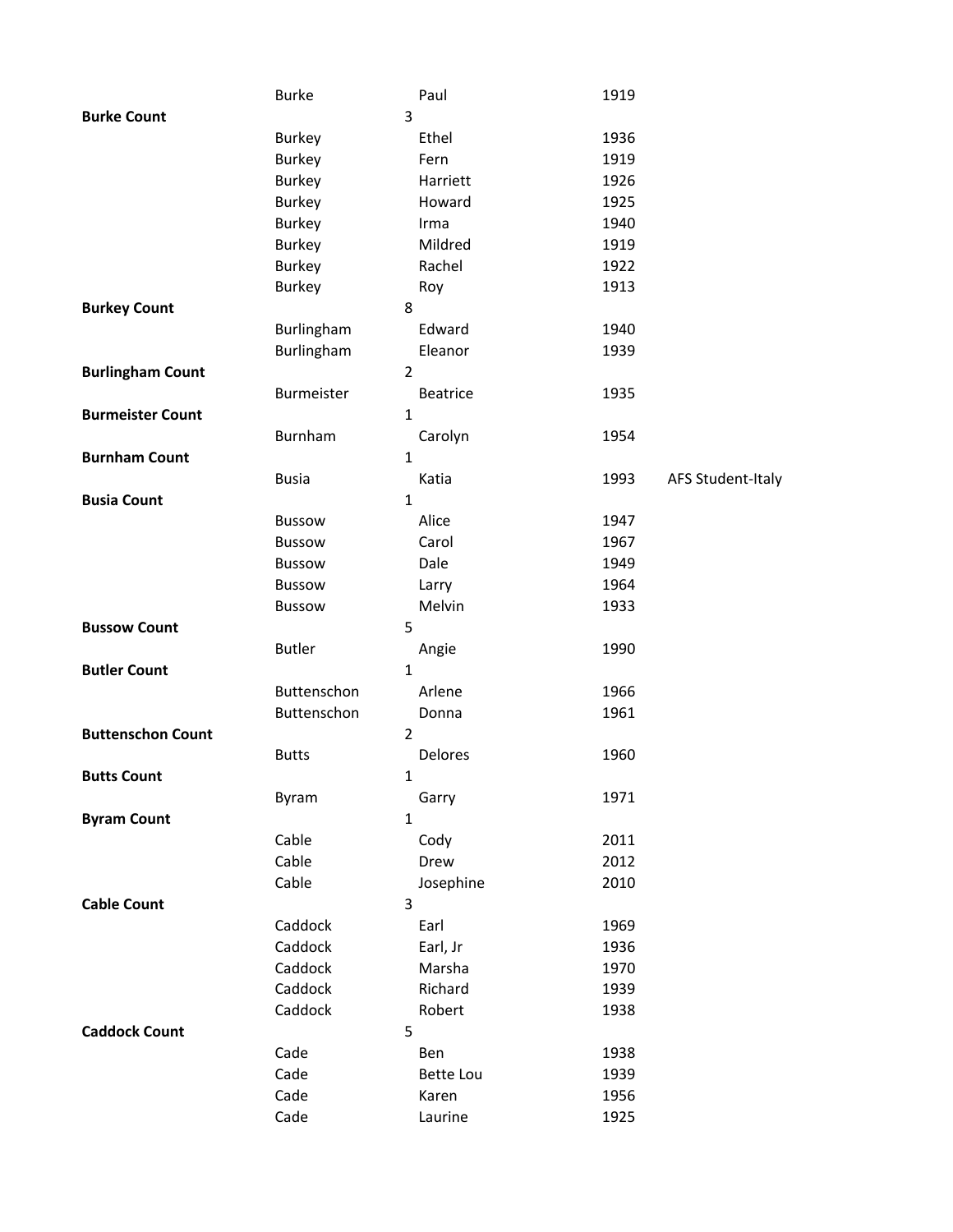| <b>Cade Count</b>        |             | 4              |      |                       |
|--------------------------|-------------|----------------|------|-----------------------|
|                          | Calvin      | Alice          | 1906 |                       |
| <b>Calvin Count</b>      |             | $\mathbf{1}$   |      |                       |
|                          | Campbell    | Belva          | 1929 |                       |
|                          | Campbell    | Claribel       | 1939 |                       |
|                          | Campbell    | George         | 1933 |                       |
|                          | Campbell    | Kacie          | 1998 |                       |
|                          | Campbell    | Larry          | 1962 |                       |
|                          | Campbell    | Rose           | 1975 |                       |
| <b>Campbell Count</b>    |             | 6              |      |                       |
|                          | Carbuhn     | Irma           | 1925 |                       |
|                          | Carbuhn     | Relinde        | 1917 |                       |
| <b>Carbuhn Count</b>     |             | 2              |      |                       |
|                          | Carey       | Elton          | 1889 |                       |
|                          | Carey       | Glen           | 1905 |                       |
|                          | Carey       | Harry          | 1899 |                       |
|                          | Carey       | Maynard        | 1896 |                       |
|                          | Carey       | Pearl          | 1901 |                       |
|                          | Carey       | Stephanie      | 2005 |                       |
| <b>Carey Count</b>       |             | 6              |      |                       |
|                          | Carroll     | Carla          | 1978 |                       |
|                          | Carroll     | Charles        | 1966 |                       |
|                          | Carroll     | Faye           | 1973 |                       |
|                          | Carroll     | Gayle          | 1988 |                       |
|                          | Carroll     | Lyla           | 1975 |                       |
|                          | Carroll     | Roger          | 1967 |                       |
|                          | Carroll     | Thomas         | 2003 |                       |
|                          | Carroll     | Wade           | 1979 |                       |
|                          | Carroll     | Wray           | 1985 |                       |
| <b>Carroll Count</b>     |             | 9              |      |                       |
|                          | Carstensen  | Anna           | 1902 |                       |
|                          | Carstensen  | Catherine      | 1896 |                       |
|                          | Carstensen  | Will           | 1899 |                       |
| <b>Carstensen Count</b>  |             | 3              |      |                       |
|                          | Casamitjana | Maria "Conchi" | 1965 | AFS Student-Spain     |
| Casamitjana Count        |             | 1              |      |                       |
|                          | Chamberlain | Evelyn         | 1921 |                       |
| <b>Chamberlain Count</b> |             | 1              |      |                       |
|                          | Chambliss   | Edwin          | 1908 |                       |
| <b>Chambliss Count</b>   |             | 1              |      |                       |
|                          | Chan        | Louise         | 1991 | AFS student-Hong Kong |
| <b>Chan Count</b>        |             | 1              |      |                       |
|                          | Chandler    | John           | 1970 |                       |
| <b>Chandler Count</b>    |             | 1              |      |                       |
|                          | Chaney      | Robert         | 1975 |                       |
| <b>Chaney Count</b>      |             | 1              |      |                       |
|                          | Chansanoah  | Pikool         | 1967 | AFS Student-Thailand  |
| <b>Chansanoah Count</b>  |             | 1              |      |                       |
|                          | Chapman     | Chris          | 2010 |                       |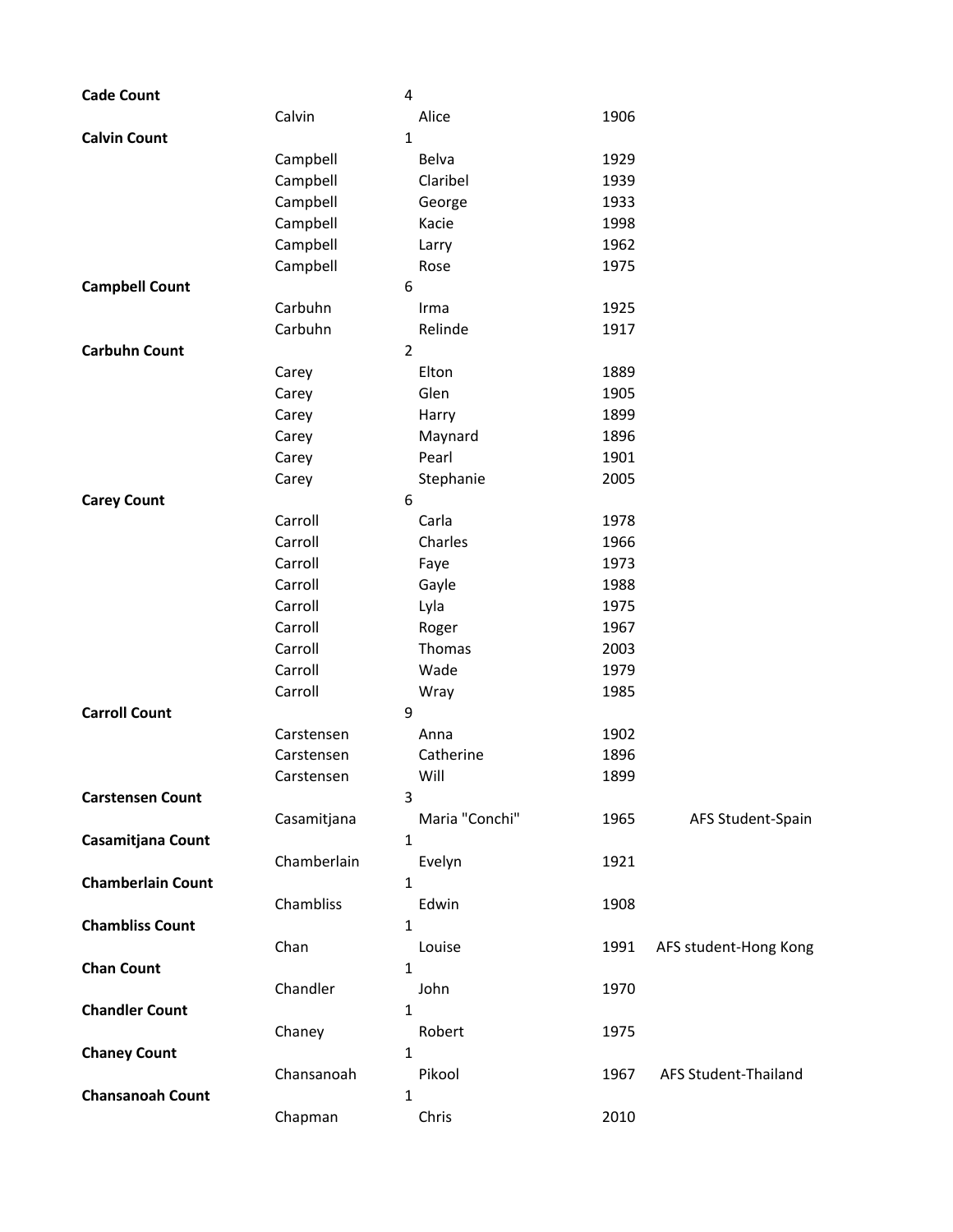|                               | Chapman          |              | Misty          | 2005 |
|-------------------------------|------------------|--------------|----------------|------|
|                               | Chapman          |              | Stacy          | 2002 |
| <b>Chapman Count</b>          |                  | 3            |                |      |
|                               | Chase (Petersen) |              | Trisha         | 1997 |
| <b>Chase (Petersen) Count</b> |                  | $\mathbf{1}$ |                |      |
|                               | Cheers           |              | Ryder          | 2006 |
| <b>Cheers Count</b>           |                  | $\mathbf{1}$ |                |      |
|                               | Christensen      |              | Clark          | 1956 |
|                               | Christensen      |              | Dale           | 1941 |
|                               | Christensen      |              | Dallas         | 1948 |
|                               | Christensen      |              | David          | 1958 |
|                               | Christensen      |              | Delbert        | 1948 |
|                               | Christensen      |              | Eric           | 1966 |
|                               | Christensen      |              | Ethelyn        | 1934 |
|                               | Christensen      |              | Lila           | 1963 |
|                               | Christensen      |              | Linda          | 1964 |
|                               | Christensen      |              | Lorraine       | 1964 |
|                               | Christensen      |              | Phyllis        | 1943 |
|                               | Christensen      |              | Sara           | 1955 |
| <b>Christensen Count</b>      |                  | 12           |                |      |
|                               | Cissna           |              | Margaret       | 1906 |
| <b>Cissna Count</b>           |                  | $\mathbf{1}$ |                |      |
|                               | Clark            |              | <b>Brianna</b> | 1998 |
|                               | Clark            |              | Jennifer       | 1992 |
|                               | Clark            |              | Marie          | 1928 |
|                               | Clark            |              | Martha         | 1975 |
|                               | Clark            |              | Nathan         | 1997 |
|                               | Clark            |              | Sue            | 1972 |
| <b>Clark Count</b>            |                  | 6            |                |      |
|                               | Clausen          |              | Arthur         | 1925 |
|                               | Clausen          |              | Carmen Sue     | 1966 |
|                               | Clausen          |              | Jean           | 1944 |
|                               | Clausen          |              | Kathryn        | 1922 |
|                               | Clausen          |              | Robert         | 1947 |
| <b>Clausen Count</b>          |                  | 5            |                |      |
|                               | Clayton          |              | Dale           | 1964 |
|                               | Clayton          |              | Janelle        | 1980 |
|                               | Clayton          |              | Janine         | 1978 |
|                               | Clayton          |              | Jenny          | 1990 |
|                               | Clayton          |              | John           | 1983 |
|                               | Clayton          |              | Julie          | 1981 |
|                               | Clayton          |              | Kelli          | 1994 |
|                               | Clayton          |              | Kyle           | 2005 |
|                               | Clayton          |              | Lucinda        | 1968 |
|                               | Clayton          |              | Wanda          | 1962 |
| <b>Clayton Count</b>          |                  | 10           |                |      |
|                               | Climer           |              | Amelia         | 2007 |
| <b>Climer Count</b>           |                  | $\mathbf{1}$ |                |      |
|                               | Clough           |              | Florence       | 1938 |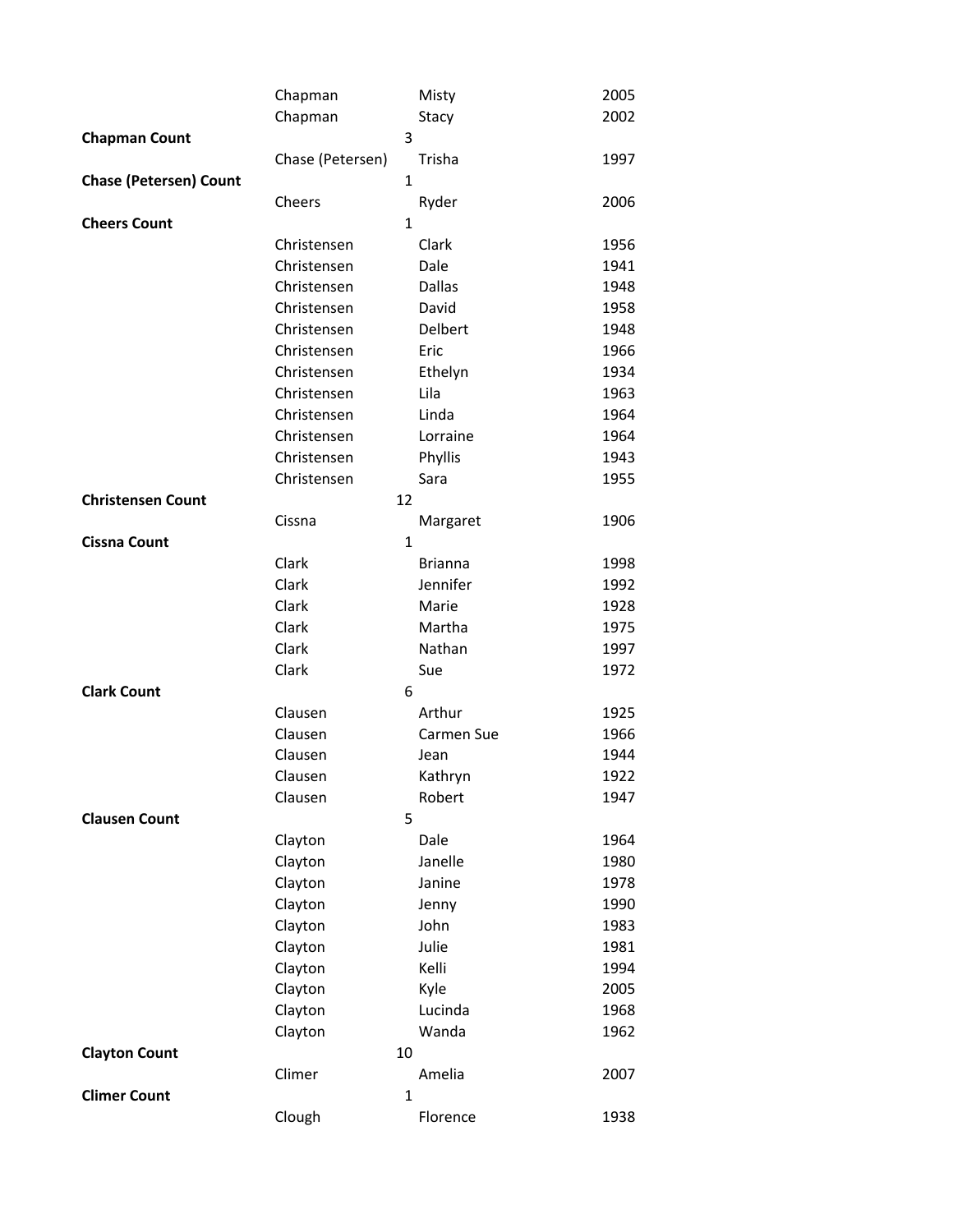|                      | Clough  |                | Leona             | 1944 |
|----------------------|---------|----------------|-------------------|------|
|                      | Clough  |                | Violet            | 1937 |
| <b>Clough Count</b>  |         | 3              |                   |      |
|                      | Cody    |                | Todd              | 1980 |
| <b>Cody Count</b>    |         | $\mathbf{1}$   |                   |      |
|                      | Collins |                | Dustin            | 2004 |
|                      | Collins |                | Nate              | 2005 |
| <b>Collins Count</b> |         | $\overline{2}$ |                   |      |
|                      | Condon  |                | Joseph            | 1899 |
| <b>Condon Count</b>  |         | 1              |                   |      |
|                      | Cook    |                | Scott             | 2003 |
|                      | Cook    |                | Steve             | 2001 |
| <b>Cook Count</b>    |         | $\overline{2}$ |                   |      |
|                      | Copley  |                | Jennie            | 1896 |
|                      | Copley  |                | Margaret          | 1899 |
|                      | Copley  |                | Reba              | 1906 |
| <b>Copley Count</b>  |         | 3              |                   |      |
|                      | Cordes  |                | Byron             | 1963 |
|                      | Cordes  |                | Carmen            | 1958 |
|                      | Cordes  |                | Cheryl            | 1960 |
|                      | Cordes  |                | Hugo              | 1930 |
|                      | Cordes  |                | Rhonda            | 1956 |
|                      | Cordes  |                | Wayne             | 1960 |
| <b>Cordes Count</b>  |         | 6              |                   |      |
|                      | Corey   |                | <b>Bruce</b>      | 1943 |
|                      | Corey   |                | Clyde             | 1940 |
|                      | Corey   |                | Eileen            | 1965 |
|                      | Corey   |                | Ralph             | 1942 |
|                      | Corey   |                | Robert            | 1964 |
|                      | Corey   |                | Ron               | 1966 |
|                      | Corey   |                | Sharon            | 1967 |
|                      | Corey   |                | Stanley           | 1963 |
| <b>Corey Count</b>   |         | 8              |                   |      |
|                      | Corghan |                | Carol             | 1991 |
| <b>Corghan Count</b> |         | $\mathbf{1}$   |                   |      |
|                      | Cox     |                | John              | 2009 |
| <b>Cox Count</b>     |         | 1              |                   |      |
|                      | Craig   |                | Luella            | 1901 |
| <b>Craig Count</b>   |         | $\mathbf{1}$   |                   |      |
|                      | Craney  |                | Clifford          | 1922 |
|                      | Craney  |                | Dale              | 1929 |
|                      | Craney  |                | Herbert           | 1933 |
|                      | Craney  |                | Janet             | 1964 |
|                      | Craney  |                | Madeleine "Mitzi" | 1979 |
|                      | Craney  |                | Maureen "Micki"   | 1980 |
|                      | Craney  |                | Veronica          | 1935 |
|                      | Craney  |                | Wayne             | 1958 |
| <b>Craney Count</b>  |         | 8              |                   |      |
|                      | Croft   |                | Francis           | 1952 |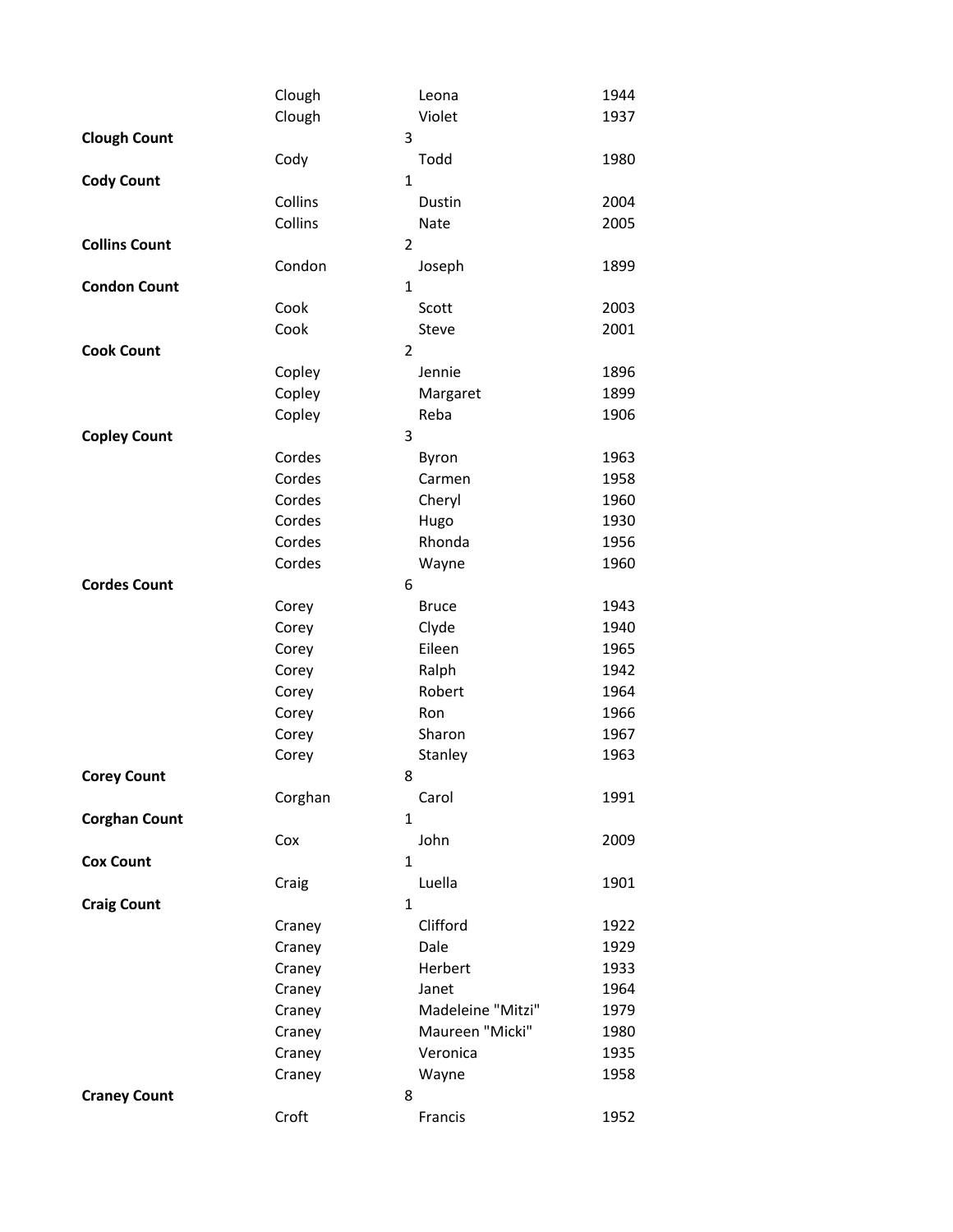|                          | Croft         |                | Willa       | 1949 |
|--------------------------|---------------|----------------|-------------|------|
| <b>Croft Count</b>       |               | $\overline{2}$ |             |      |
|                          | Croghan       |                | Mike        | 1989 |
| <b>Croghan Count</b>     |               | $\mathbf{1}$   |             |      |
|                          | Crow          |                | Chester     | 1914 |
| <b>Crow Count</b>        |               | $\mathbf{1}$   |             |      |
|                          | Cumbert       |                | Janice      | 1955 |
| <b>Cumbert Count</b>     |               | $\mathbf{1}$   |             |      |
|                          | Damgaard      |                | Darrell     | 1957 |
|                          | Damgaard      |                | Earl        | 1946 |
|                          | Damgaard      |                | Eldon       | 1949 |
|                          | Damgaard      |                | LaVerne     | 1941 |
| <b>Damgaard Count</b>    |               | 4              |             |      |
|                          | Dant          |                | Craig       | 1984 |
|                          | Dant          |                | Jackie      | 1989 |
|                          | Dant          |                | Larry       | 1994 |
|                          | Dant          |                | Lisa        | 1983 |
| <b>Dant Count</b>        |               | 4              |             |      |
|                          | Dau           |                | Mervin      | 1934 |
|                          | Dau           |                | Muriel      | 1931 |
| <b>Dau Count</b>         |               | $\overline{2}$ |             |      |
|                          | Davidson, Jr. |                | Steven      | 2004 |
| Davidson, Jr. Count      |               | 1              |             |      |
|                          | Davis         |                | <b>Barb</b> | 1970 |
|                          | Davis         |                | Connie      | 1968 |
|                          | Davis         |                | Dorothea    | 1945 |
|                          | Davis         |                | Earl        | 1939 |
|                          | Davis         |                | Elva        | 1934 |
|                          | Davis         |                | Eugene      | 1936 |
|                          | Davis         |                | Janice      | 1973 |
|                          | Davis         |                | Shirley     | 1946 |
| <b>Davis Count</b>       |               | 8              |             |      |
|                          | Dea           |                | Dalton      | 2007 |
|                          | Dea           |                | Danielle    | 2002 |
|                          | Dea           |                | Dustin      | 2010 |
| <b>Dea Count</b>         |               | 3              |             |      |
|                          | Deen          |                | Darwin      | 1942 |
|                          | Deen          |                | Doris       | 1935 |
|                          | Deen          |                | Elsie       | 1926 |
|                          | Deen          |                | Leona May   | 1930 |
| <b>Deen Count</b>        |               | 4              |             |      |
|                          | Denison       |                | Margery     | 1939 |
| <b>Denison Count</b>     |               | $\mathbf{1}$   |             |      |
|                          | <b>DePew</b>  |                | Belle       | 1889 |
| <b>DePew Count</b>       |               | $\mathbf{1}$   |             |      |
|                          | Diedricksen   |                | Viola       | 1925 |
| <b>Diedricksen Count</b> |               | $\mathbf{1}$   |             |      |
|                          | Dierking      |                | Jody        | 1977 |
| <b>Dierking Count</b>    |               | 1              |             |      |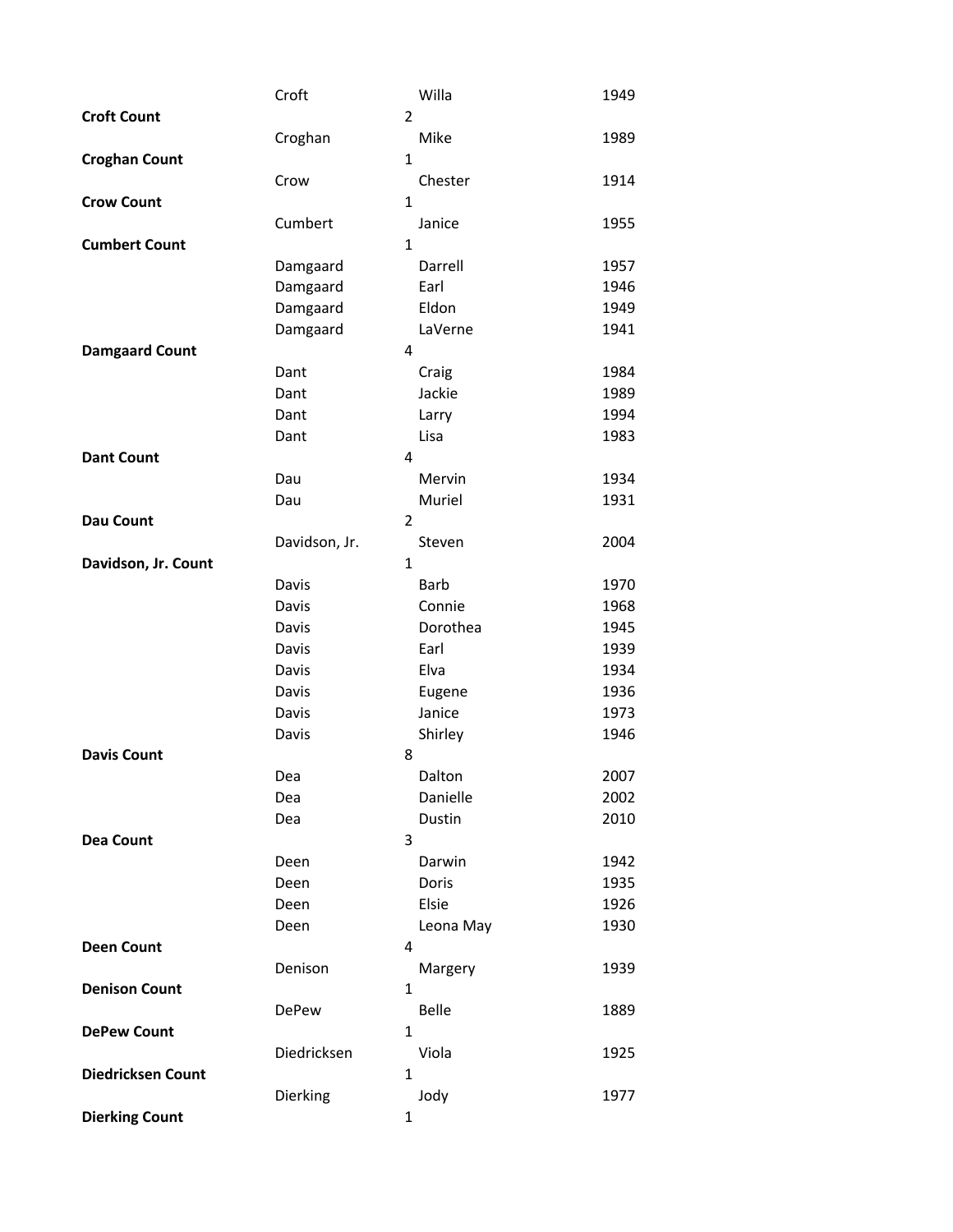|                        | Doll         | Ida            | 1925 |
|------------------------|--------------|----------------|------|
|                        | Doll         | Irene          | 1922 |
|                        |              |                |      |
|                        | Doll         | Mary           | 1919 |
|                        | Doll         | William        | 1918 |
| <b>Doll Count</b>      |              | 4              |      |
|                        | Donaldson    | Jennifer       | 1994 |
| <b>Donaldson Count</b> |              | $\mathbf{1}$   |      |
|                        | Donohoe      | <b>Billie</b>  | 1935 |
|                        | Donohoe      | Darci          | 1970 |
|                        | Donohoe      | Tammy          | 1979 |
|                        | Donohoe      | Terry          | 1971 |
| <b>Donohoe Count</b>   |              | 4              |      |
|                        | Dorscher     | Carole         | 1954 |
|                        | Dorscher     | Erica          | 2004 |
|                        | Dorscher     | Kelly          | 1961 |
|                        | Dorscher     | Kristi         | 1974 |
|                        | Dorscher     | Mable          | 1956 |
|                        | Dorscher     | Rodney         | 1974 |
|                        |              |                |      |
| <b>Dorscher Count</b>  |              | 6              |      |
|                        | Dory         | Sandra         | 1962 |
| <b>Dory Count</b>      |              | $\mathbf{1}$   |      |
|                        | Dose         | Edna           | 1945 |
|                        | Dose         | Ernest         | 1941 |
| <b>Dose Count</b>      |              | $\overline{2}$ |      |
|                        | <b>Drake</b> | Alex           | 2004 |
|                        | <b>Drake</b> | Bertha         | 1923 |
|                        | <b>Drake</b> | Candace        | 1968 |
|                        | <b>Drake</b> | Darla          | 1980 |
|                        | <b>Drake</b> | David          | 1958 |
|                        | <b>Drake</b> | Esther         | 1943 |
|                        | <b>Drake</b> | Janelle        | 1972 |
|                        | <b>Drake</b> | Kelly          | 1998 |
|                        | Drake        | Mabel          | 1939 |
|                        | Drake        | Marcella       | 1935 |
|                        | <b>Drake</b> | Marie          | 1929 |
|                        |              | Mark           |      |
|                        | <b>Drake</b> |                | 1977 |
|                        | <b>Drake</b> | Orris          | 1947 |
|                        | <b>Drake</b> | Rhonda         | 1973 |
|                        | <b>Drake</b> | Shellie        | 1976 |
|                        | <b>Drake</b> | Wilma          | 1929 |
| <b>Drake Count</b>     |              | 16             |      |
|                        | Drea         | George         | 1954 |
| <b>Drea Count</b>      |              | 1              |      |
|                        | Dreyer       | Myrna          | 1942 |
| <b>Dreyer Count</b>    |              | 1              |      |
|                        | Dryer        | Deneice        | 1985 |
| <b>Dryer Count</b>     |              | 1              |      |
|                        | Dunn         | Mark           | 1990 |
|                        | Dunn         | Melissa        | 1988 |
|                        |              |                |      |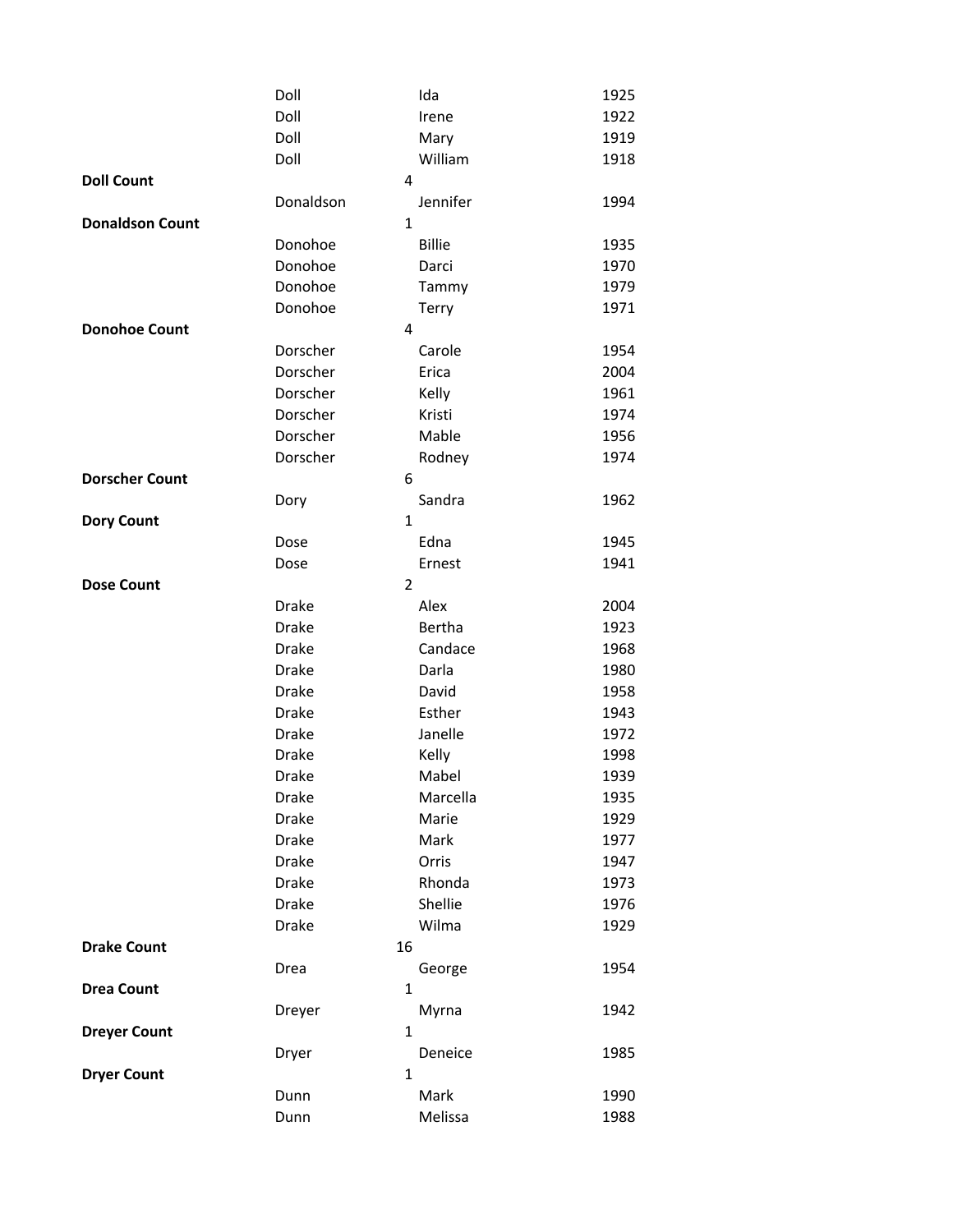| <b>Dunn Count</b>        |              | $\overline{2}$  |                           |
|--------------------------|--------------|-----------------|---------------------------|
|                          | Dyer         | Scott           | 1989                      |
| <b>Dyer Count</b>        |              | $\mathbf{1}$    |                           |
|                          | Eblen        | Aaron           | 1993                      |
|                          | Eblen        | Adam            | 1998                      |
|                          | Eblen        | Anthony         | 1996                      |
| <b>Eblen Count</b>       |              | 3               |                           |
|                          | Edwards      | Teresa          | 1972                      |
|                          | Edwards      | Time            | 1970                      |
| <b>Edwards Count</b>     |              | $\overline{2}$  |                           |
|                          | Eggerstedt   | Leona           | 1918                      |
| <b>Eggerstedt Count</b>  |              | $\mathbf{1}$    |                           |
|                          | Ehlers       | Alex            | 2009                      |
|                          | Ehlers       | Meghan          | 2011                      |
| <b>Ehlers Count</b>      |              | $\overline{2}$  |                           |
|                          | Eichmann     | Fawn            | 2001                      |
| <b>Eichmann Count</b>    |              | $\mathbf{1}$    |                           |
|                          | Eilts        | Edna            | 1957                      |
|                          | Eilts        | Eilene          | 1933                      |
|                          | Eilts        | John            | 1953                      |
|                          | Eilts        | Lois            | 1952                      |
|                          | Eilts        | Ross            | 1959                      |
| <b>Eilts Count</b>       |              | 5               |                           |
|                          | El Shennawi  | Mohamed         | 1995<br>AFS Student-Egypt |
| <b>El Shennawi Count</b> |              | $\mathbf{1}$    |                           |
|                          | Elbert       | <b>Brad</b>     | 2003                      |
| <b>Elbert Count</b>      |              |                 |                           |
|                          |              | 1               |                           |
|                          | Elder        | Theresa         | 1978                      |
|                          | Elder        | Tim             | 1985                      |
|                          | Elder        | Tracy           | 1982                      |
| <b>Elder Count</b>       |              | 3               |                           |
|                          | Emmons       | Gladys          | 1915                      |
|                          | Emmons       | Grace           | 1912                      |
|                          | Emmons       | Leona           | 1940                      |
|                          | Emmons       | Lucille         | 1927                      |
|                          | Emmons       | Rondo           | 1941                      |
|                          | Emmons       | Russell         | 1917                      |
| <b>Emmons Count</b>      |              | 6               |                           |
|                          | Epley        | <b>Brooke</b>   | 2001                      |
|                          | Epley        | Cole            | 2005                      |
|                          | Epley        | Jordan          | 2007                      |
| <b>Epley Count</b>       |              | 3               |                           |
|                          | Erickson     | Susan           | 1969                      |
| <b>Erickson Count</b>    |              | $\mathbf{1}$    |                           |
|                          | Erlandson    | Renee           | 1983                      |
|                          | Erlandson    | Sara            | 1988                      |
| <b>Erlandson Count</b>   |              | $\overline{2}$  |                           |
|                          | Eroe<br>Eroe | Daisy<br>Harold | 1899<br>1908              |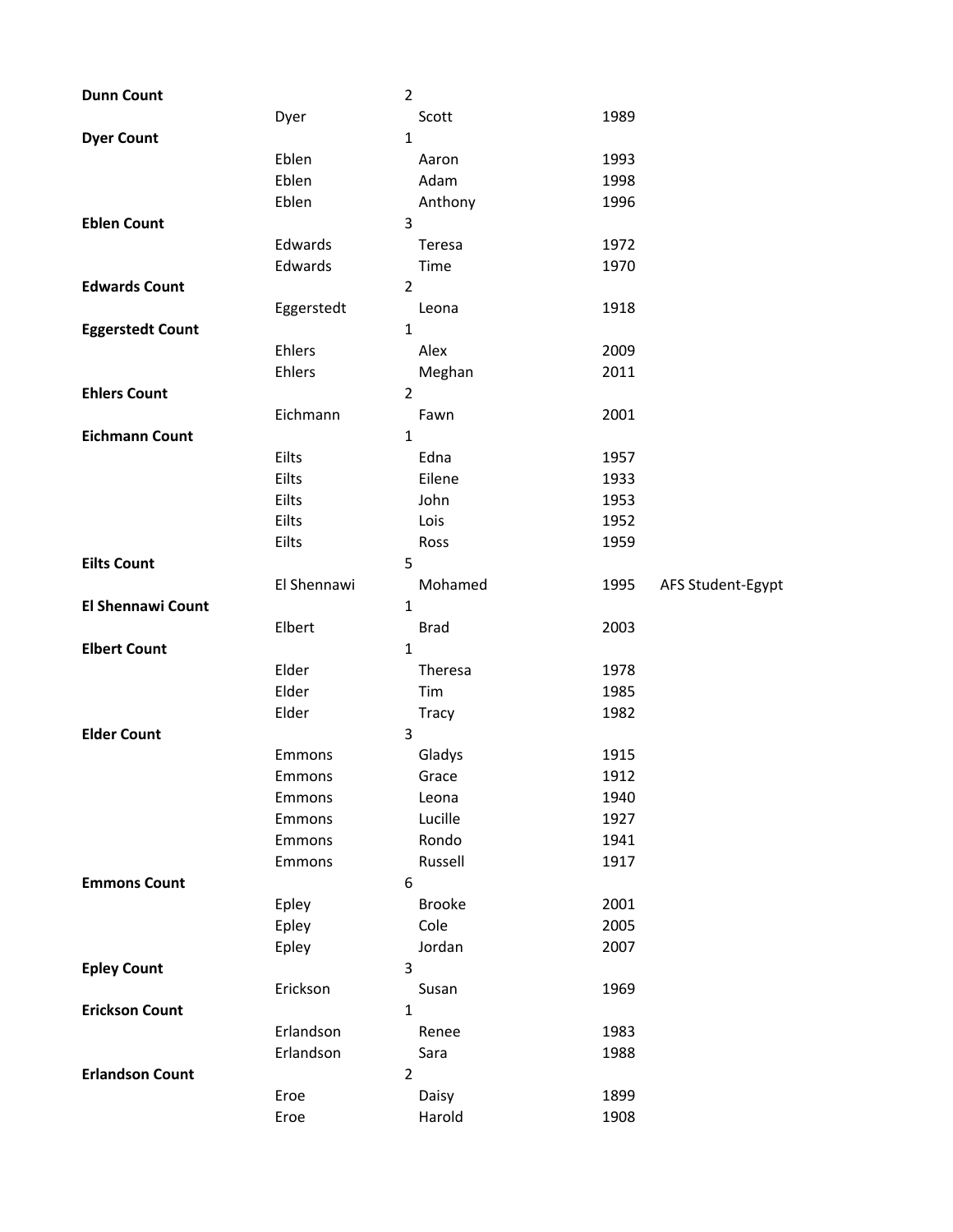|                        | Eroe        | Laura            | 1906 |                       |
|------------------------|-------------|------------------|------|-----------------------|
| <b>Eroe Count</b>      |             | 3                |      |                       |
|                        | Eslick      | <b>Bob</b>       | 1959 |                       |
| <b>Eslick Count</b>    |             | $\mathbf{1}$     |      |                       |
|                        | Exell       | Karen            | 1975 | AFS student-Australia |
| <b>Exell Count</b>     |             | $\mathbf 1$      |      |                       |
|                        | Eyvinds     | Audur "Audrey"   | 1988 | AFS Student-Iceland   |
| <b>Eyvinds Count</b>   |             | $\mathbf 1$      |      |                       |
|                        | Felker      | George           | 1930 |                       |
|                        | Felker      | Lois             | 1934 |                       |
| <b>Felker Count</b>    |             | $\overline{2}$   |      |                       |
|                        | Fell        | Beverly          | 1944 |                       |
|                        | Fell        | <b>Brett</b>     | 1980 |                       |
|                        | Fell        | David            | 1959 |                       |
|                        | Fell        | Gary             | 1958 |                       |
|                        | Fell        | Jane             | 1965 |                       |
|                        | Fell        | Janet            | 1962 |                       |
|                        | Fell        | Jeff             | 1968 |                       |
|                        | Fell        | Jessie           | 2001 |                       |
|                        | Fell        | Justin           | 1998 |                       |
|                        | Fell        | Kenneth          | 1927 |                       |
|                        | Fell        | Max              | 1936 |                       |
|                        | Fell        | Roy              | 1940 |                       |
|                        | Fell        | Tom              | 1941 |                       |
|                        | Fell        | William          | 1973 |                       |
| <b>Fell Count</b>      | 14          |                  |      |                       |
|                        | Fellows     | Charles          | 1947 |                       |
|                        | Fellows     | Robert           | 1949 |                       |
| <b>Fellows Count</b>   |             | $\overline{2}$   |      |                       |
|                        | Felt        | Wilbur           | 1922 |                       |
| <b>Felt Count</b>      |             | $\mathbf{1}$     |      |                       |
|                        | Fernandez   | Miguel           | 1997 | AFS Student-Spain     |
| <b>Fernandez Count</b> |             | 1                |      |                       |
|                        | Ferry       | <b>Brenda</b>    | 1970 |                       |
|                        | Ferry       | David            | 1973 |                       |
| <b>Ferry Count</b>     |             | $\overline{2}$   |      |                       |
|                        | Finnell     | Andrew           | 2011 |                       |
| <b>Finnell Count</b>   |             | $\mathbf{1}$     |      |                       |
|                        | Fischer     | Christopher      | 2006 |                       |
| <b>Fischer Count</b>   |             | $\mathbf{1}$     |      |                       |
|                        | Fisher      | Alta             | 1938 |                       |
|                        | Fisher      | Donald           | 1938 |                       |
|                        | Fisher      | Laverta          | 1935 |                       |
|                        | Fisher      | Naomi            | 1933 |                       |
|                        | Fisher      | Norma Jean       | 1941 |                       |
|                        | Fisher      | Willard          | 1939 |                       |
| <b>Fisher Count</b>    |             | $\boldsymbol{6}$ |      |                       |
|                        | Fitzpatrick | Joe              | 1932 |                       |
|                        | Fitzpatrick | Marie            | 1930 |                       |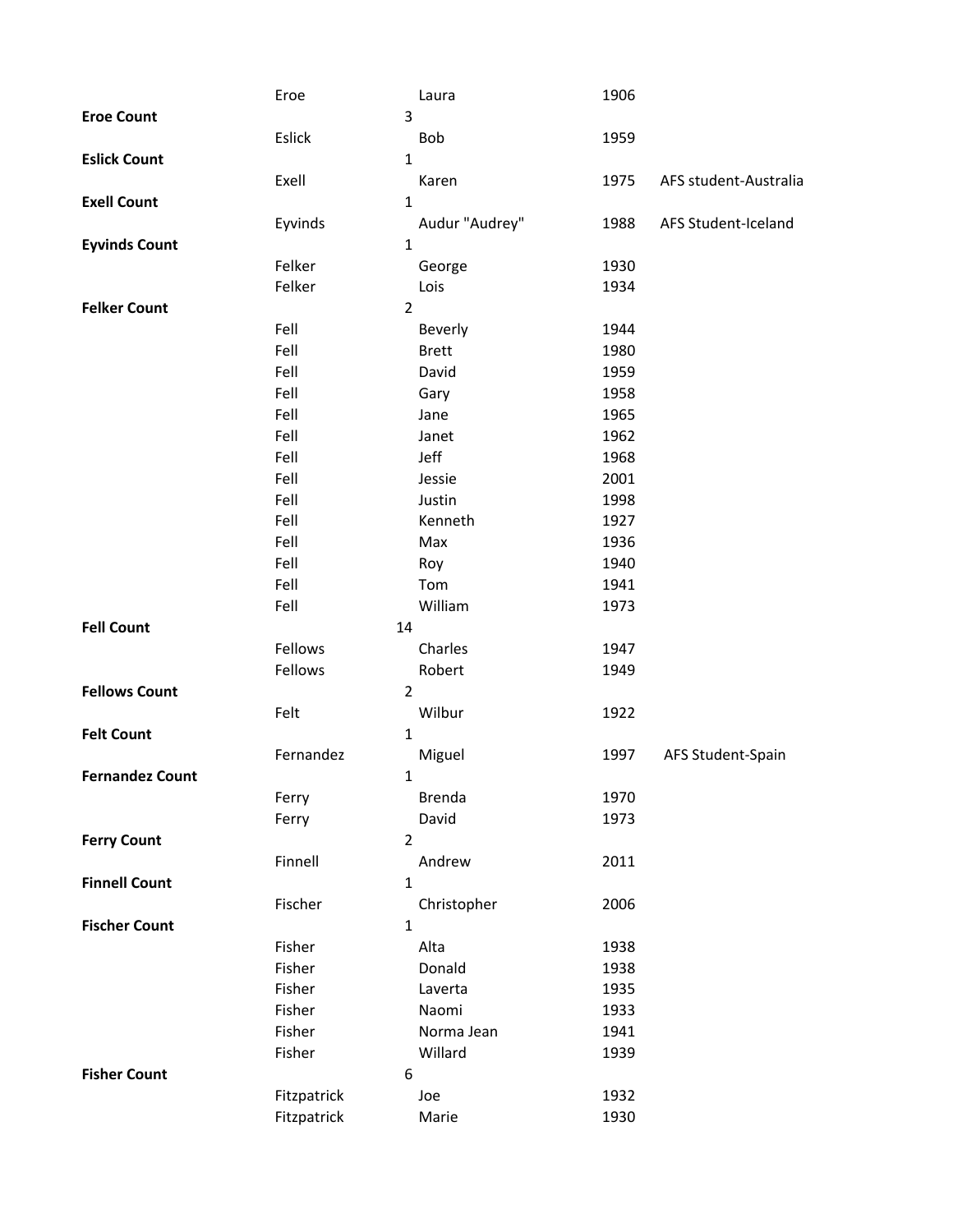| <b>Fitzpatrick Count</b>  |              | $\overline{2}$ |                |      |
|---------------------------|--------------|----------------|----------------|------|
|                           | Fleming      |                | <b>Barbara</b> | 1913 |
|                           | Fleming      |                | Carrie         | 1910 |
|                           | Fleming      |                | Chester        | 1912 |
|                           | Fleming      |                | Gerald         | 1929 |
| <b>Fleming Count</b>      |              | 4              |                |      |
|                           | Fogleson     |                | <b>Brian</b>   | 1988 |
| <b>Fogleson Count</b>     |              | 1              |                |      |
|                           | Foglesong    |                | Tracey         | 1989 |
| <b>Foglesong Count</b>    |              | $\mathbf{1}$   |                |      |
|                           | Foote        |                | Pearl          | 1899 |
| <b>Foote Count</b>        |              | $\mathbf{1}$   |                |      |
|                           | Forbes       |                | Emma           | 1926 |
|                           | Forbes       |                | Ethel          | 1928 |
|                           | Forbes       |                | Myrtle         | 1940 |
|                           | Forbes       |                | Newell         | 1935 |
|                           | Forbes       |                | Walden         | 1931 |
| <b>Forbes Count</b>       |              | 5              |                |      |
|                           | Forde        |                | Dezaray        | 2012 |
| <b>Forde Count</b>        |              | $\mathbf{1}$   |                |      |
|                           | Forsythe     |                | Carol          | 1960 |
|                           | Forsythe     |                | Charles        | 1940 |
|                           | Forsythe     |                | JoJane         | 1945 |
| <b>Forsythe Count</b>     |              | 3              |                |      |
|                           | Frahm        |                | Derek          | 2011 |
|                           | Frahm        |                | Ryan           | 2008 |
| <b>Frahm Count</b>        |              | $\overline{2}$ |                |      |
|                           | Franks       |                | David          | 1995 |
|                           | Franks       |                | Scott          | 1994 |
| <b>Franks Count</b>       |              | $\overline{2}$ |                |      |
|                           | Fraser       |                | Francis        | 1891 |
|                           | Fraser       |                | Joe            | 1913 |
|                           | Fraser       |                | Louis          | 1906 |
|                           | Fraser       |                | Robert         | 1910 |
|                           | Fraser       |                | Rose           | 1907 |
|                           | Fraser       |                | William        | 1904 |
| <b>Fraser Count</b>       |              | 6              |                |      |
|                           | Fredericksen |                | Carolyn        | 1964 |
| <b>Fredericksen Count</b> |              | $\mathbf{1}$   |                |      |
|                           | Frederickson |                | Frances        | 1921 |
|                           | Frederickson |                | Francis        | 1960 |
|                           | Frederickson |                | Gary           | 1984 |
| <b>Frederickson Count</b> |              | 3              |                |      |
|                           | Fredrechsen  |                | Kenneth        | 1935 |
|                           | Fredrechsen  |                | Nancy          | 1962 |
| <b>Fredrechsen Count</b>  |              | $\overline{2}$ |                |      |
|                           | Fredrichson  |                | Olga           | 1922 |
| <b>Fredrichson Count</b>  |              | 1              |                |      |
|                           | Fredricksen  |                | Marilyn        | 1964 |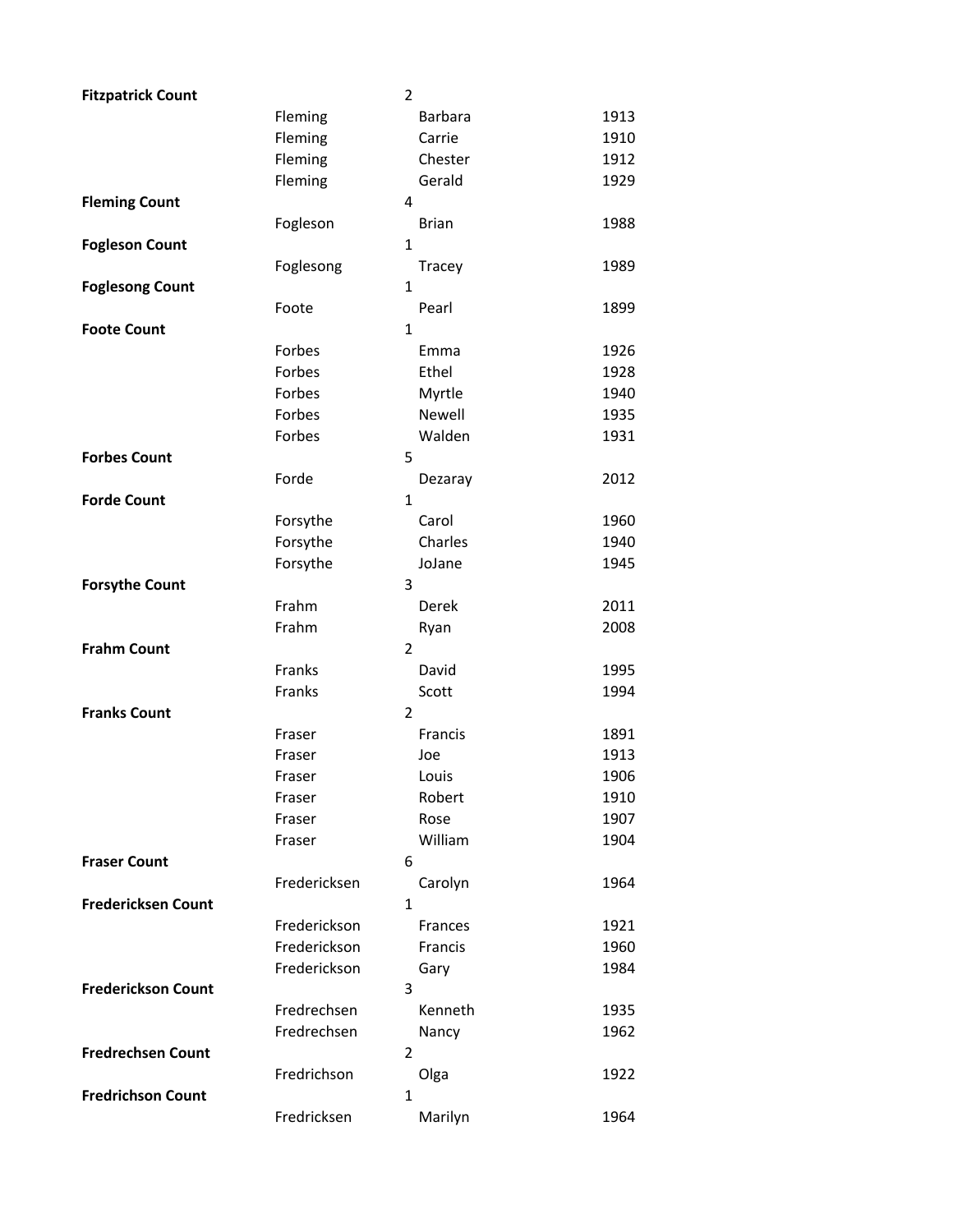| <b>Fredricksen Count</b> |             | $\mathbf 1$       |      |                    |
|--------------------------|-------------|-------------------|------|--------------------|
|                          | Fredrickson | Delores           | 1972 |                    |
|                          | Fredrickson | Dennis            | 1962 |                    |
| <b>Fredrickson Count</b> |             | $\overline{2}$    |      |                    |
|                          | Fredricson  | <b>Birgit Ann</b> | 1976 | AFS student-Sweden |
| <b>Fredricson Count</b>  |             | $\mathbf{1}$      |      |                    |
|                          | Fresener    | Robert            | 1942 |                    |
| <b>Fresener Count</b>    |             | $\mathbf{1}$      |      |                    |
|                          | Fujita      | Akari             | 2010 | AFS Student-Japan  |
| <b>Fujita Count</b>      |             | $\mathbf{1}$      |      |                    |
|                          | Furey       | George            | 1941 |                    |
|                          | Furey       | Larry             | 1937 |                    |
| <b>Furey Count</b>       |             | $\overline{2}$    |      |                    |
|                          | Galitz      | Melissa           | 2000 |                    |
| <b>Galitz Count</b>      |             | $\mathbf{1}$      |      |                    |
|                          | Gallagher   | Ryan              | 2003 |                    |
| <b>Gallagher Count</b>   |             | $\mathbf{1}$      |      |                    |
|                          | Galvin      | Mable             | 1909 |                    |
| <b>Galvin Count</b>      |             | $\mathbf{1}$      |      |                    |
|                          | Gardner     | Donna             | 1988 |                    |
|                          | Gardner     | Kim               | 1987 |                    |
| <b>Gardner Count</b>     |             | $\overline{2}$    |      |                    |
|                          | Garnsey     | Lois              | 1947 |                    |
| <b>Garnsey Count</b>     |             | $\mathbf{1}$      |      |                    |
|                          | George      | Betty             | 1939 |                    |
|                          | George      | Paul              | 1938 |                    |
| <b>George Count</b>      |             | $\overline{2}$    |      |                    |
|                          | Gibson      | <b>Betty Mae</b>  | 1943 |                    |
|                          | Gibson      | Donna             | 1947 |                    |
|                          | Gibson      | Jean              | 1952 |                    |
|                          | Gibson      | Laurence          | 1948 |                    |
|                          | Gibson      | Lyla              | 1959 |                    |
| <b>Gibson Count</b>      |             | 5                 |      |                    |
|                          | Giese       | John              | 1942 |                    |
|                          | Giese       | Violet            | 1939 |                    |
| <b>Giese Count</b>       |             | $\overline{2}$    |      |                    |
|                          | Gingerich   | Gina              | 1988 |                    |
|                          | Gingerich   | Tammy             | 1989 |                    |
| <b>Gingerich Count</b>   |             | $\overline{2}$    |      |                    |
|                          | Glissmann   | <b>Brenda</b>     | 1972 |                    |
|                          | Glissmann   | LeRoy             | 1944 |                    |
|                          | Glissmann   | Marian            | 1945 |                    |
|                          | Glissmann   | Terry             | 1968 |                    |
|                          | Glissmann   | Thomas            | 1973 |                    |
| <b>Glissmann Count</b>   |             | 5                 |      |                    |
|                          | Goettsch    | Anthony           | 1997 |                    |
|                          | Goettsch    | Cecelia           | 2005 |                    |
|                          | Goettsch    | Cindy             | 1969 |                    |
|                          | Goettsch    | Darlene           | 1951 |                    |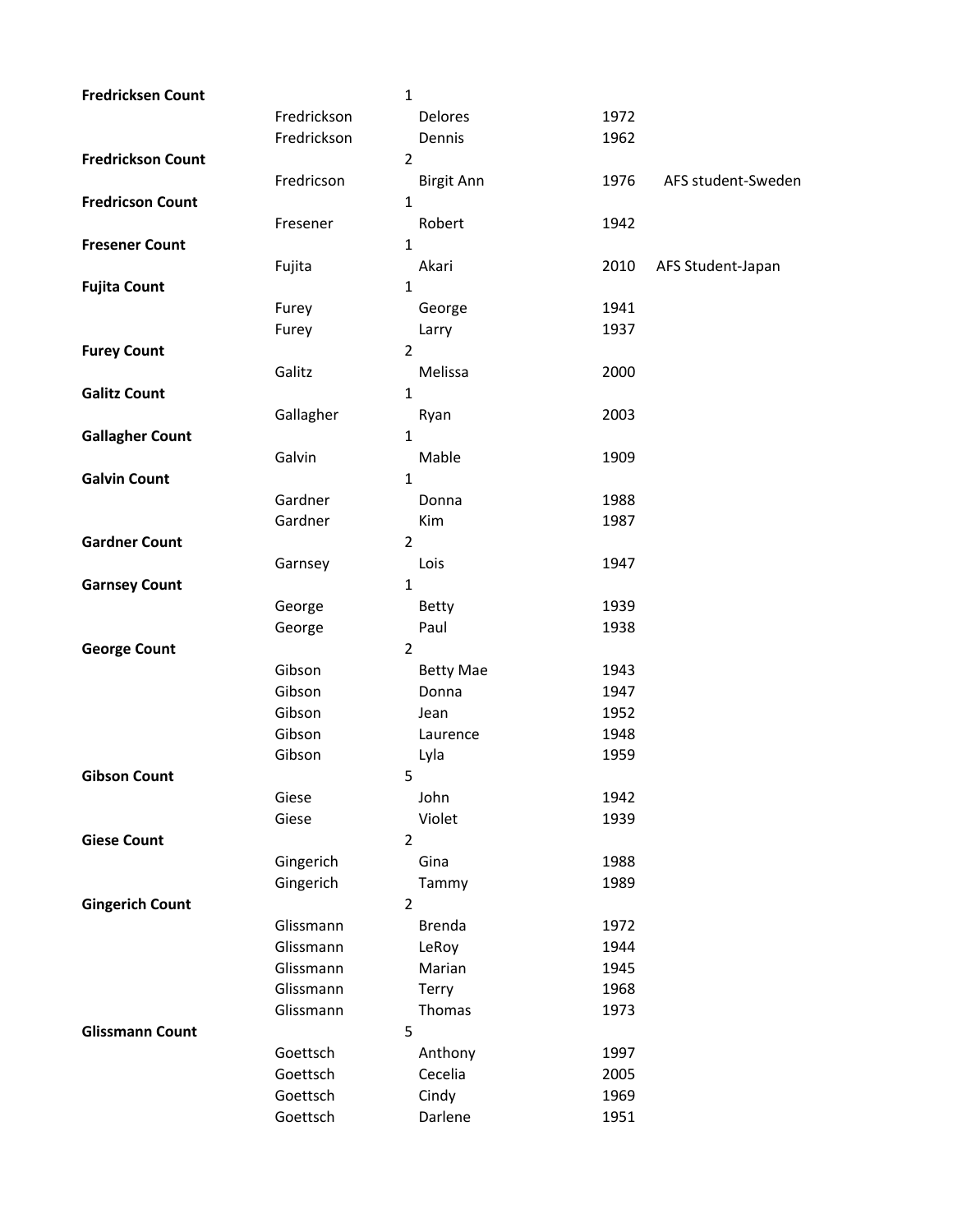|                       | Goettsch       | Freddie        | 1972 |                   |
|-----------------------|----------------|----------------|------|-------------------|
|                       | Goettsch       | Howard         | 1946 |                   |
|                       | Goettsch       | Jean           | 1952 |                   |
|                       | Goettsch       | Robert         | 1976 |                   |
| <b>Goettsch Count</b> | 8              |                |      |                   |
|                       | Gorgatti       | Ida            | 1970 | AFS student-Italy |
| <b>Gorgatti Count</b> |                | 1              |      |                   |
|                       | Grace          | <b>Brandi</b>  | 2004 |                   |
| <b>Grace Count</b>    |                | $\mathbf{1}$   |      |                   |
|                       | Graham         | Mylene         | 1966 |                   |
| <b>Graham Count</b>   | $\mathbf 1$    |                |      |                   |
|                       | Green          | Dalton         | 2008 |                   |
|                       | Green          | Tara           | 2003 |                   |
| <b>Green Count</b>    |                | $\overline{2}$ |      |                   |
|                       | Greer          | Richard        | 2007 |                   |
| <b>Greer Count</b>    |                | $\mathbf{1}$   |      |                   |
|                       | Gregory        | Craig, Jr.     | 2004 |                   |
|                       | Gregory        | Thomas         | 2009 |                   |
| <b>Gregory Count</b>  | $\overline{2}$ |                |      |                   |
|                       | Gress          | Linden         | 1930 |                   |
|                       | Gress          | Vina           | 1907 |                   |
| <b>Gress Count</b>    | $\overline{2}$ |                |      |                   |
|                       | Gries          | Bob            | 1978 |                   |
|                       | Gries          | Carol          | 1981 |                   |
|                       | Gries          | Cheryl         | 1982 |                   |
|                       | Gries          | Delmar         | 1975 |                   |
| <b>Gries Count</b>    | 4              |                |      |                   |
|                       | Griffin        | Dustin         | 2007 |                   |
|                       | Griffin        | Kathryn        | 2003 |                   |
| <b>Griffin Count</b>  | $\overline{2}$ |                |      |                   |
|                       | Griffith       | Adrian         | 1986 |                   |
|                       | Griffith       | Albert         | 1925 |                   |
|                       | Griffith       | Barbara        | 1948 |                   |
|                       | Griffith       | Bill           | 1961 |                   |
|                       | Griffith       | Carol          | 1964 |                   |
|                       | Griffith       | Courtlyn       | 2013 |                   |
|                       | Griffith       | Courtney       | 1984 |                   |
|                       | Griffith       | Darlene        | 1941 |                   |
|                       | Griffith       | Donald         | 1943 |                   |
|                       | Griffith       | Dorothy        | 1945 |                   |
|                       | Griffith       | Edith          | 1935 |                   |
|                       | Griffith       | Frank          | 1932 |                   |
|                       | Griffith       | Fred           | 1932 |                   |
|                       | Griffith       | George         | 1928 |                   |
|                       | Griffith       | Jeanette       | 1940 |                   |
|                       | Griffith       | Kane           | 2006 |                   |
|                       | Griffith       | Mary Ellen     | 1961 |                   |
|                       | Griffith       | Norma Jean     | 1945 |                   |
|                       | Griffith       | Seth           | 2008 |                   |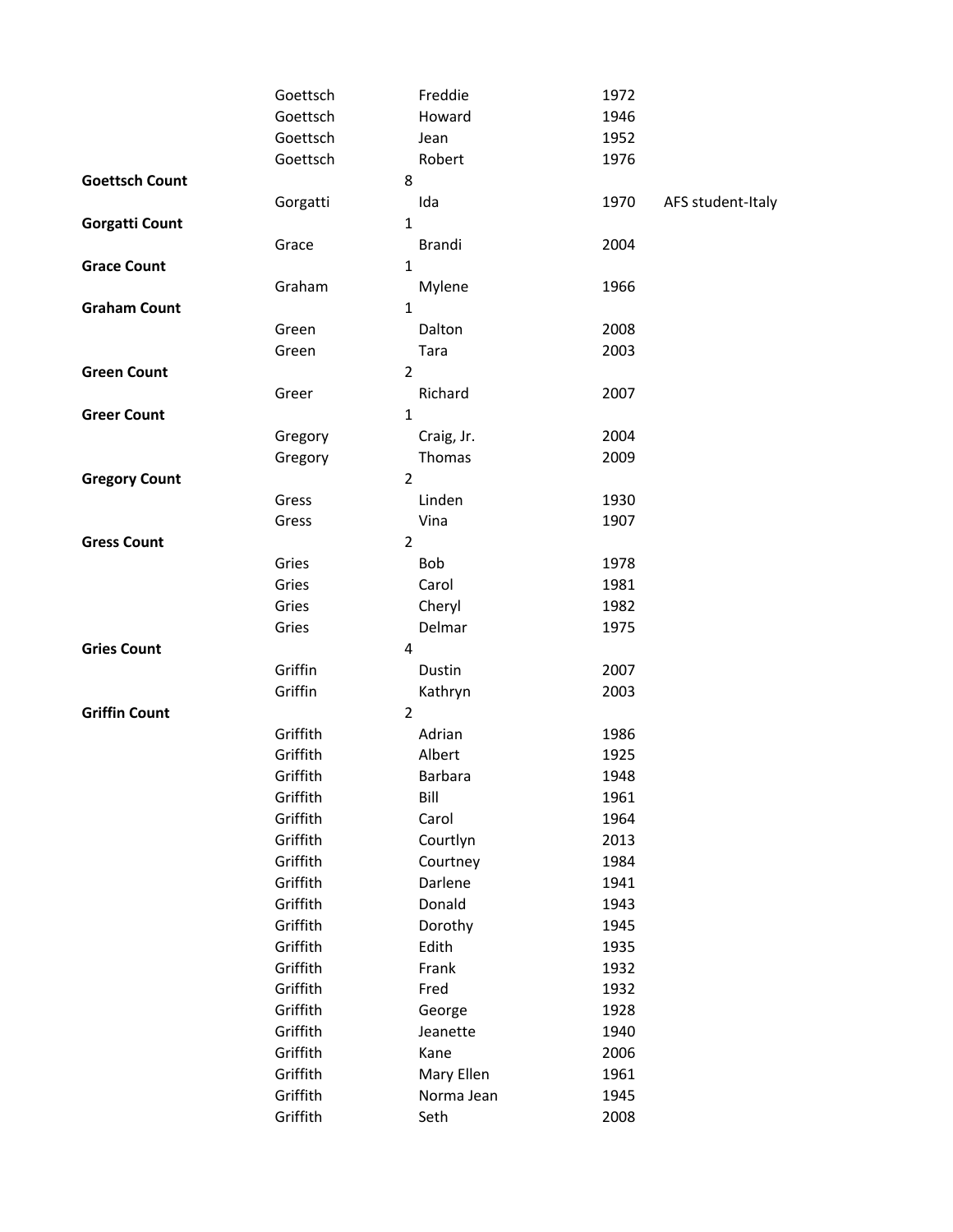|                        | Griffith       | Shannon         | 1990 |                           |
|------------------------|----------------|-----------------|------|---------------------------|
|                        | Griffith       | Viola           | 1938 |                           |
| <b>Griffith Count</b>  | 21             |                 |      |                           |
|                        | Grindlay       | Fiona           | 1985 | AFS Student - New Zealand |
| <b>Grindlay Count</b>  | 1              |                 |      |                           |
|                        | Grooms         | Ashley          | 2001 |                           |
|                        | Grooms         | Lacey           | 2002 |                           |
| <b>Grooms Count</b>    | $\overline{2}$ |                 |      |                           |
|                        | Gross          | <b>Betty</b>    | 1944 |                           |
|                        | Gross          | Bob             | 1971 |                           |
|                        | Gross          | <b>Brittney</b> | 2005 |                           |
|                        | Gross          | Chad            | 1994 |                           |
|                        | Gross          | Charles         | 1940 |                           |
|                        | Gross          | Charles         | 1979 |                           |
|                        | Gross          | Daniel          | 1913 |                           |
|                        | Gross          | George          | 1965 |                           |
|                        | Gross          | Jennifer        | 2002 |                           |
|                        | Gross          | Judd            | 1998 |                           |
|                        | Gross          | Justin          | 1996 |                           |
|                        | Gross          | Katherine       | 1916 |                           |
|                        | Gross          | Kathryn         | 1939 |                           |
|                        | Gross          | Matthew         | 2000 |                           |
|                        | Gross          | Nellie          | 1918 |                           |
|                        | Gross          | Sue Ellen       | 1969 |                           |
|                        | Gross          | Thomas          | 2003 |                           |
|                        | Gross          | Tyler           | 2001 |                           |
| <b>Gross Count</b>     | 18             |                 |      |                           |
|                        | Grow           | Carol           | 1975 |                           |
| <b>Grow Count</b>      | 1              |                 |      |                           |
|                        | Gumbert        | Carol           | 1957 |                           |
|                        | Gumbert        | Ralph           | 1922 |                           |
|                        | Gumbert        | Terry           | 1962 |                           |
| <b>Gumbert Count</b>   | 3              |                 |      |                           |
|                        | Gurley         | Christopher     | 1996 |                           |
|                        | Gurley         | Timothy         | 1994 |                           |
| <b>Gurley Count</b>    | $\overline{2}$ |                 |      |                           |
|                        | Gustafson      | George          | 1949 |                           |
| <b>Gustafson Count</b> | 1              |                 |      |                           |
|                        | Guthery        | Christopher     | 2013 |                           |
| <b>Guthery Count</b>   | 1              |                 |      |                           |
|                        | Hagadon        | Angela          | 2006 |                           |
| <b>Hagadon Count</b>   | 1              |                 |      |                           |
|                        | Hagge          | Norman          | 1932 |                           |
| <b>Hagge Count</b>     | 1              |                 |      |                           |
|                        | Hall           | Delores         | 1963 |                           |
|                        | Hall           | Doris           | 1963 |                           |
|                        | Hall           | Ron             | 1961 |                           |
| <b>Hall Count</b>      | 3              |                 |      |                           |
|                        | Hamilton       | Cindy           | 1975 |                           |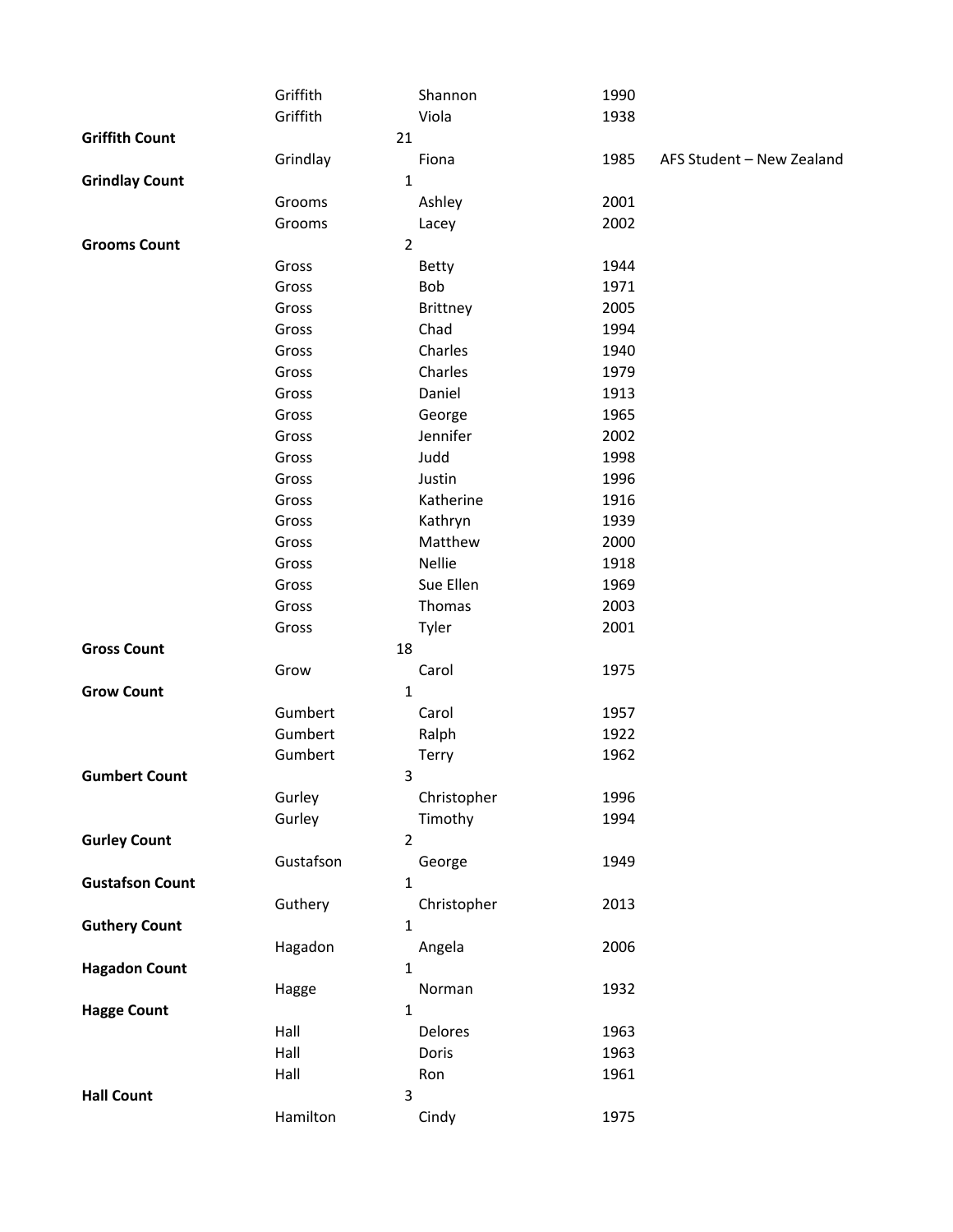|                       | Hamilton     | Dillan        | 2010 |                         |
|-----------------------|--------------|---------------|------|-------------------------|
|                       | Hamilton     | Ed            | 1982 |                         |
|                       | Hamilton     | Eileen        | 1932 |                         |
|                       | Hamilton     | Helen         | 1939 |                         |
|                       | Hamilton     | Joe           | 1925 |                         |
|                       | Hamilton     | John          | 1936 |                         |
|                       | Hamilton     | John          | 1978 |                         |
|                       | Hamilton     | LeaAnne       | 1977 |                         |
|                       | Hamilton     | Madison       | 2014 |                         |
|                       | Hamilton     | Paul          | 1931 |                         |
|                       | Hamilton     | Robert        | 1973 |                         |
|                       | Hamilton     | Ronald        | 1981 |                         |
|                       | Hamilton     | Zach          | 2008 |                         |
| <b>Hamilton Count</b> | 14           |               |      |                         |
|                       | Hamlin       | Jake          | 2013 |                         |
| <b>Hamlin Count</b>   |              | 1             |      |                         |
|                       | Hammond      | <b>Burton</b> | 1903 |                         |
|                       | Hammond      | Edward        | 1898 |                         |
|                       | Hammond      | Evelyn        | 1930 |                         |
| <b>Hammond Count</b>  | 3            |               |      |                         |
|                       | Hampton      | Kylie         | 2001 | AFS Student-New Zealand |
| <b>Hampton Count</b>  | $\mathbf{1}$ |               |      |                         |
|                       | Hansel       | Christopher   | 1981 |                         |
| <b>Hansel Count</b>   | $\mathbf{1}$ |               |      |                         |
|                       | Hansen       | Alice         | 1942 |                         |
|                       | Hansen       | Allen         | 1970 |                         |
|                       | Hansen       | Amy           | 1996 |                         |
|                       | Hansen       | Ardelle       | 1943 |                         |
|                       | Hansen       | <b>Brent</b>  | 1996 |                         |
|                       | Hansen       | <b>Bruce</b>  | 1969 |                         |
|                       | Hansen       | Chad          | 1991 |                         |
|                       | Hansen       | Claudia       | 1974 |                         |
|                       | Hansen       | Corey         | 1990 |                         |
|                       | Hansen       | Dale          | 1935 |                         |
|                       | Hansen       | Darrin        | 2003 |                         |
|                       | Hansen       | Daryl         | 1973 |                         |
|                       | Hansen       | Donald        | 1946 |                         |
|                       | Hansen       | Donna         | 1959 |                         |
|                       | Hansen       | Dora          | 1959 |                         |
|                       | Hansen       | Edna          | 1922 |                         |
|                       | Hansen       | Edna          | 1936 |                         |
|                       | Hansen       | Elva          | 1938 |                         |
|                       | Hansen       | Evelyn        | 1936 |                         |
|                       | Hansen       | Ferdinand     | 1903 |                         |
|                       | Hansen       | Harold        | 1936 |                         |
|                       | Hansen       | Harold W.     | 1940 |                         |
|                       | Hansen       | Helen         | 1953 |                         |
|                       | Hansen       | Henrietta     | 1941 |                         |
|                       | Hansen       | Irwin         | 1931 |                         |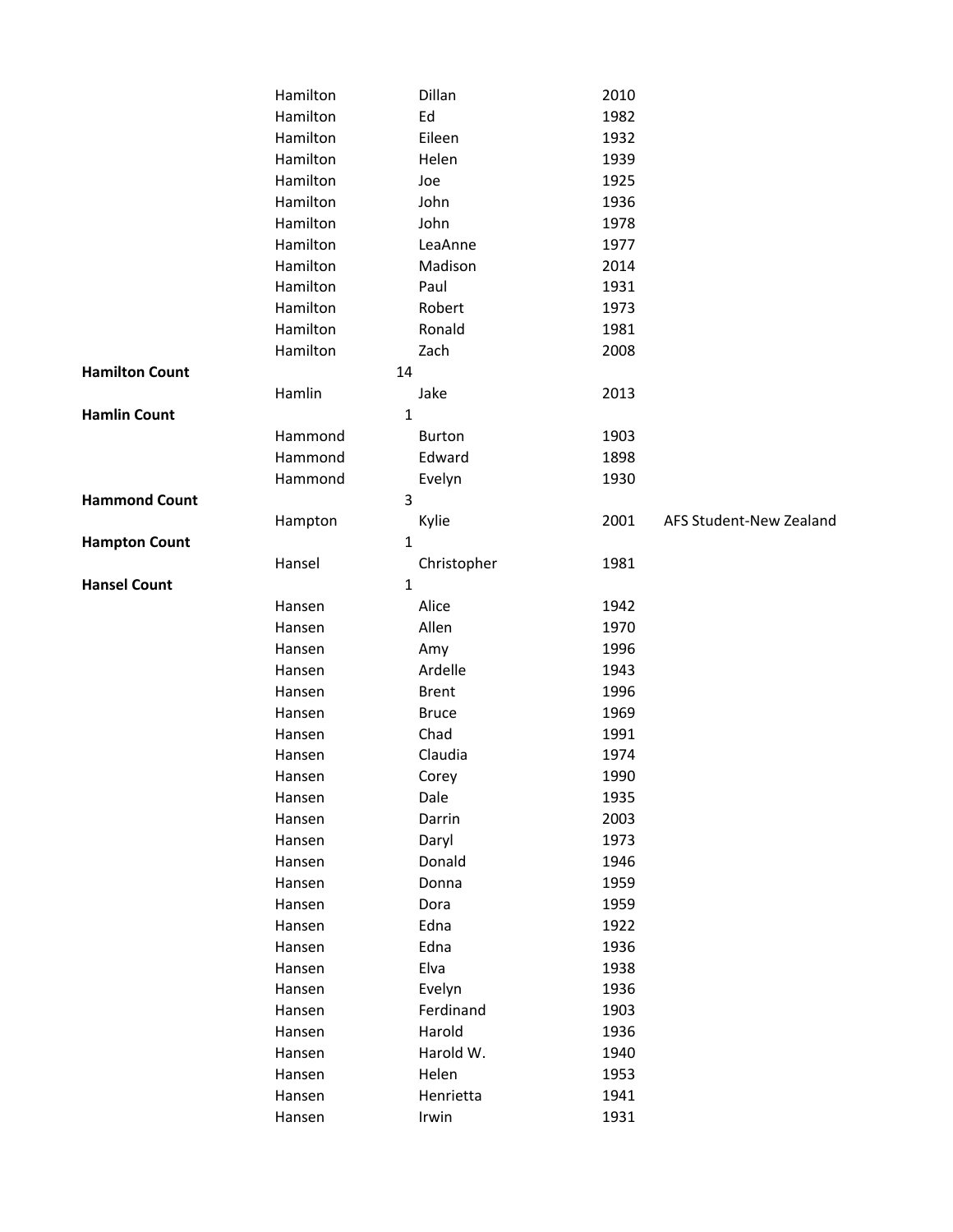|                       | Hansen       | Jay            | 1976 |
|-----------------------|--------------|----------------|------|
|                       | Hansen       | Jeff           | 1972 |
|                       | Hansen       | Jeffrey        | 1981 |
|                       | Hansen       | Jerry          | 1964 |
|                       | Hansen       | Judith         | 1961 |
|                       | Hansen       | Karl           | 1976 |
|                       | Hansen       | Kevin          | 1991 |
|                       | Hansen       | Kurt           | 1999 |
|                       | Hansen       | Laura C        | 1917 |
|                       | Hansen       | Lavina         | 1934 |
|                       | Hansen       | Leona          | 1922 |
|                       | Hansen       | Linda          | 1923 |
|                       | Hansen       | Lori           | 1984 |
|                       | Hansen       | Lucille        | 1935 |
|                       | Hansen       | Lynn           | 1966 |
|                       | Hansen       | Marilyn        | 1957 |
|                       | Hansen       | Merle          | 1944 |
|                       | Hansen       | Michelle       | 1993 |
|                       | Hansen       | Nate           | 1995 |
|                       | Hansen       | Pamela         | 1973 |
|                       | Hansen       | Philip         | 2000 |
|                       | Hansen       | Phyllis        | 1943 |
|                       | Hansen       | Ralph          | 1947 |
|                       | Hansen       | Rick           | 1976 |
|                       | Hansen       | Robert         | 1936 |
|                       | Hansen       | Robert         | 1972 |
|                       | Hansen       | Robin          | 1982 |
|                       | Hansen       | Roger          | 1965 |
|                       | Hansen       | Ronald         | 1965 |
|                       | Hansen       | Rosemary       | 1971 |
|                       | Hansen       | Steve          | 1971 |
|                       | Hansen       | Sunita         | 1998 |
|                       | Hansen       | Vern           | 1941 |
|                       | Hansen       | Vincent        | 1934 |
|                       | Hansen       | Willinda       | 1923 |
| <b>Hansen Count</b>   | 60           |                |      |
|                       | Harberts     | Deven          | 1984 |
|                       | Harberts     | Holli          | 1983 |
|                       | Harberts     | Jana           | 1985 |
| <b>Harberts Count</b> | 3            |                |      |
|                       | Harder       | Adam           | 1997 |
|                       | Harder       | Chad           | 2000 |
|                       | Harder       | Ryan           | 1995 |
| <b>Harder Count</b>   | 3            |                |      |
|                       | Hardesty     | Beulah         | 1905 |
| <b>Hardesty Count</b> | $\mathbf{1}$ |                |      |
|                       | Hargens      | Regina         | 1994 |
| <b>Hargens Count</b>  | 1            |                |      |
|                       | Harlow       | <b>Britnie</b> | 2008 |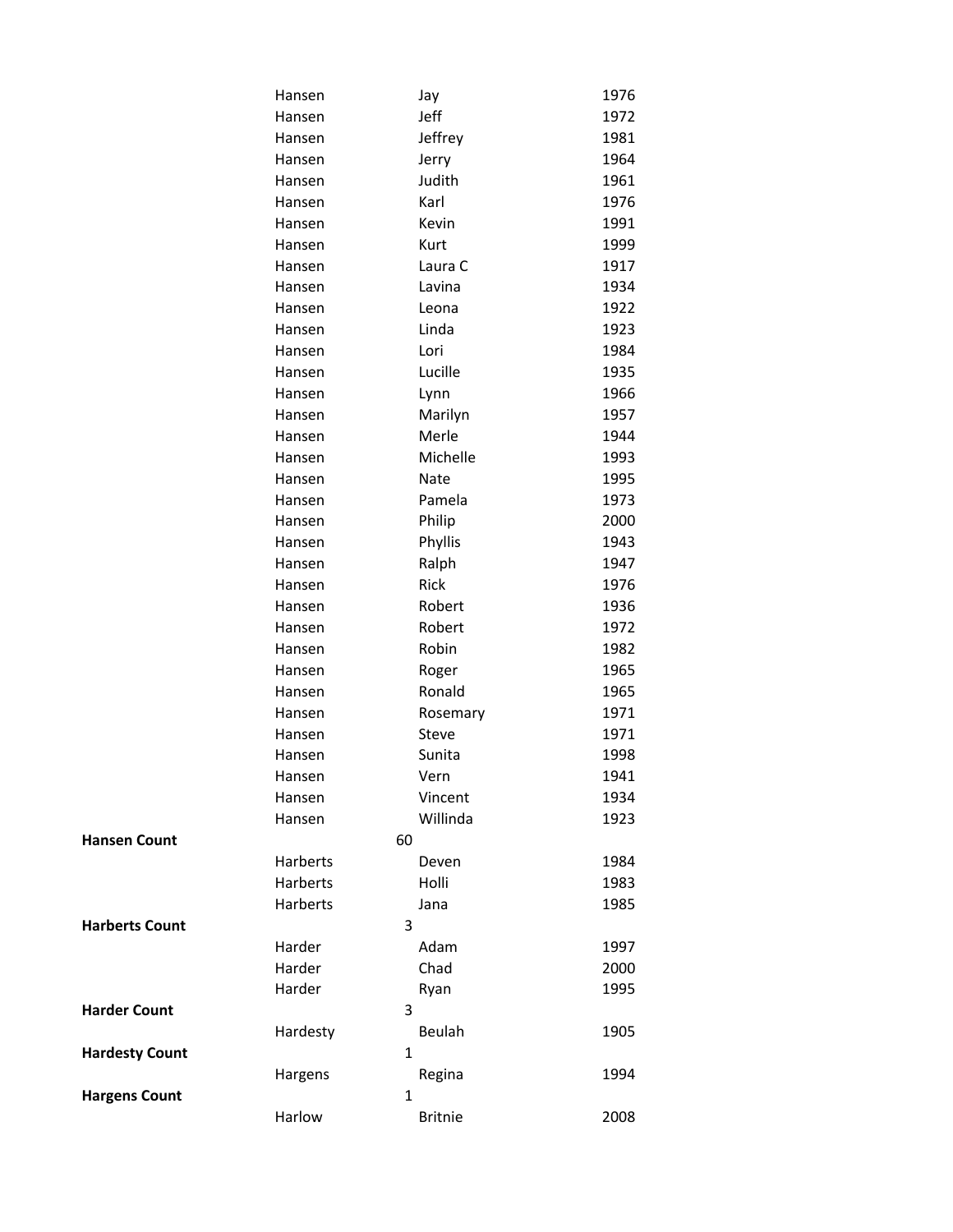| <b>Harlow Count</b>  |            | $\mathbf{1}$   |      |
|----------------------|------------|----------------|------|
|                      | Harmon     | Caleb          | 2006 |
|                      | Harmon     | Paul           | 2004 |
|                      | Harmon     | Sam            | 2009 |
| <b>Harmon Count</b>  |            | 3              |      |
|                      | Harmsen    | Lloyd          | 1946 |
|                      | Harmsen    | Mark           | 1971 |
| <b>Harmsen Count</b> |            | $\overline{2}$ |      |
|                      | Harris     | Donna          | 1967 |
|                      | Harris     | Gail           | 1968 |
|                      | Harris     | Gary           | 1966 |
|                      | Harris     | Leann          | 1990 |
| <b>Harris Count</b>  |            | 4              |      |
|                      | Hass       | Darlene        | 1951 |
|                      | Hass       | Harry          | 1949 |
|                      | Hass       | LeEtta         | 1942 |
|                      | Hass       | Pearl          | 1938 |
| <b>Hass Count</b>    |            | 4              |      |
|                      | Haynes     | Cecelia        | 1992 |
| <b>Haynes Count</b>  |            | $\mathbf{1}$   |      |
|                      | Hays       | Codi           | 2012 |
| <b>Hays Count</b>    |            | $\mathbf{1}$   |      |
|                      | Heath      | Dawn           | 1989 |
|                      | Heath      | Jeremy         | 1988 |
|                      | Heath      | Noele          | 1985 |
| <b>Heath Count</b>   |            | 3              |      |
|                      | Hector     | Clara          | 1897 |
|                      | Hector     | Clarence       | 1904 |
|                      | Hector     | Edna           | 1909 |
|                      | Hector     | Fred           | 1901 |
|                      | Hector     | Harry          | 1906 |
|                      | Hector     | Juanita        | 1911 |
|                      | Hector     | Lewis          | 1898 |
| <b>Hector Count</b>  |            | $\overline{7}$ |      |
|                      | Heflin     | Gertrude       | 1911 |
|                      | Heflin     | Hobart         | 1918 |
|                      | Heflin     | Mannie         | 1905 |
|                      | Heflin     | Winifred       | 1925 |
| <b>Heflin Count</b>  |            | 4              |      |
|                      | Heiny      | Amber          | 1999 |
|                      | Heiny      | John           | 1990 |
|                      | Heiny      | Rick           | 1995 |
|                      | Heiny      | Sara           | 1996 |
| <b>Heiny Count</b>   |            | 4              |      |
|                      | Helms      | Karley         | 2010 |
|                      | Helms      | Kelsey         | 2008 |
| <b>Helms Count</b>   |            | $\overline{2}$ |      |
|                      | Hemmingsen | <b>Trey</b>    | 2007 |
|                      | Hemmingsen | Zach           | 2012 |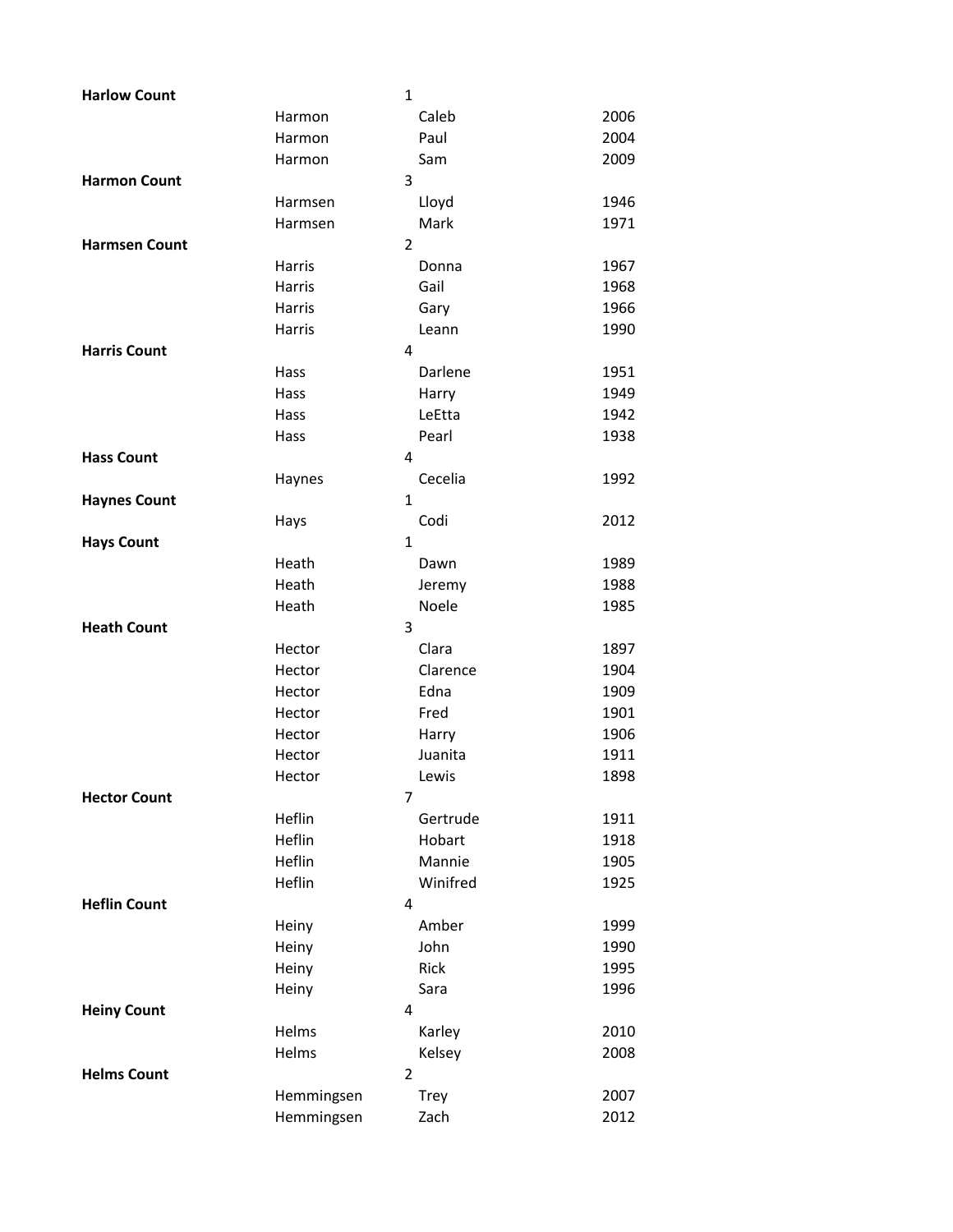| <b>Hemmingsen Count</b> |               | $\overline{2}$ |              |      |                     |
|-------------------------|---------------|----------------|--------------|------|---------------------|
|                         | Henningsen    |                | Willis       | 1937 |                     |
| <b>Henningsen Count</b> |               | $\mathbf{1}$   |              |      |                     |
|                         | Hepler        |                | Todd         | 1987 |                     |
| <b>Hepler Count</b>     |               | 1              |              |      |                     |
|                         | Hester        |                | David        | 1992 |                     |
|                         | Hester        |                | Hannah       | 2011 |                     |
|                         | Hester        |                | Nicole       | 2009 |                     |
|                         | Hester        |                | Russell      | 1990 |                     |
|                         | Hester        |                | Sarah        | 2012 |                     |
| <b>Hester Count</b>     |               | 5              |              |      |                     |
|                         | Hicks         |                | Mary         | 1971 |                     |
| <b>Hicks Count</b>      |               | 1              |              |      |                     |
|                         | Hildebrand    |                | Hazel        | 1929 |                     |
|                         | Hildebrand    |                | Larry        | 1974 |                     |
|                         | Hildebrand    |                | Rick         | 1972 |                     |
|                         | Hildebrand    |                | Sharon       | 1980 |                     |
| <b>Hildebrand Count</b> |               | 4              |              |      |                     |
|                         | Hillman       |                | Jessie       | 1899 |                     |
| <b>Hillman Count</b>    |               | 1              |              |      |                     |
|                         | Hillwick      |                | Joshua       | 1996 |                     |
| <b>Hillwick Count</b>   |               | 1              |              |      |                     |
|                         | Hipner        |                | Donald       | 1945 |                     |
| <b>Hipner Count</b>     |               | $\mathbf{1}$   |              |      |                     |
|                         | Hoeck         |                | Norma        | 1957 |                     |
| <b>Hoeck Count</b>      |               | 1              |              |      |                     |
|                         | Hoffman       |                | <b>Brian</b> | 1991 |                     |
|                         | Hoffman       |                | Jennifer     | 1998 |                     |
| <b>Hoffman Count</b>    |               | $\overline{2}$ |              |      |                     |
|                         | Hoffmann      |                | Dale         | 1944 |                     |
|                         | Hoffmann      |                | Eleanor      | 1921 |                     |
|                         | Hoffmann      |                | Eric         | 1998 |                     |
|                         | Hoffmann      |                | Jacqueline   | 1949 |                     |
|                         | Hoffmann      |                | Kevin        | 1995 |                     |
|                         | Hoffmann      |                | Mary         | 1947 |                     |
|                         | Hoffmann      |                | Monica       | 1979 |                     |
|                         | Hoffmann      |                | Patricia     | 1981 |                     |
|                         | Hoffmann      |                | Ruth         | 1946 |                     |
|                         | Hoffmann      |                | Sara         | 2001 |                     |
|                         | Hoffmann      |                | Sarah        | 2006 | AFS Student-Germany |
| <b>Hoffmann Count</b>   |               | 11             |              |      |                     |
|                         | Hoffmann, Jr. |                | Harold       | 1984 |                     |
| Hoffmann, Jr. Count     |               | $\mathbf 1$    |              |      |                     |
|                         | Holst         |                | Gaylan       | 1951 |                     |
|                         | Holst         |                | Janis        | 1967 |                     |
|                         | Holst         |                | Lavina       | 1952 |                     |
|                         | Holst         |                | Lavon        | 1951 |                     |
|                         | Holst         |                | Lisa         | 1983 |                     |
|                         | Holst         |                | Lori         | 1980 |                     |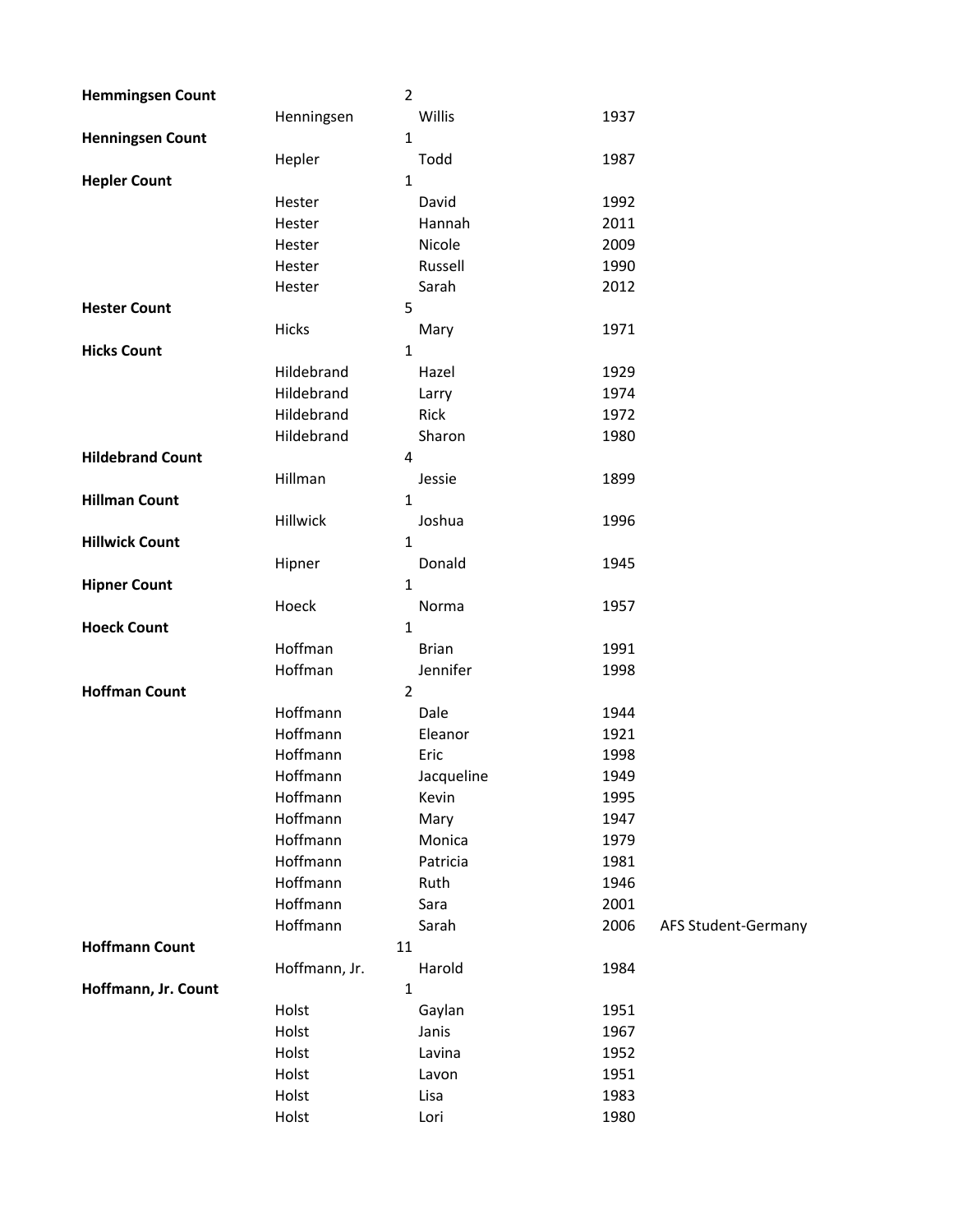|                      | Holst   |                | Norma          | 1947 |
|----------------------|---------|----------------|----------------|------|
|                      | Holst   |                | Robert         | 1958 |
|                      | Holst   |                | Sherry         | 1952 |
|                      | Holst   |                | Wayne          | 1961 |
| <b>Holst Count</b>   |         | 10             |                |      |
|                      | Holste  |                | Emily          | 1999 |
|                      | Holste  |                | Eric           | 1996 |
| <b>Holste Count</b>  |         | $\overline{2}$ |                |      |
|                      | Holtz   |                | Amy            | 1993 |
|                      | Holtz   |                | Clint          | 2005 |
|                      | Holtz   |                | Dannie         | 1974 |
|                      | Holtz   |                | Darlene        | 1940 |
|                      | Holtz   |                | Darwin         | 1980 |
|                      | Holtz   |                | DeEtta         | 1978 |
|                      | Holtz   |                | Dennis         | 1965 |
|                      | Holtz   |                | <b>Dick</b>    | 1967 |
|                      | Holtz   |                | Donald         | 1947 |
|                      | Holtz   |                | Douglas        | 1972 |
|                      | Holtz   |                | Edwin          | 1994 |
|                      | Holtz   |                | Eli            | 2011 |
|                      | Holtz   |                | Erran          | 2009 |
|                      | Holtz   |                | Ivan           | 1941 |
|                      | Holtz   |                | Kelsi          | 2006 |
|                      | Holtz   |                | Kerrie         | 2004 |
|                      | Holtz   |                | LaVerne        | 1940 |
|                      | Holtz   |                | Lelyn          | 1982 |
|                      | Holtz   |                | Richie         | 1995 |
|                      | Holtz   |                | Stacy          | 1996 |
|                      | Holtz   |                | Verlene        | 1941 |
| <b>Holtz Count</b>   |         | 21             |                |      |
|                      | Hoover  |                | Everett        | 1934 |
|                      | Hoover  |                | Kenneth        | 1950 |
|                      | Hoover  |                | Shirley        | 1951 |
| <b>Hoover Count</b>  |         | 3              |                |      |
|                      | Houston |                | Ernie          | 1977 |
|                      | Houston |                | John           | 2001 |
| <b>Houston Count</b> |         | $\overline{2}$ |                |      |
|                      | Howe    |                | <b>Barbara</b> | 1971 |
|                      | Howe    |                | Beverly        | 1974 |
|                      | Howe    |                | Kristi         | 1982 |
|                      | Howe    |                | Terri          | 1977 |
| <b>Howe Count</b>    |         | 4              |                |      |
|                      | Howell  |                | Lisa           | 1983 |
|                      | Howell  |                | Theresa        | 1987 |
| <b>Howell Count</b>  |         | 2              |                |      |
|                      | Hudgens |                | Russell        | 1922 |
| <b>Hudgens Count</b> |         | 1              |                |      |
|                      | Huey    |                | Adam           | 2005 |
| <b>Huey Count</b>    |         | $\mathbf{1}$   |                |      |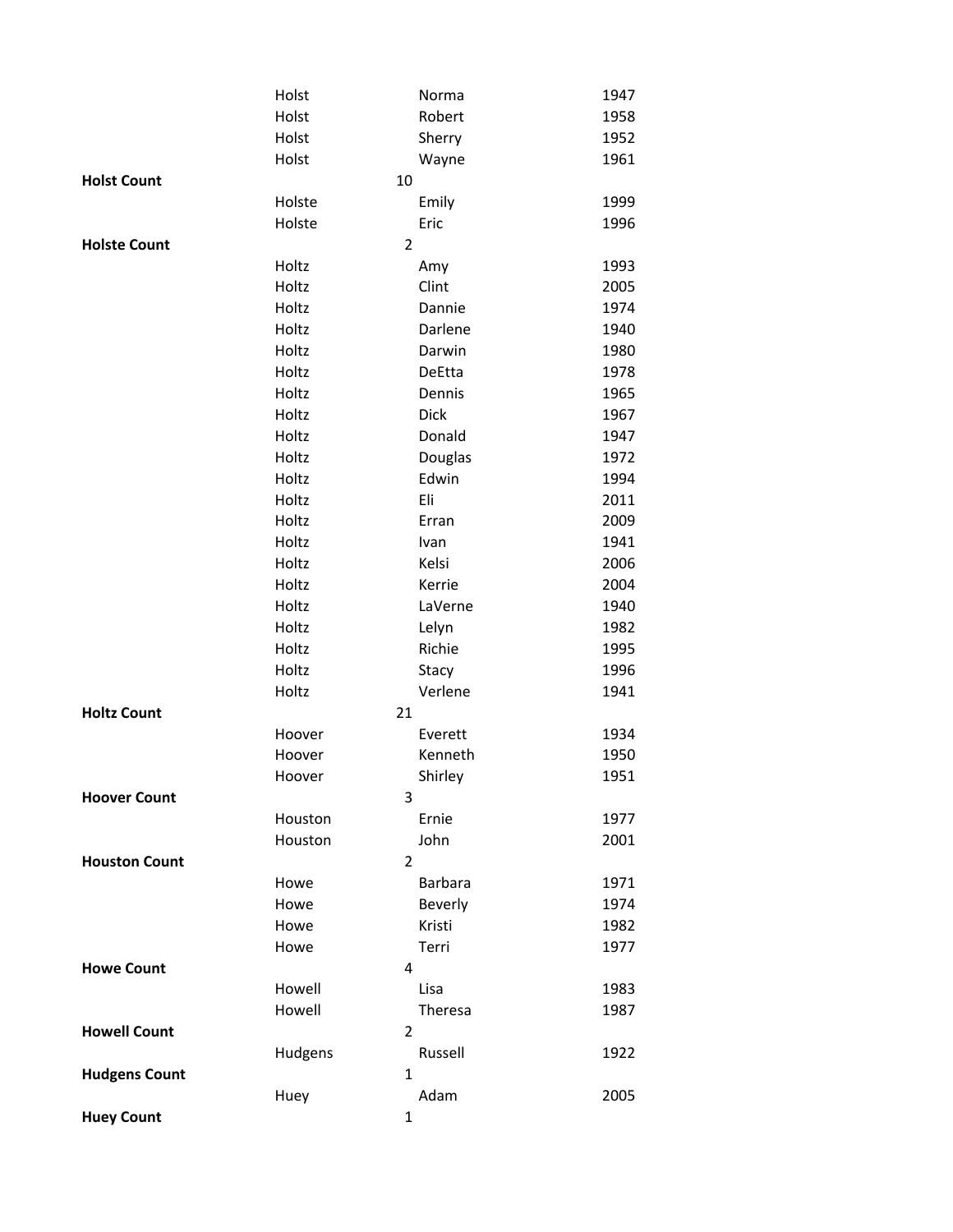|                       | Hughes         | Barb            | 1985 |                           |
|-----------------------|----------------|-----------------|------|---------------------------|
|                       | Hughes         | Doug            | 1989 |                           |
|                       | Hughes         | Susan           | 1984 |                           |
| <b>Hughes Count</b>   | 3              |                 |      |                           |
|                       | Hulin          | Alice           | 1938 |                           |
|                       | Hulin          | Earl            | 1936 |                           |
|                       | Hulin          | Kathryn         | 1934 |                           |
|                       | Hulin          | Ralph           | 1944 |                           |
| <b>Hulin Count</b>    | 4              |                 |      |                           |
|                       | Hupp           | Morris          | 1924 |                           |
| <b>Hupp Count</b>     | 1              |                 |      |                           |
|                       | Hutchins       | Emily           | 2001 |                           |
|                       | Hutchins       | Jennifer        | 2004 |                           |
| <b>Hutchins Count</b> | $\overline{2}$ |                 |      |                           |
|                       | Hyatt          | Marilyn         | 1959 |                           |
| <b>Hyatt Count</b>    | $\mathbf{1}$   |                 |      |                           |
|                       | Ireland        | Kathy           | 1982 | AFS Student - New Zealand |
| <b>Ireland Count</b>  | $\mathbf{1}$   |                 |      |                           |
|                       | Jacbosen       | Larry           | 1960 |                           |
| <b>Jacbosen Count</b> | 1              |                 |      |                           |
|                       | Jacobs         | Arnold          | 1926 |                           |
|                       | Jacobs         | Laverne         | 1926 |                           |
|                       | Jacobs         | Lillian         | 1930 |                           |
|                       | Jacobs         | Wilbert         | 1928 |                           |
| <b>Jacobs Count</b>   | 4              |                 |      |                           |
|                       | Jacobsen       | Barney          | 1901 |                           |
|                       | Jacobsen       | Clarence        | 1922 |                           |
|                       | Jacobsen       | Delmon          | 1943 |                           |
|                       | Jacobsen       | Delpha          | 1942 |                           |
|                       | Jacobsen       | Harold          | 1925 |                           |
|                       | Jacobsen       | Helen           | 1923 |                           |
|                       | Jacobsen       | Herbert         | 1955 |                           |
|                       | Jacobsen       | Jason           | 1993 |                           |
|                       | Jacobsen       | Judith          | 1957 |                           |
|                       | Jacobsen       | Lorene          | 1924 |                           |
|                       | Jacobsen       | Mary Margaret   | 1945 |                           |
|                       | Jacobsen       | Melvin          | 1928 |                           |
|                       | Jacobsen       | Monte           | 1976 |                           |
|                       | Jacobsen       | Robert          | 1963 |                           |
|                       | Jacobsen       | Sally           | 1953 |                           |
|                       | Jacobsen       | Sharon          | 1962 |                           |
|                       | Jacobsen       | Shelly          | 1986 |                           |
|                       | Jacobsen       | Shirley         | 1954 |                           |
|                       | Jacobsen       | Tom             | 1985 |                           |
|                       | Jacobsen       | Virginia        | 1948 |                           |
| <b>Jacobsen Count</b> | 20             |                 |      |                           |
|                       | Jafari         | Kattaneh "Kati" | 1979 | AFS student-Iran          |
| Jafari Count          | 1              |                 |      |                           |
|                       | Jager          | Anthony         | 1992 |                           |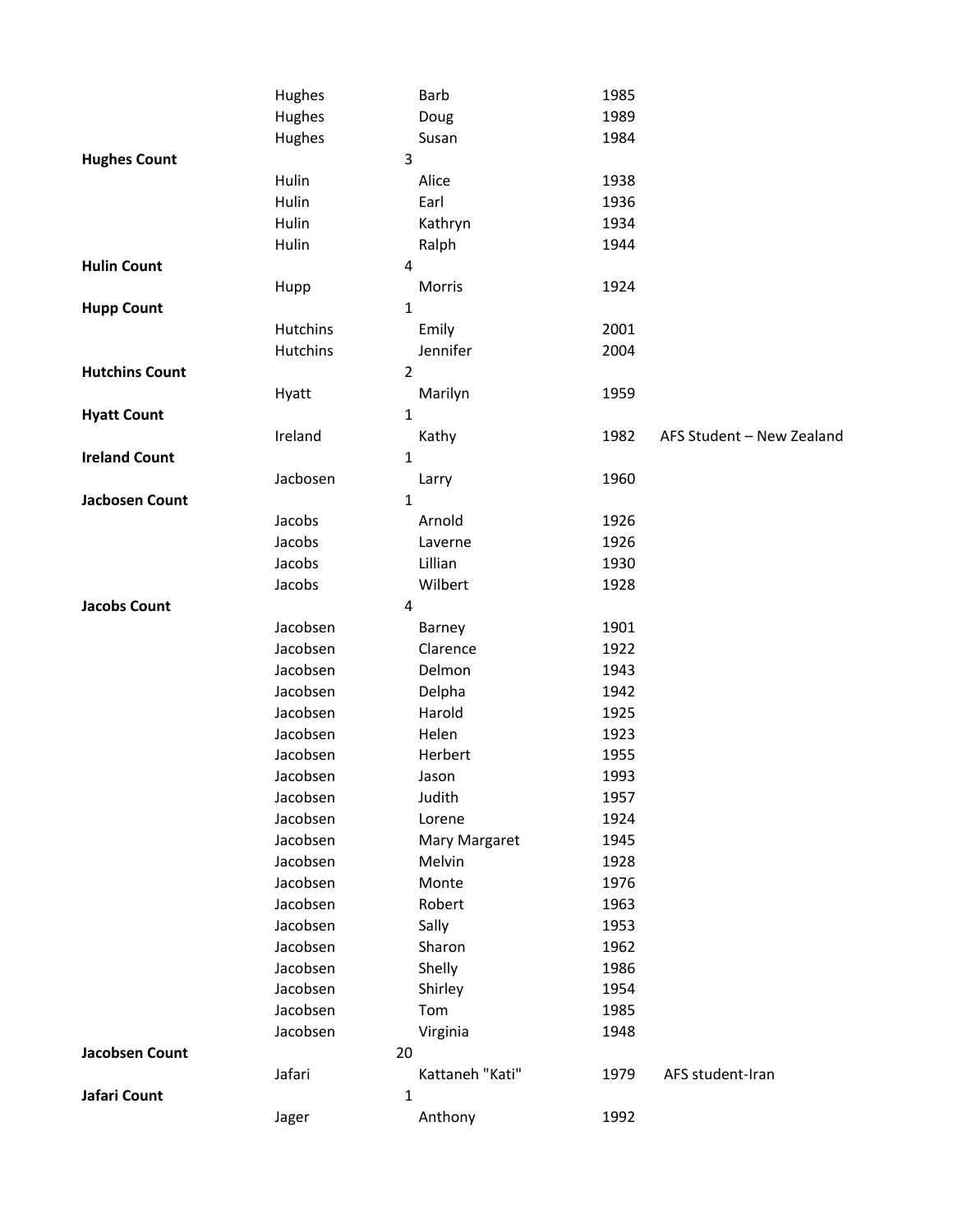|                        | Jager          | <b>Brice</b>   | 1996                          |
|------------------------|----------------|----------------|-------------------------------|
| <b>Jager Count</b>     | $\overline{2}$ |                |                               |
|                        | Jansen, Jr.    | Donald         | 1969                          |
| Jansen, Jr. Count      | $\mathbf{1}$   |                |                               |
|                        | Jantz          | Sylvia         | 1960                          |
| <b>Jantz Count</b>     | $\mathbf{1}$   |                |                               |
|                        | Jarvis         | Donna          | 1992<br>AFS Student-Australia |
| <b>Jarvis Count</b>    | $\mathbf{1}$   |                |                               |
|                        | Jave           | Irene          | 1925                          |
|                        | Jave           | Juanita        | 1927                          |
|                        | Jave           | Loretta        | 1922                          |
| <b>Jave Count</b>      | 3              |                |                               |
|                        | Jensen         | Cynthia        | 1993                          |
|                        | Jensen         | Dennis         | 1964                          |
|                        | Jensen         | Dustin         | 1992                          |
|                        | Jensen         | Johnny         | 1996                          |
|                        | Jensen         | Judy           | 2001                          |
|                        | Jensen         | Kami           | 1988                          |
|                        | Jensen         | Kimberly       | 1997                          |
|                        | Jensen         | Lucille        | 1938                          |
|                        | Jensen         | Marvin         | 1936                          |
|                        | Jensen         | Robert         | 1934                          |
|                        | Jensen         | Samantha       | 2011                          |
|                        | Jensen         | Woodrow        | 1932                          |
| <b>Jensen Count</b>    | 12             |                |                               |
|                        | Jessen         | Cleone         | 1956                          |
|                        | Jessen         | Georgia        | 1938                          |
|                        | Jessen         | Ruby           | 1941                          |
|                        | Jessen         | Valdeen        | 1958                          |
| <b>Jessen Count</b>    | 4              |                |                               |
|                        | Jetschat       | Agnes          | 1939                          |
|                        | Jetschat       | Doris          | 1942                          |
| <b>Jetschat Count</b>  | $\mathbf 2$    |                |                               |
|                        | Johannes       | Blair          | 2006                          |
| <b>Johannes Count</b>  | $\mathbf{1}$   |                |                               |
|                        | Johannsen      | Alma           | 1909                          |
|                        | Johannsen      | <b>Bruno</b>   | 1929                          |
|                        | Johannsen      | Carrie         | 1896                          |
|                        | Johannsen      | Clara          | 1899                          |
| <b>Johannsen Count</b> | 4              |                |                               |
|                        | Johnk          | Alex           | 2005                          |
|                        | Johnk          | <b>Barbara</b> | 1963                          |
|                        | Johnk          | Beverly        | 1963                          |
|                        | Johnk          | Brittni        | 2007                          |
|                        | Johnk          | Harold         | 1933                          |
|                        | Johnk          | Helen Sue      | 1936                          |
|                        | Johnk          | Karla          | 1981                          |
|                        | Johnk          | Keith          | 1975                          |
|                        | Johnk          | Kent           | 1977                          |
|                        |                |                |                               |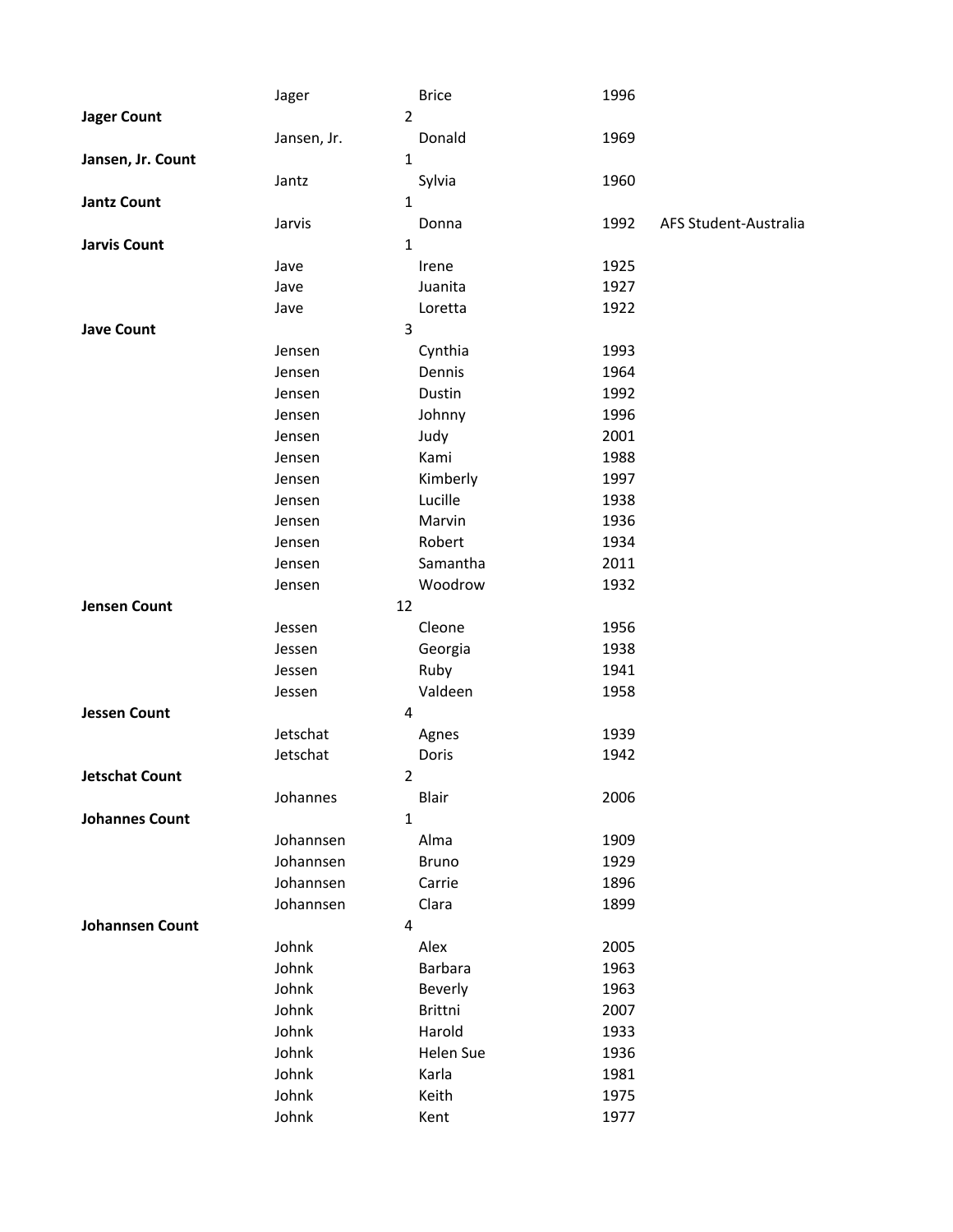|                         | Johnk      | Larry           | 1980 |
|-------------------------|------------|-----------------|------|
|                         | Johnk      | Laura           | 2007 |
|                         | Johnk      | Linn            | 1968 |
|                         | Johnk      | Nancy           | 1974 |
|                         | Johnk      | Robert          | 1954 |
|                         | Johnk      | Ryne            | 2005 |
|                         | Johnk      | Ty              | 2012 |
|                         | Johnk      | Wanda           | 1969 |
|                         | Johnk      | Wayne           | 1971 |
| <b>Johnk Count</b>      |            | 18              |      |
|                         | Johnson    | <b>Brian</b>    | 1987 |
|                         | Johnson    | Chris           | 1990 |
|                         | Johnson    | Deobrah         | 1977 |
|                         | Johnson    | Gayle           | 1984 |
|                         | Johnson    | Harold          | 1936 |
|                         | Johnson    | Jack            | 1948 |
|                         | Johnson    | Jim             | 1960 |
|                         | Johnson    | Nathan          | 1981 |
|                         | Johnson    | Richard         | 1956 |
|                         | Johnson    | Robin           | 1980 |
|                         | Johnson    | Sara            | 1982 |
| <b>Johnson Count</b>    |            | 11              |      |
|                         | Johnston   | Arlo            | 1935 |
|                         | Johnston   | Ladema          | 1929 |
|                         | Johnston   | Marian          | 1931 |
|                         | Johnston   | Merna           | 1929 |
|                         | Johnston   | Merril          | 1925 |
|                         | Johnston   | Noel            | 1932 |
| <b>Johnston Count</b>   |            | 6               |      |
|                         | Jones      | Aaron           | 1957 |
|                         | Jones      | Gerald          | 1956 |
|                         | Jones      | Janet           | 1952 |
|                         | Jones      | Julienne        | 1984 |
|                         | Jones      | Robert          | 1953 |
|                         | Jones      | Scott           | 1981 |
| <b>Jones Count</b>      |            | 6               |      |
|                         | Jorgensen  | Judy            | 1966 |
|                         | Jorgensen  | June            | 1973 |
|                         | Jorgensen  | Terresa         | 1968 |
| Jorgensen Count         |            | 3               |      |
|                         | Juelsgaard | Jo              | 1982 |
| <b>Juelsgaard Count</b> |            | $\mathbf{1}$    |      |
|                         | Juhl       | AlyceAnn        | 1962 |
| <b>Juhl Count</b>       |            | $\mathbf{1}$    |      |
|                         | Jurchen    | Justin          | 2005 |
| <b>Jurchen Count</b>    |            | $\mathbf{1}$    |      |
|                         | Kabisch    | David           | 1976 |
|                         | Kabisch    | Lori            | 1977 |
|                         | Kabisch    | Theresa "Terri" | 1979 |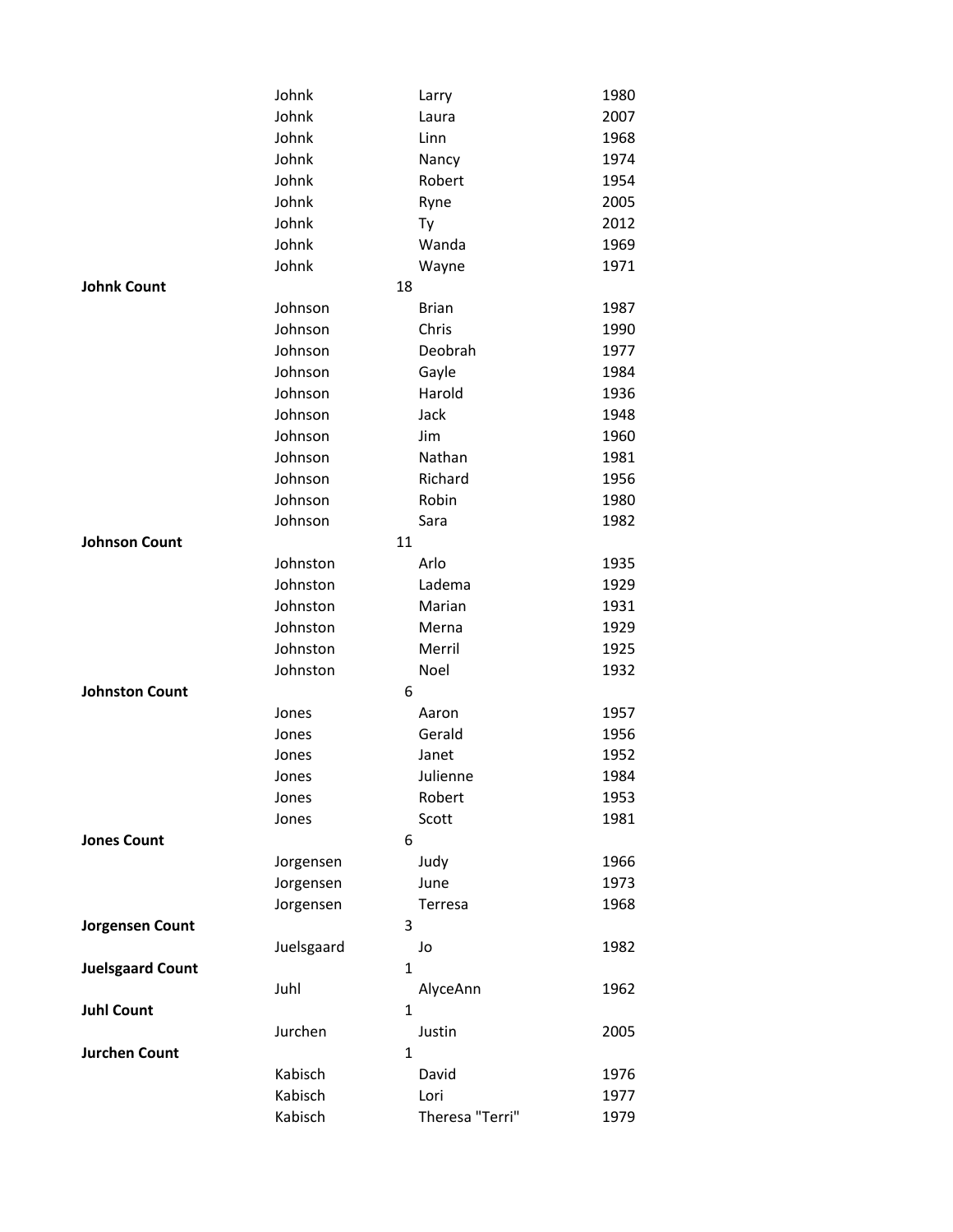| <b>Kabisch Count</b>  |          | 3              |                 |      |
|-----------------------|----------|----------------|-----------------|------|
|                       | Kahl     |                | <b>Betty</b>    | 1942 |
|                       | Kahl     |                | Evelyn          | 1924 |
|                       | Kahl     |                | Everett         | 1935 |
|                       | Kahl     |                | LaVerne         | 1926 |
|                       | Kahl     |                | Ruth            | 1937 |
| <b>Kahl Count</b>     |          | 5              |                 |      |
|                       | Kardell  |                | Eileen          | 1944 |
|                       | Kardell  |                | Franz           | 1944 |
|                       | Kardell  |                | Helen           | 1936 |
|                       | Kardell  |                | Maxine          | 1938 |
| <b>Kardell Count</b>  |          | 4              |                 |      |
|                       | Karns    |                | Mariah          | 2014 |
|                       | Karns    |                | Marin           | 2013 |
| <b>Karns Count</b>    |          | 2              |                 |      |
|                       | Karstens |                | <b>Beatrice</b> | 1935 |
|                       | Karstens |                | Harold          | 1928 |
|                       | Karstens |                | LaRene          | 1933 |
|                       | Karstens |                | Marcella        | 1930 |
| <b>Karstens Count</b> |          | 4              |                 |      |
|                       | Kaus     |                | Dorothy         | 1944 |
| <b>Kaus Count</b>     |          | $\mathbf{1}$   |                 |      |
|                       | Kay      |                | <b>Brad</b>     | 1981 |
|                       | Kay      |                | Carmen          | 1984 |
|                       | Kay      |                | Heather         | 2002 |
|                       | Kay      |                | Kelly           | 2007 |
|                       | Kay      |                | Marie           | 1934 |
|                       | Kay      |                | Norma           | 1946 |
|                       | Kay      |                | Robert          | 1951 |
|                       | Kay      |                | Steven          | 2006 |
|                       | Kay      |                | William         | 1942 |
| <b>Kay Count</b>      |          | 9              |                 |      |
|                       | Kearney  |                | Blayne          | 2009 |
| <b>Kearney Count</b>  |          | 1              |                 |      |
|                       | Keller   |                | Barbara         | 1967 |
|                       | Keller   |                | Connie          | 1971 |
|                       | Keller   |                | Darlene         | 1945 |
|                       | Keller   |                | Ed              | 1969 |
|                       | Keller   |                | Juanita         | 1963 |
|                       | Keller   |                | Linda           | 1966 |
|                       | Keller   |                | Pat             | 1964 |
|                       | Keller   |                | Ruth            | 1949 |
| <b>Keller Count</b>   |          | 8              |                 |      |
|                       | Kelly    |                | Mike            | 1995 |
|                       | Kelly    |                | Thomas          | 1892 |
| <b>Kelly Count</b>    |          | $\overline{2}$ |                 |      |
|                       | Kent     | 1              | Agneta          | 1921 |
| <b>Kent Count</b>     |          |                |                 |      |
|                       | Keonig   |                | Harold          | 1954 |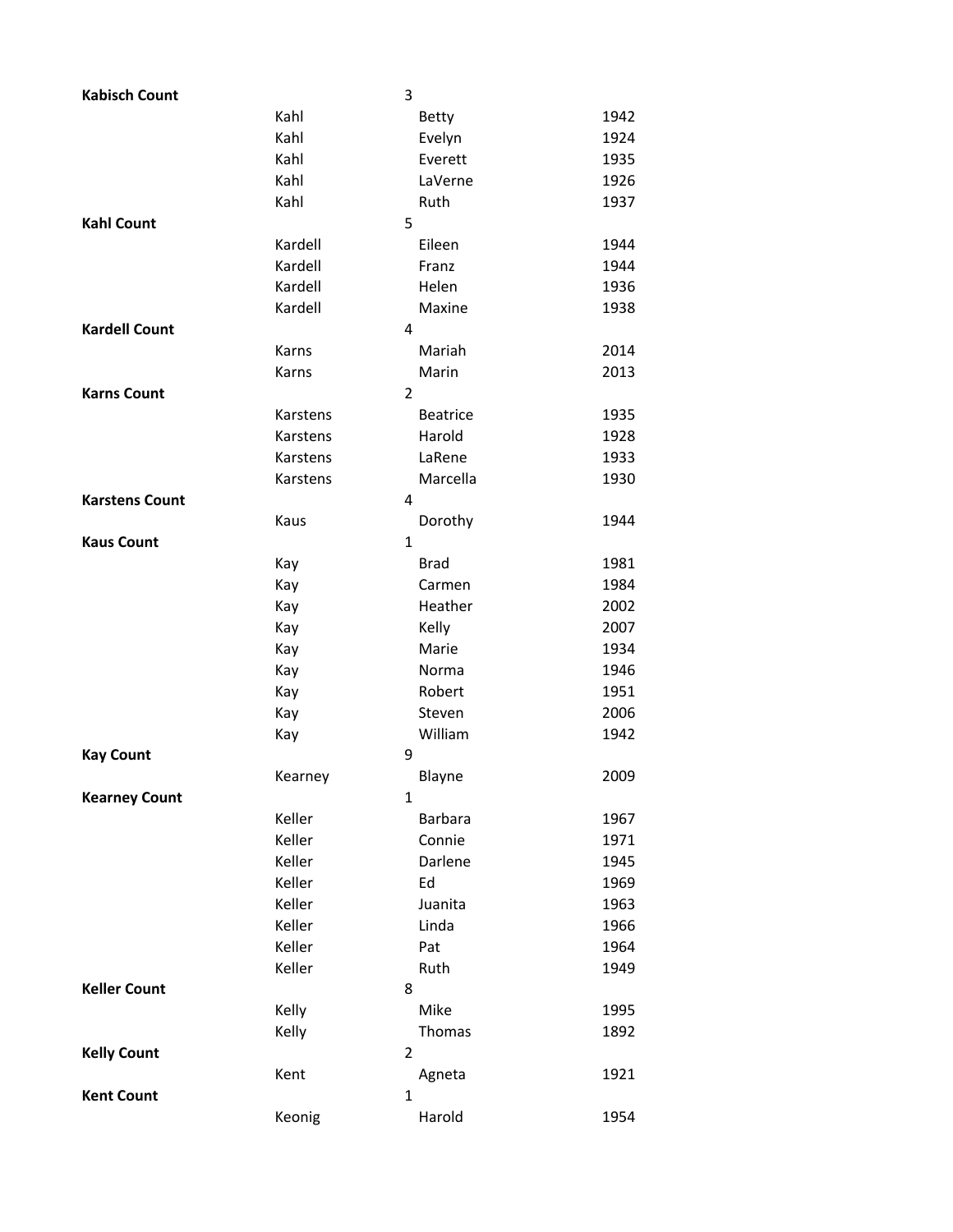| <b>Keonig Count</b>    | $\mathbf{1}$   |                |      |                            |
|------------------------|----------------|----------------|------|----------------------------|
|                        | Kercheval      | Florence       | 1935 |                            |
| <b>Kercheval Count</b> | $\mathbf{1}$   |                |      |                            |
|                        | Ketelsen       | Elsie          | 1924 |                            |
|                        | Ketelsen       | Mildred        | 1928 |                            |
| <b>Ketelsen Count</b>  | $\overline{2}$ |                |      |                            |
|                        | Kevan          | Gladys         | 1918 |                            |
|                        | Kevan          | Joy            | 1932 |                            |
| <b>Kevan Count</b>     | $\overline{2}$ |                |      |                            |
|                        | Kiesel         | Joanna         | 1952 |                            |
| <b>Kiesel Count</b>    | $\mathbf{1}$   |                |      |                            |
|                        | Kimmel         | <b>Betty</b>   | 1942 |                            |
| <b>Kimmel Count</b>    | 1              |                |      |                            |
|                        | Kincaid        | Grace          | 1896 |                            |
| <b>Kincaid Count</b>   | 1              |                |      |                            |
|                        | Kinser         | Andrew         | 2002 |                            |
|                        | Kinser         | Emily          | 1999 |                            |
|                        | Kinser         | Jessica        | 2001 |                            |
| <b>Kinser Count</b>    | 3              |                |      |                            |
|                        | Kite           | Ardelle        | 1942 |                            |
|                        | Kite           | Shirley        | 1952 |                            |
|                        | Kite           | Vera           | 1915 |                            |
| <b>Kite Count</b>      | 3              |                |      |                            |
|                        | Kixmiller      | Barbara        | 1965 |                            |
|                        | Kixmiller      | Ben            | 2011 |                            |
|                        | Kixmiller      | Loleta         | 1969 |                            |
|                        | Kixmiller      | Robert         | 1972 |                            |
| <b>Kixmiller Count</b> | 4              |                |      |                            |
|                        | Klindt         | Bernice        | 1939 |                            |
|                        | Klindt         | Glenn          | 1930 |                            |
|                        | Klindt         | Ruth           | 1933 |                            |
| <b>Klindt Count</b>    | 3              |                |      |                            |
|                        | Knapp          | <b>Brandon</b> | 2000 |                            |
|                        | Knapp          | <b>Brian</b>   | 2003 |                            |
|                        | Knapp          | <b>Brock</b>   | 2006 |                            |
| <b>Knapp Count</b>     | 3              |                |      |                            |
|                        | Knischewski    | Katja          | 1986 | AFS Student-West Germany   |
| Knischewski Count      | 1              |                |      |                            |
|                        | Knobloch       | David          | 1996 | AFS Student-Czechoslavakia |
| <b>Knobloch Count</b>  | 1              |                |      |                            |
|                        | Knop           | <b>Britnee</b> | 2002 |                            |
|                        | Knop           | Garret         | 2005 |                            |
|                        | Knop           | Kylee          | 1998 |                            |
|                        | Knop           | Larry          | 1969 |                            |
|                        | Knop           | Pam            | 1970 |                            |
|                        | Knop           | Scott          | 1975 |                            |
| <b>Knop Count</b>      | 6              |                |      |                            |
|                        | Knudtson       | Dale           | 1965 |                            |
|                        | Knudtson       | Vernon         | 1958 |                            |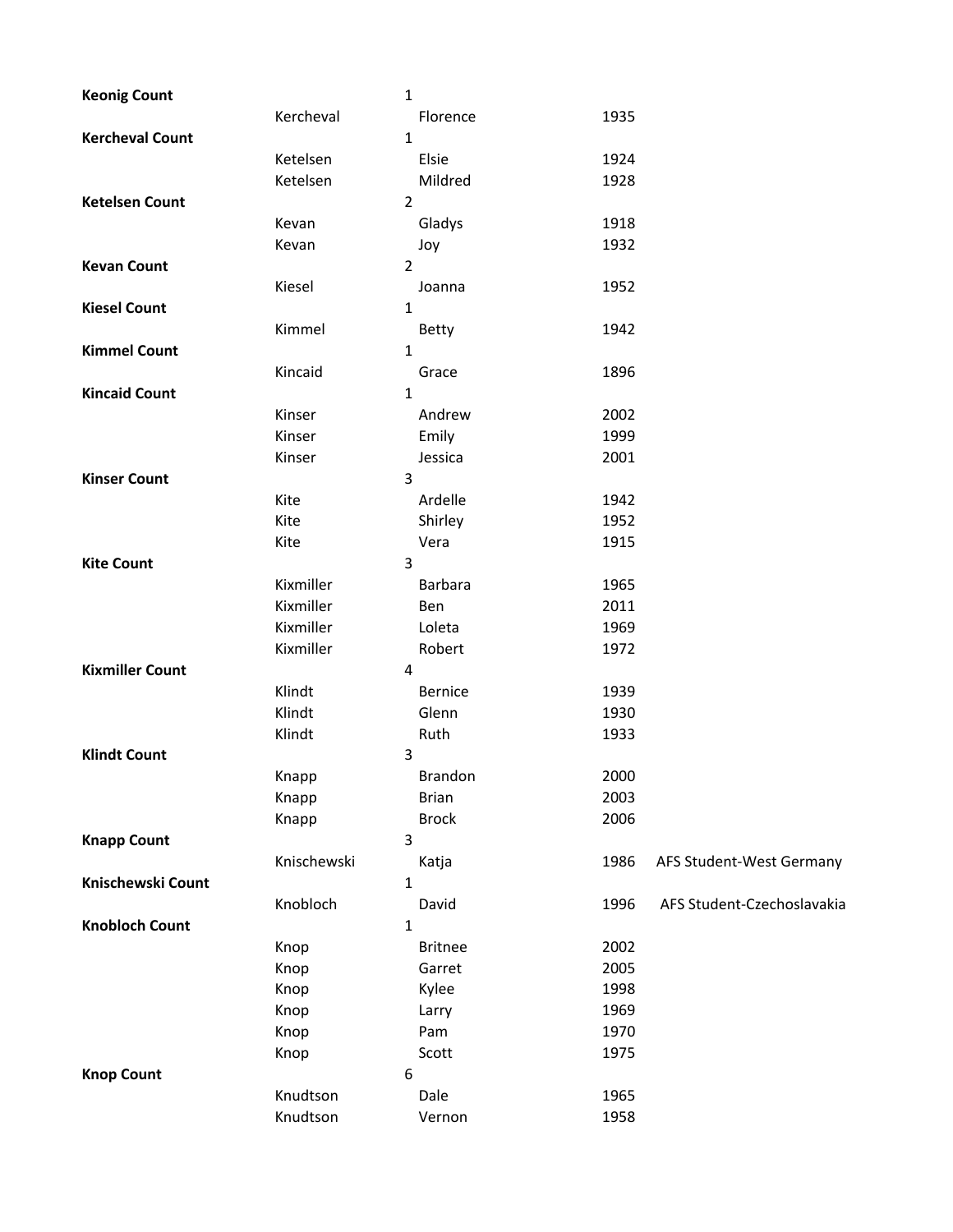|                       | Knudtson   |   | Vickie       | 1984 |
|-----------------------|------------|---|--------------|------|
|                       | Knudtson   |   | Walter       | 1961 |
| <b>Knudtson Count</b> |            | 4 |              |      |
|                       | Knuth      |   | Margie       | 1951 |
|                       | Knuth      |   | Patty        | 1957 |
|                       | Knuth      |   | Russ         | 1950 |
| <b>Knuth Count</b>    |            | 3 |              |      |
|                       | Kobs       |   | Alma         | 1930 |
|                       | Kobs       |   | Carl         | 1933 |
|                       | Kobs       |   | Rebecca      | 2008 |
|                       | Kobs       |   | Sarah        | 1993 |
|                       | Kobs       |   | Terry        | 1959 |
| <b>Kobs Count</b>     |            | 5 |              |      |
|                       | Kock       |   | Anna         | 1937 |
|                       | Kock       |   | Arletta      | 1941 |
|                       | Kock       |   | Charles      | 1993 |
|                       | Kock       |   | Chris        | 1998 |
|                       | Kock       |   | Katie        | 1990 |
|                       | Kock       |   | LaVerne      | 1940 |
| <b>Kock Count</b>     |            | 6 |              |      |
|                       | Koehrsen   |   | Alvin        | 1925 |
|                       | Koehrsen   |   | Arthur       | 1924 |
|                       | Koehrsen   |   | <b>Betty</b> | 1944 |
|                       | Koehrsen   |   | Dorothy      | 1950 |
|                       | Koehrsen   |   | Larry        | 1955 |
|                       | Koehrsen   |   | Wilma        | 1937 |
| <b>Koehrsen Count</b> |            | 6 |              |      |
|                       | Koenig     |   | Audrey       | 1949 |
|                       | Koenig     |   | Geraldine    | 1946 |
|                       | Koenig     |   | Nina         | 1951 |
| <b>Koenig Count</b>   |            | 3 |              |      |
|                       | Koeppe     |   | Annetta      | 1908 |
|                       | Koeppe     |   | Florian      | 1905 |
|                       | Koeppe     |   | Grace        | 1906 |
|                       | Koeppe     |   | Helen        | 1931 |
|                       | Koeppe     |   | Henry        | 1898 |
|                       | Koeppe     |   | Marjorie     | 1934 |
| <b>Koeppe Count</b>   |            | 6 |              |      |
|                       | Kohlscheen |   | Daryl        | 1944 |
|                       | Kohlscheen |   | Emma         | 1929 |
|                       | Kohlscheen |   | Gordon       | 1944 |
|                       | Kohlscheen |   | Kendal       | 1977 |
|                       | Kohlscheen |   | Kevin        | 1974 |
|                       | Kohlscheen |   | Leland       | 1939 |
|                       | Kohlscheen |   | Margaret     | 1936 |
|                       | Kohlscheen |   | Wilma        | 1934 |
| Kohlscheen Count      |            | 8 |              |      |
|                       | Koll       |   | Alfred       | 1938 |
|                       | Koll       |   | Carl         | 1929 |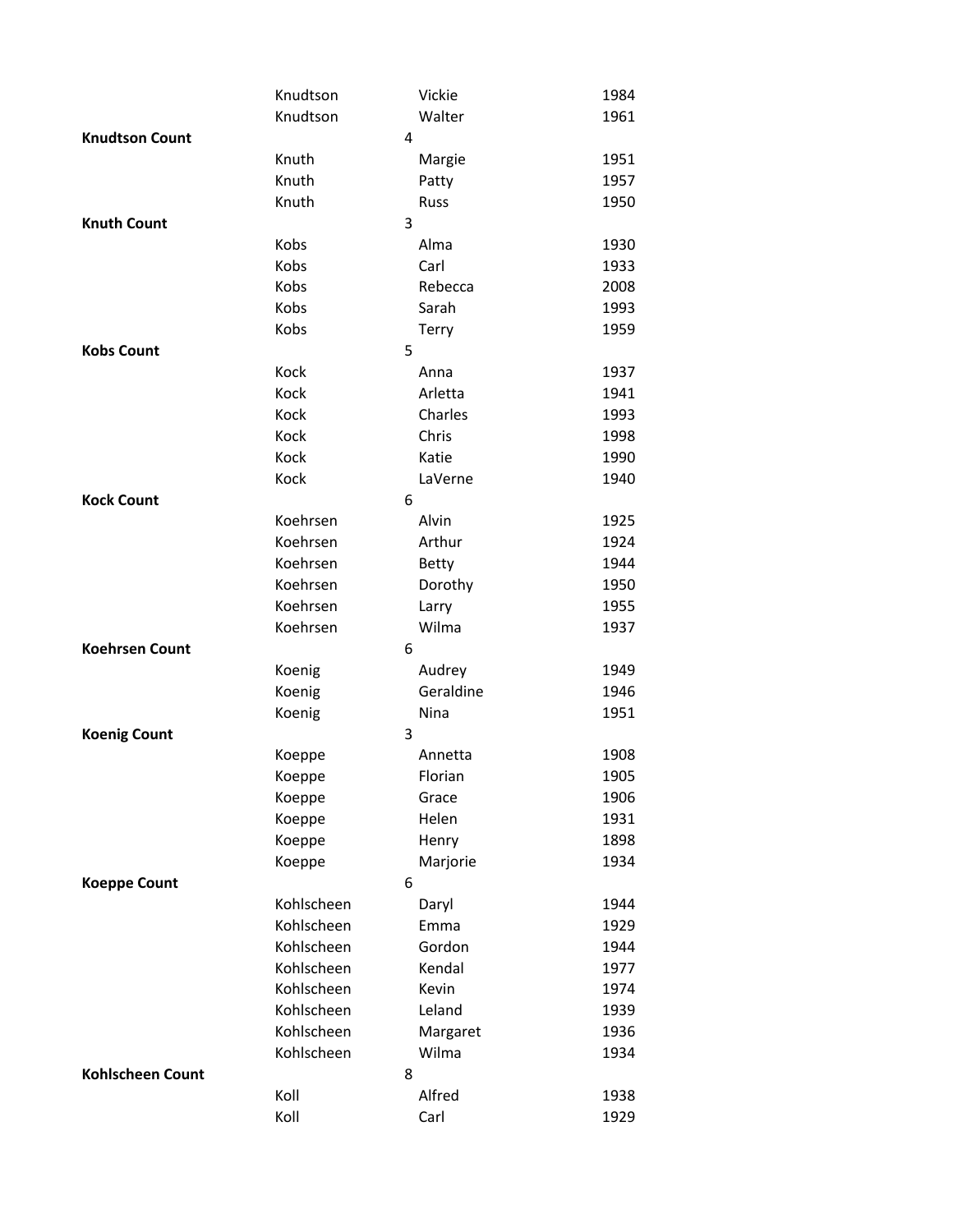|                       | Koll           | David      | 1969 |                     |
|-----------------------|----------------|------------|------|---------------------|
|                       | Koll           | Lillian    | 1924 |                     |
|                       | Koll           | Margaret   | 1937 |                     |
|                       | Koll           | Stephen    | 1972 |                     |
| <b>Koll Count</b>     | 6              |            |      |                     |
|                       | Koos           | Ervin      | 1930 |                     |
|                       | Koos           | Geneva     | 1938 |                     |
|                       | Koos           | Julie      | 1987 |                     |
|                       | Koos           | Larry      | 1957 |                     |
|                       | Koos           | Maxine     | 1930 |                     |
|                       | Koos           | Orvy       | 1932 |                     |
|                       | Koos           | Sandy      | 1983 |                     |
|                       | Koos           | Ward       | 1963 |                     |
|                       | Koos           | Wayne      | 1955 |                     |
| <b>Koos Count</b>     | 9              |            |      |                     |
|                       | Kramback       | Carol      | 1955 |                     |
|                       | Kramback       | Richard    | 1957 |                     |
| <b>Kramback Count</b> | $\overline{2}$ |            |      |                     |
|                       | Krambeck       | Claus, Jr. | 1931 |                     |
| <b>Krambeck Count</b> | $\mathbf{1}$   |            |      |                     |
|                       | Krawietz       | Chris      | 2008 | AFS Student-Germany |
| <b>Krawietz Count</b> | $\mathbf{1}$   |            |      |                     |
|                       | Kreis          | John       | 1965 |                     |
|                       | Kreis          | Marcia     | 1969 |                     |
| <b>Kreis Count</b>    | $\overline{2}$ |            |      |                     |
|                       | Krohn          | Cindy      | 1975 |                     |
|                       | Krohn          | Lori       | 1979 |                     |
| <b>Krohn Count</b>    | $\overline{2}$ |            |      |                     |
|                       | Krueger        | Benjamin   | 1999 |                     |
|                       | Krueger        | Chris      | 1990 |                     |
|                       | Krueger        | Ioma       | 1941 |                     |
|                       | Krueger        | Jeff       | 1974 |                     |
|                       | Krueger        | Julie      | 1979 |                     |
|                       | Krueger        | Lorie      | 1973 |                     |
|                       | Krueger        | Orville    | 1940 |                     |
|                       | Krueger        | Scott      | 2003 |                     |
| <b>Krueger Count</b>  | 8              |            |      |                     |
|                       | Krummel        | Brittney   | 2007 |                     |
|                       | Krummel        | Gary       | 1962 |                     |
|                       | Krummel        | Janice     | 1965 |                     |
|                       | Krummel        | Jordan     | 2002 |                     |
|                       | Krummel        | Lacey      | 2004 |                     |
|                       | Krummel        | Peggy      | 1969 |                     |
|                       | Krummel        | Sally      | 1964 |                     |
| <b>Krummel Count</b>  | Krummel<br>8   | Susan      | 1967 |                     |
|                       | Kuchel         | Rose Marie | 1959 |                     |
| <b>Kuchel Count</b>   | $\mathbf{1}$   |            |      |                     |
|                       | Kuhl           | Peter      | 1904 |                     |
|                       |                |            |      |                     |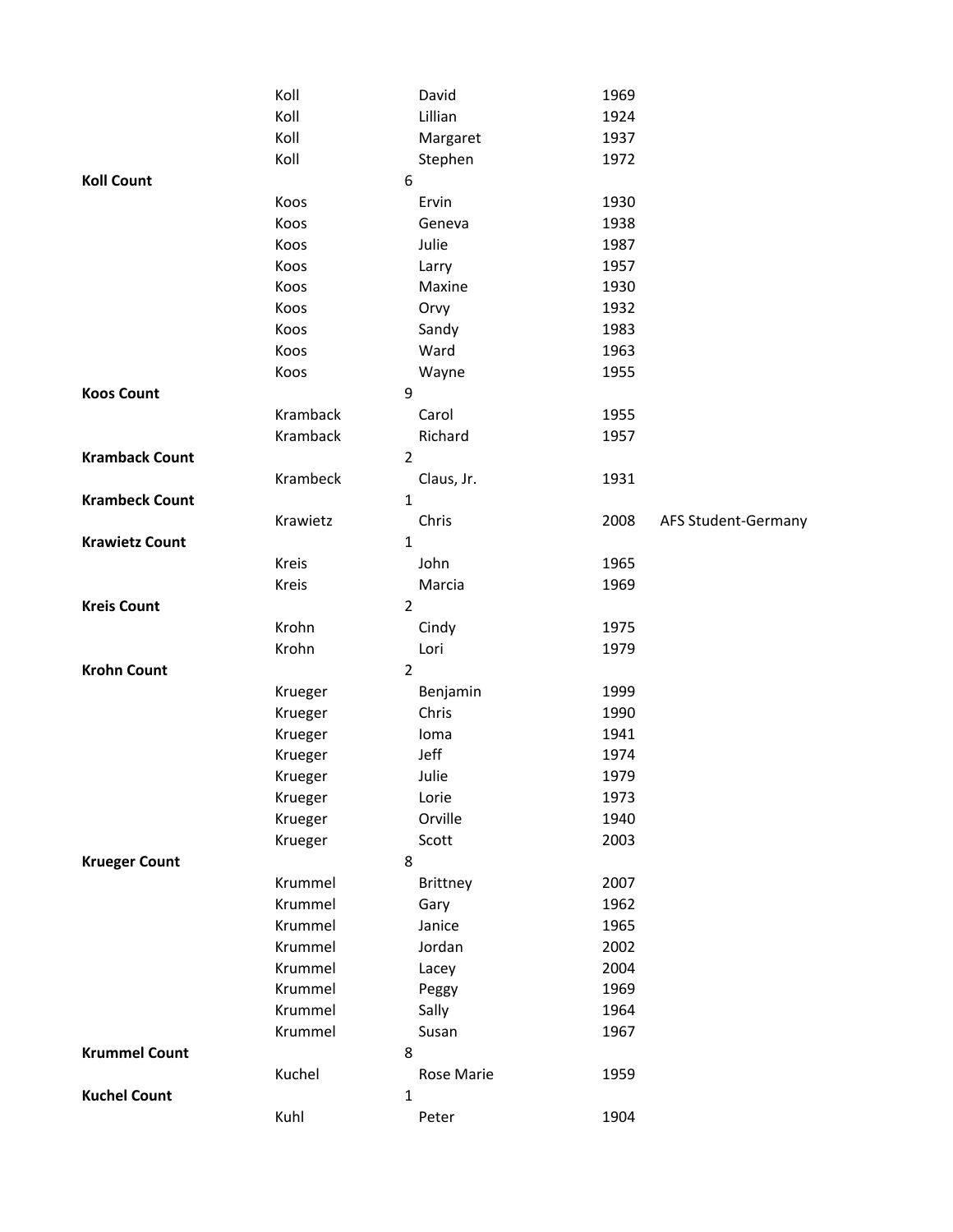| <b>Kuhl Count</b>       |            | $\mathbf 1$    |                |      |                   |
|-------------------------|------------|----------------|----------------|------|-------------------|
|                         | Kuhr       |                | Carolyn        | 1961 |                   |
|                         | Kuhr       |                | Derek          | 1997 |                   |
|                         | Kuhr       |                | Lawrence       | 1934 |                   |
|                         | Kuhr       |                | Leora          | 1933 |                   |
|                         | Kuhr       |                | Patricia       | 2000 |                   |
|                         | Kuhr       |                | Phillip        | 1969 |                   |
|                         | Kuhr       |                | Richard        | 1963 |                   |
|                         | Kuhr       |                | Vicky          | 1972 |                   |
| <b>Kuhr Count</b>       |            | 8              |                |      |                   |
|                         | Kumm       |                | Derald         | 1952 |                   |
| <b>Kumm Count</b>       |            | $\mathbf{1}$   |                |      |                   |
|                         | Kureyama   |                | Yukari         | 1987 | AFS Student-Japan |
| <b>Kureyama Count</b>   |            | $\mathbf{1}$   |                |      |                   |
|                         | Kutnink    |                | Donald         | 1953 |                   |
|                         | Kutnink    |                | Rosemary       | 1959 |                   |
| <b>Kutnink Count</b>    |            | $\overline{2}$ |                |      |                   |
|                         | Lafrentz   |                | <b>Bernice</b> | 1927 |                   |
|                         | Lafrentz   |                | Debra          | 1975 |                   |
|                         | Lafrentz   |                | Diane          | 1973 |                   |
|                         | Lafrentz   |                | Dona           | 1977 |                   |
|                         | Lafrentz   |                | Doreen         | 1978 |                   |
|                         | Lafrentz   |                | Harold         | 1925 |                   |
|                         | Lafrentz   |                | Robert         | 1951 |                   |
|                         | Lafrentz   |                | Vernetta       | 1934 |                   |
| <b>Lafrentz Count</b>   |            | 8              |                |      |                   |
|                         | Lambertsen |                | Dale           | 1943 |                   |
|                         | Lambertsen |                | Orvis          | 1939 |                   |
| <b>Lambertsen Count</b> |            | $\overline{2}$ |                |      |                   |
|                         | Lamer      |                | Arlene         | 1940 |                   |
|                         | Lamer      |                | George         | 1946 |                   |
|                         | Lamer      |                | Merle          | 1940 |                   |
|                         | Lamer      |                | Phyllis        | 1939 |                   |
| <b>Lamer Count</b>      |            | 4              |                |      |                   |
|                         | Langbehn   |                | Kenneth        | 1951 |                   |
| Langbehn Count          |            | $\mathbf 1$    |                |      |                   |
|                         | Langer     |                | Ann            | 1971 |                   |
|                         | Langer     |                | <b>Brian</b>   | 1989 |                   |
|                         | Langer     |                | Dawn           | 1986 |                   |
| <b>Langer Count</b>     |            | 3              |                |      |                   |
|                         | Langlois   |                | Jon            | 2005 |                   |
|                         | Langlois   |                | Kristopher     | 2003 |                   |
| <b>Langlois Count</b>   |            | $\overline{2}$ |                |      |                   |
|                         | Lansman    |                | Debra          | 1974 |                   |
|                         | Lansman    |                | Diane          | 1976 |                   |
|                         | Lansman    |                | Robert         | 1938 |                   |
| <b>Lansman Count</b>    |            | 3              |                |      |                   |
|                         | Larsen     |                | Chantil        | 1989 |                   |
|                         | Larsen     |                | Dennis         | 1971 |                   |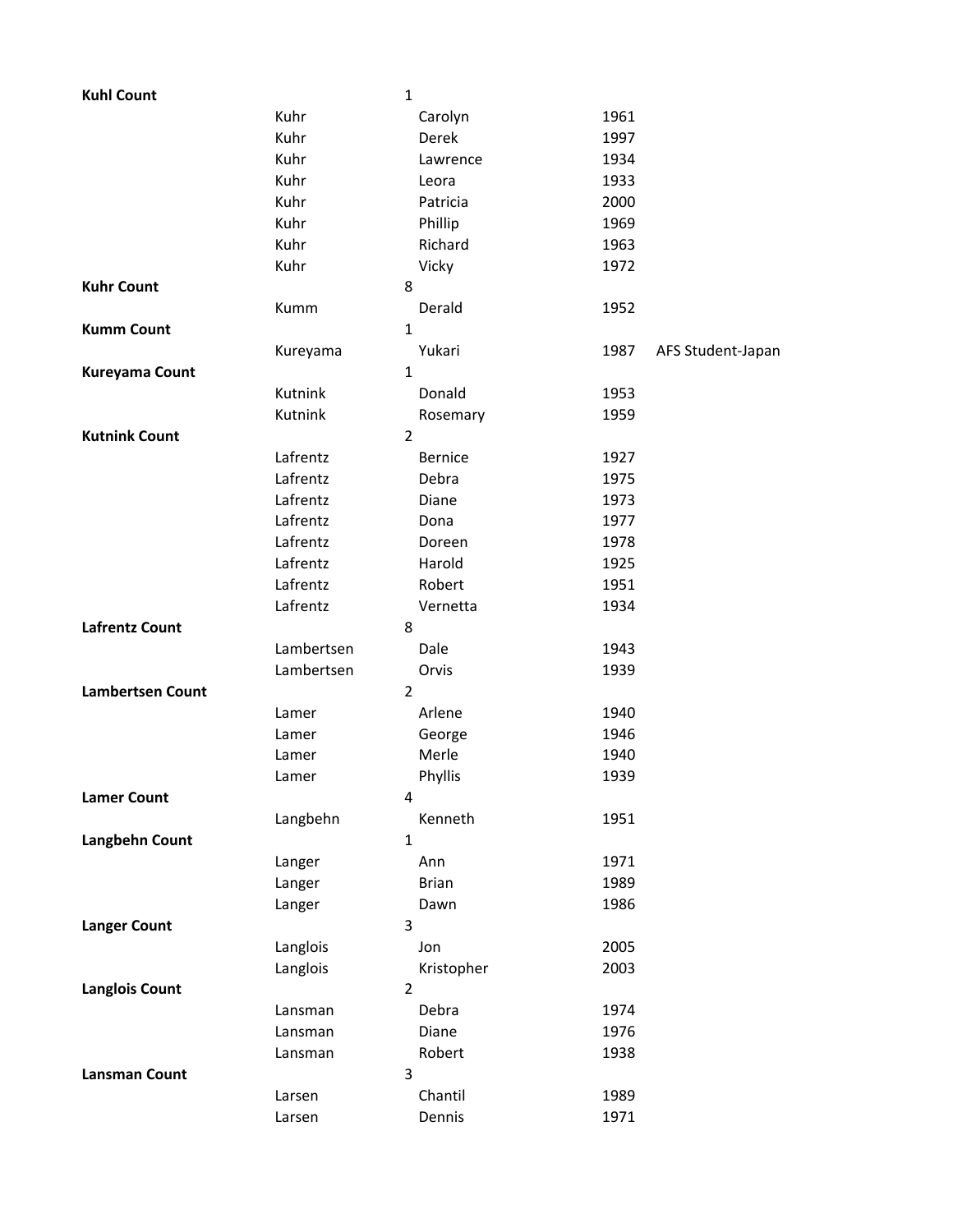|                      | Larsen           | Dewey            | 1916 |
|----------------------|------------------|------------------|------|
|                      | Larsen           | Dorothy          | 1940 |
|                      | Larsen           | Elaine           | 1958 |
|                      | Larsen           | Eric             | 1981 |
|                      | Larsen           | Gene             | 1969 |
|                      | Larsen           | Karol            | 1985 |
|                      | Larsen           | LeAnne           | 1996 |
|                      | Larsen           | Lindsey          | 1997 |
|                      | Larsen           | Lori             | 1983 |
|                      | Larsen           | Michael          | 1991 |
|                      | Larsen           | Nathan           | 1992 |
|                      | Larsen           | Robert           | 1952 |
|                      | Larsen           | Tammy            | 1993 |
|                      | Larsen           | Wendy            | 1989 |
| <b>Larsen Count</b>  | 16               |                  |      |
|                      | Larson           | Donna            | 1950 |
|                      | Larson           | Melvin           | 1960 |
| <b>Larson Count</b>  | $\overline{2}$   |                  |      |
|                      | League           | Adele            | 1933 |
|                      | League           | Bill, Jr.        | 1938 |
|                      | League           | Clara Mae        | 1935 |
|                      | League           | Edith            | 1900 |
|                      | League           | Edward           | 1965 |
|                      | League           | Jerry            | 1944 |
| <b>League Count</b>  | 6                |                  |      |
|                      | Lebeck           | Adam             | 2006 |
|                      | Lebeck           | Amanda           | 2008 |
|                      | Lebeck           | Arnold           | 1927 |
|                      | Lebeck           | Arthur           | 1922 |
|                      | Lebeck           | Byron            | 1950 |
|                      | Lebeck           | Carl             | 1926 |
|                      | Lebeck           | Carole           | 1957 |
|                      | Lebeck           | Elsa             | 1921 |
|                      | Lebeck           | Emil             | 1918 |
|                      | Lebeck           | Gary             | 1959 |
|                      | Lebeck<br>Lebeck | Leona            | 1920 |
|                      | Lebeck           | Lisa<br>Matilda  | 1987 |
|                      | Lebeck           | Paul             | 1903 |
|                      | Lebeck           |                  | 1925 |
| <b>Lebeck Count</b>  | 15               | Phyllis          | 1955 |
|                      | Lee              | Meredith "Tiger" | 1982 |
| <b>Lee Count</b>     | $\mathbf{1}$     |                  |      |
|                      | Lees             | Erika            | 2011 |
| <b>Lees Count</b>    | $\mathbf{1}$     |                  |      |
|                      | LeFeber          | Shirley          | 1903 |
| <b>LeFeber Count</b> | 1                |                  |      |
|                      | Lehnhardt        | James            | 1968 |
|                      | Lehnhardt        | Jeanne           | 1974 |
|                      |                  |                  |      |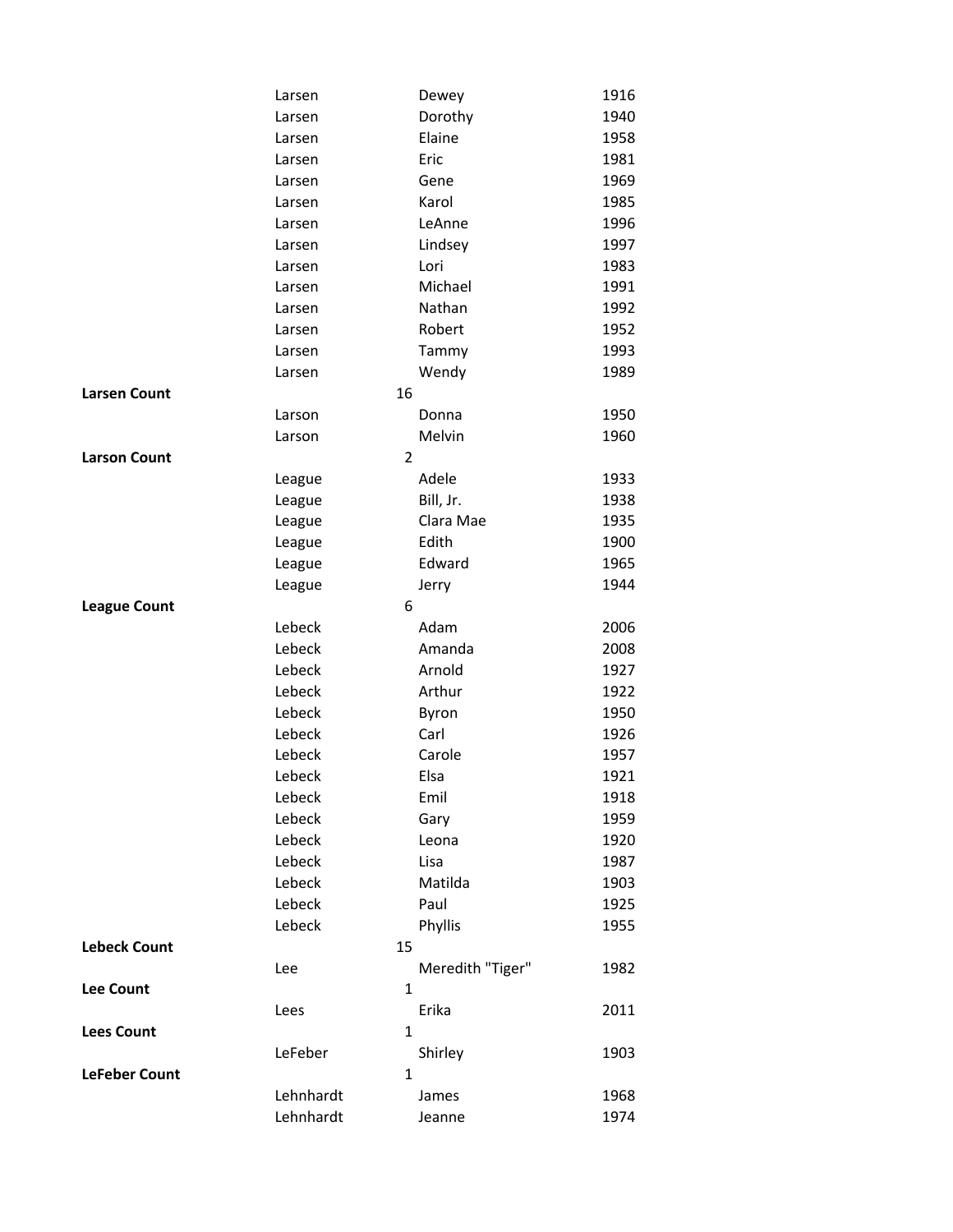|                         | Lehnhardt   | Phyllis        | 1937 |                     |
|-------------------------|-------------|----------------|------|---------------------|
|                         | Lehnhardt   | Russell        | 1942 |                     |
|                         | Lehnhardt   | Susan          | 1969 |                     |
| <b>Lehnhardt Count</b>  |             | 5              |      |                     |
|                         | Lengyel     | Leah           | 2006 |                     |
| <b>Lengyel Count</b>    |             | $\mathbf{1}$   |      |                     |
|                         | Lenhardt    | Donna          | 1941 |                     |
| <b>Lenhardt Count</b>   |             | $\mathbf{1}$   |      |                     |
|                         | Lensch      | Evelyn         | 1930 |                     |
|                         | Lensch      | Marilyn        | 1954 |                     |
| <b>Lensch Count</b>     |             | $\overline{2}$ |      |                     |
|                         | Lewis       | Frances        | 1904 |                     |
|                         | Lewis       | Josie          | 1895 |                     |
|                         | Lewis       | Vera           | 1910 |                     |
| <b>Lewis Count</b>      |             | 3              |      |                     |
|                         | Lillard     | Rick           | 1976 |                     |
| <b>Lillard Count</b>    |             | $\mathbf{1}$   |      |                     |
|                         | Lincoln     | James          | 1954 |                     |
| <b>Lincoln Count</b>    |             | 1              |      |                     |
|                         | Linden      | Eric           | 1955 |                     |
|                         | Linden      | Sandra         | 1973 |                     |
| <b>Linden Count</b>     |             | $\overline{2}$ |      |                     |
|                         | Lindner     | Frank          | 1996 | AFS Student-Germany |
| <b>Lindner Count</b>    |             | $\mathbf{1}$   |      |                     |
|                         | Lindsey     | Ruth           | 1925 |                     |
| <b>Lindsey Count</b>    |             | 1              |      |                     |
|                         | Linfor      | Charles        | 1895 |                     |
|                         | Linfor      | Claud          | 1897 |                     |
|                         | Linfor      | Elsie          | 1903 |                     |
|                         | Linfor      | Vanessa        | 1996 |                     |
| <b>Linfor Count</b>     |             | 4              |      |                     |
|                         | Linke       | Norma Jean     | 1943 |                     |
| <b>Linke Count</b>      |             | 1              |      |                     |
|                         | Linn        | Delbert        | 1937 |                     |
|                         | Linn        | LeRoy          | 1936 |                     |
| <b>Linn Count</b>       |             | $\overline{2}$ |      |                     |
|                         | Linzer      | Amadeus        | 2011 | AFS Student-Austria |
| <b>Linzer Count</b>     |             | $\mathbf 1$    |      |                     |
|                         | Lippincott  | Gina           | 1990 |                     |
|                         | Lippincott  | Tim            | 1987 |                     |
| <b>Lippincott Count</b> |             | $\overline{2}$ |      |                     |
|                         | Liston      | Sally          | 2012 |                     |
| <b>Liston Count</b>     |             | 1              |      |                     |
|                         | Littleton   | Justin         | 2004 |                     |
| <b>Littleton Count</b>  |             | 1              |      |                     |
|                         | Lodge       | Arthur         | 1898 |                     |
|                         | Lodge       | Hazel          | 1906 |                     |
| <b>Lodge Count</b>      |             | $\overline{2}$ |      |                     |
|                         | Loewenstein | Rollie         | 1958 |                     |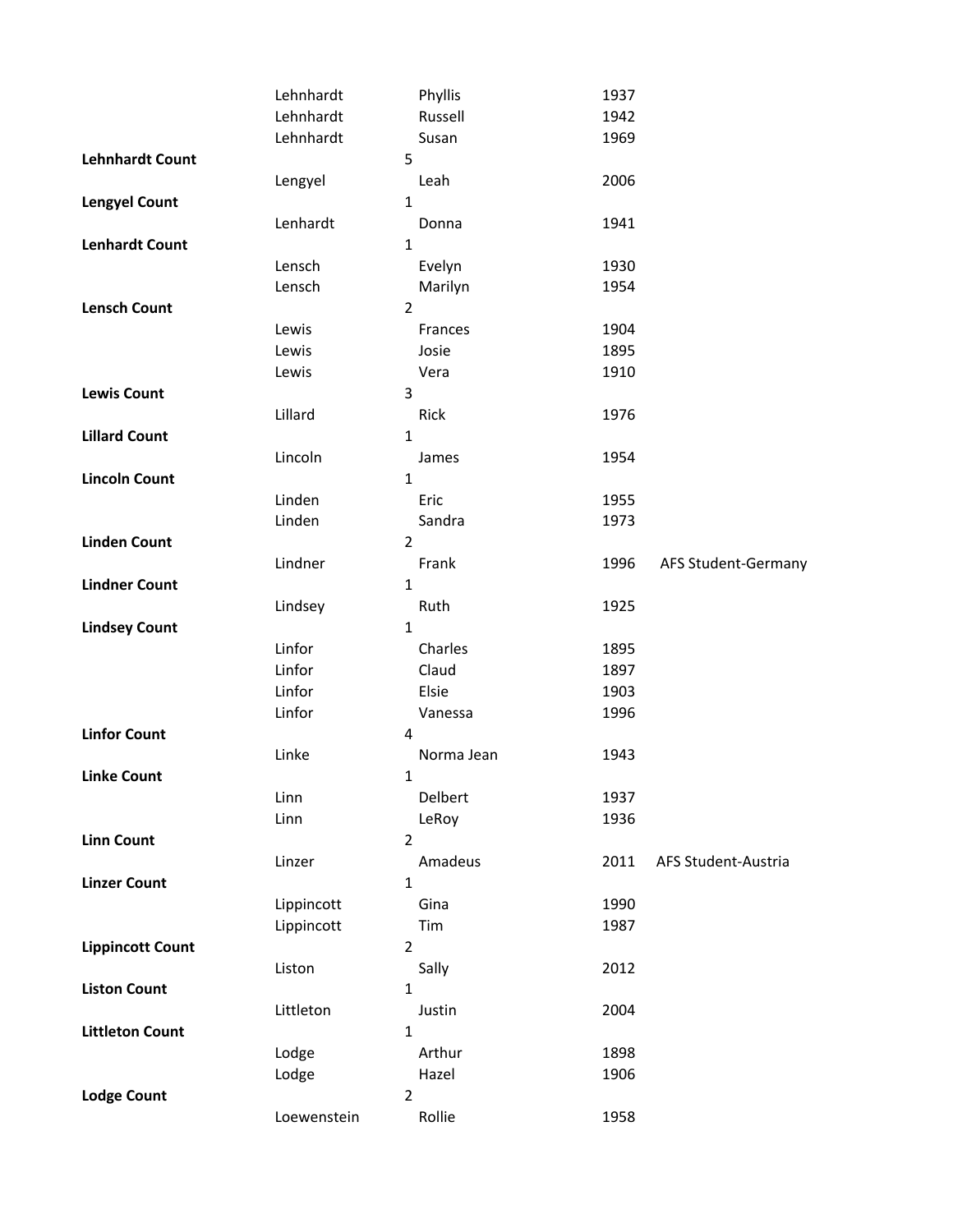|                          | Loewenstein |                | Wesley         | 1957 |
|--------------------------|-------------|----------------|----------------|------|
| <b>Loewenstein Count</b> |             | $\overline{2}$ |                |      |
|                          | Loftis      |                | Charissa       | 1994 |
|                          | Loftis      |                | Kristin        | 1991 |
| <b>Loftis Count</b>      |             | $\overline{2}$ |                |      |
|                          | Lohoff      |                | Shane          | 1995 |
|                          | Lohoff      |                | Shawn          | 1993 |
| <b>Lohoff Count</b>      |             | $\overline{2}$ |                |      |
|                          | Long        |                | Lynette Riley  | 1991 |
| <b>Long Count</b>        |             | $\mathbf{1}$   |                |      |
|                          | Longnecker  |                | Addie          | 1894 |
|                          | Longnecker  |                | <b>Blaine</b>  | 1938 |
|                          | Longnecker  |                | Elda           | 1929 |
|                          | Longnecker  |                | Leona          | 1901 |
|                          | Longnecker  |                | Leston         | 1930 |
|                          | Longnecker  |                | Lucille        | 1924 |
|                          | Longnecker  |                | Norma          | 1940 |
|                          | Longnecker  |                | Waldo          | 1923 |
| <b>Longnecker Count</b>  |             | 8              |                |      |
|                          | Lorensen    |                | Janet          | 1959 |
| <b>Lorensen Count</b>    |             | 1              |                |      |
|                          | Lorenzen    |                | Sylvia         | 1931 |
| <b>Lorenzen Count</b>    |             | 1              |                |      |
|                          | Loverin     |                | Amy            | 2012 |
| <b>Loverin Count</b>     |             | $\mathbf{1}$   |                |      |
|                          | Lovig       |                | Elliott        | 2004 |
| <b>Lovig Count</b>       |             | $\mathbf{1}$   |                |      |
|                          | Lowry       | 1              | Arlene         | 1938 |
| <b>Lowry Count</b>       | Luth        |                | Iris           | 1967 |
|                          | Luth        |                |                | 1962 |
|                          | Luth        |                | Judy<br>Karla  | 1979 |
|                          | Luth        |                | Loren          | 1964 |
|                          | Luth        |                | Lotus          | 1960 |
|                          | Luth        |                | Nancy          | 1970 |
| <b>Luth Count</b>        |             | 6              |                |      |
|                          | Lynch       |                | <b>Bradley</b> | 1984 |
|                          | Lynch       |                | Jodi           | 1987 |
| <b>Lynch Count</b>       |             | $\overline{2}$ |                |      |
|                          | Maassen     |                | Jim            | 1969 |
|                          | Maassen     |                | Marlene        | 1959 |
|                          | Maassen     |                | Mary           | 1964 |
|                          | Maassen     |                | Nancy          | 1968 |
|                          | Maassen     |                | Peggy          | 1968 |
|                          | Maassen     |                | Sheryl         | 1963 |
| <b>Maassen Count</b>     |             | 6              |                |      |
|                          | Maben       |                | Gene           | 1965 |
| <b>Maben Count</b>       |             | 1              |                |      |
|                          | Macdonald   |                | Katelyn        | 2007 |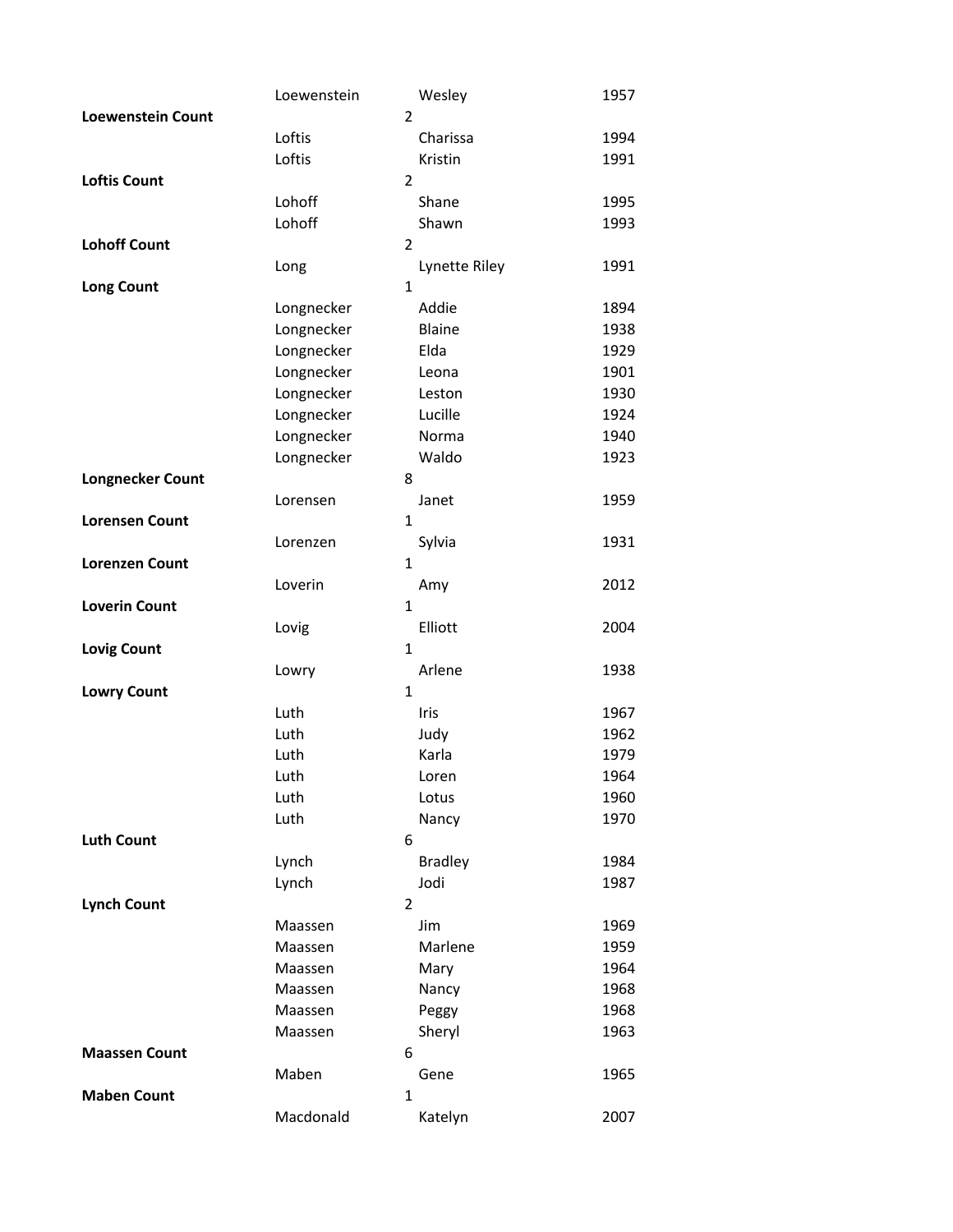| <b>Macdonald Count</b> |                      | 1                |              |                       |
|------------------------|----------------------|------------------|--------------|-----------------------|
|                        | Madden               | Lorraine         | 1939         |                       |
| <b>Madden Count</b>    |                      | 1                |              |                       |
|                        | Madsen               | Ivan             | 1912         |                       |
|                        | Madsen               | Lois             | 1921         |                       |
|                        | Madsen               | Mae              | 1930         |                       |
|                        | Madsen               | Merna            | 1915         |                       |
| <b>Madsen Count</b>    |                      | 4                |              |                       |
|                        | Madson               | Ellen            | 1964         |                       |
|                        | Madson               | Gwenn            | 1973         |                       |
|                        | Madson               | Larry            | 1970         |                       |
|                        | Madson               | Phil             | 1965         |                       |
| <b>Madson Count</b>    |                      | 4                |              |                       |
|                        | Maeland              | Karl             | 1969         | AFS student-Norway    |
| <b>Maeland Count</b>   |                      | 1                |              |                       |
|                        | Mahoney              | Jeanne           | 1942         |                       |
|                        | Mahoney              | Maxine           | 1940         |                       |
| <b>Mahoney Count</b>   |                      | $\overline{2}$   |              |                       |
|                        | Main                 | Dawn             | 1983         |                       |
|                        | Main                 | Deanna           | 1984         |                       |
|                        | Main                 | Lori             | 1982         |                       |
| <b>Main Count</b>      |                      | 3                |              |                       |
|                        | Mallicoat            | Ethel            | 1899         |                       |
|                        | Mallicoat            | Lou              | 1903         |                       |
| <b>Mallicoat Count</b> |                      | $\overline{2}$   |              |                       |
|                        |                      |                  |              |                       |
|                        | Marin                | Claudia          | 1983         | AFS Student-Argentina |
| <b>Marin Count</b>     |                      | 1                |              |                       |
|                        | Marsh                | Douglas          | 1969         |                       |
|                        | Marsh                | Lila             | 1974         |                       |
|                        | Marsh                | Paul             | 1972         |                       |
| <b>Marsh Count</b>     |                      | 3                |              |                       |
|                        | Martens              | Rebecca          | 1969         |                       |
| <b>Martens Count</b>   |                      | 1                |              |                       |
|                        | Martin               | Christopher      | 2003         |                       |
|                        | Martin               | Deb (Dierking)   | 1980         |                       |
|                        | Martin               | Dennis           | 1969         |                       |
|                        | Martin               | Jason            | 1997         |                       |
|                        | Martin               | Kathleen         | 1981         |                       |
|                        | Martin               | Mary             | 1937         |                       |
|                        | Martin               | Michael          | 1978         |                       |
|                        | Martin               | Mindy            | 1998         |                       |
|                        | Martin               | Patricia         | 1975         |                       |
|                        | Martin               | Patrick          | 1972         |                       |
| <b>Martin Count</b>    | 10                   |                  |              |                       |
|                        | Matthies             | Cathleen         | 1997         |                       |
|                        | Matthies             | Christine        | 1993         |                       |
|                        | Matthies             | Dan              | 1988         |                       |
|                        | Matthies<br>Matthies | Darla<br>Douglas | 1977<br>1966 |                       |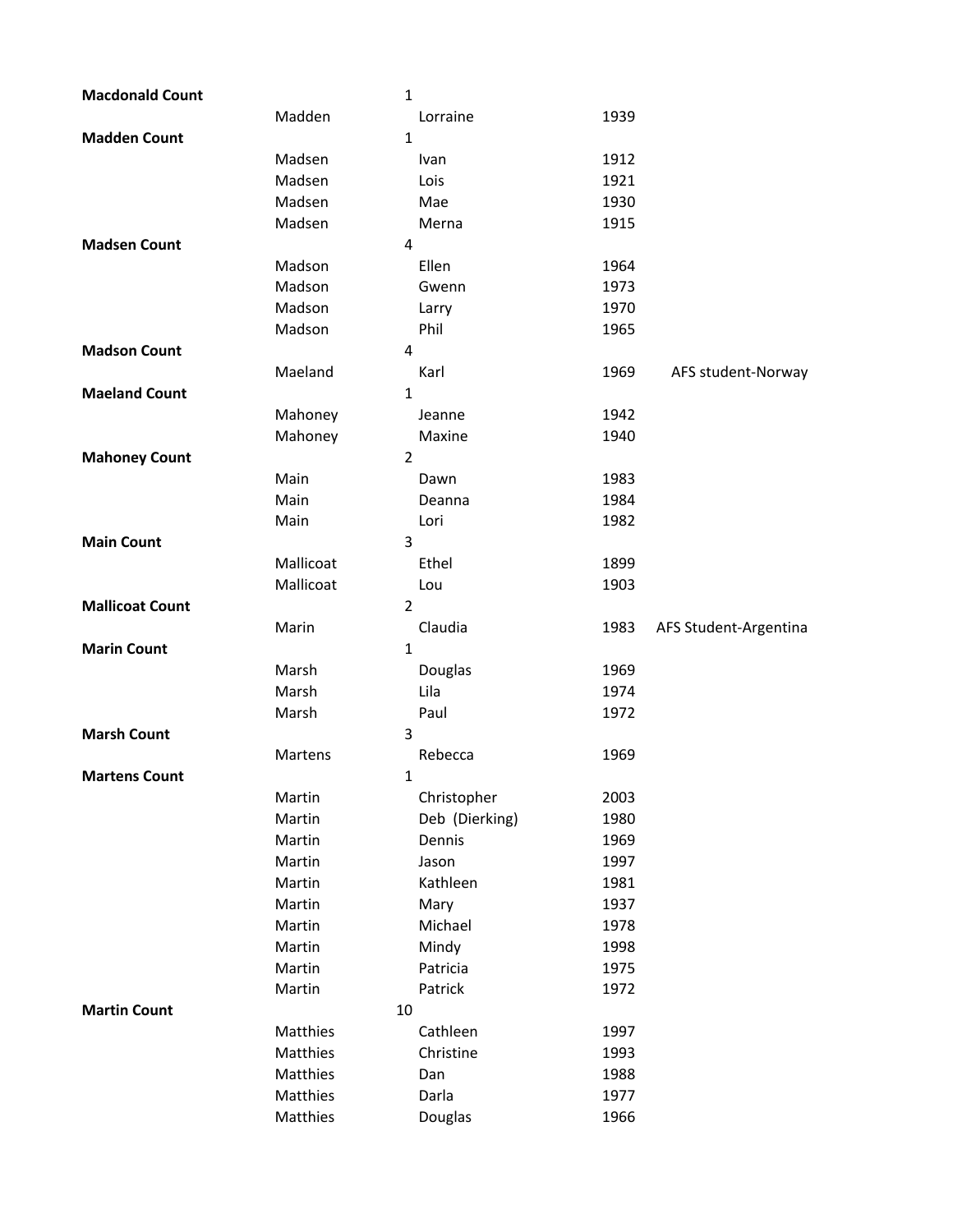|                               | Matthies         | Keith          | 1930 |
|-------------------------------|------------------|----------------|------|
|                               | Matthies         | Norma          | 1949 |
|                               | Matthies         | Reid           | 2006 |
|                               | Matthies         | Robert         | 1969 |
|                               | <b>Matthies</b>  | Shelia         | 1997 |
|                               | Matthies         | Stanley        | 1964 |
| <b>Matthies Count</b>         | 11               |                |      |
|                               | McAvoy           | Anita Kay      | 1954 |
|                               | McAvoy           | <b>Barbara</b> | 1966 |
|                               | McAvoy           | Gary           | 1953 |
|                               | McAvoy           | Jon            | 1961 |
|                               | McAvoy           | Maureen        | 1972 |
| <b>McAvoy Count</b>           | 5                |                |      |
|                               | McCarty          | Charles        | 1937 |
|                               | McCarty          | Hobard         | 1926 |
|                               | <b>McCarty</b>   | Kyler          | 2010 |
|                               | McCarty          | Thomas         | 1892 |
| <b>McCarty Count</b>          | 4                |                |      |
|                               | McCauley         | Matthew        | 1998 |
| <b>McCauley Count</b>         | $\mathbf{1}$     |                |      |
|                               | McCord           | Darrell        | 1929 |
| <b>McCord Count</b>           | 1                |                |      |
|                               | McCullough-Hoegh | Anna           | 1998 |
| <b>McCullough-Hoegh Count</b> | $\mathbf{1}$     |                |      |
|                               | McDaniel         | Alexis         | 2006 |
| <b>McDaniel Count</b>         | $\mathbf{1}$     |                |      |
|                               | McDermott        | Austin         | 1937 |
|                               | McDermott        | Clarence       | 1936 |
|                               | McDermott        | Elaine         | 1970 |
|                               | McDermott        | Evelyn         | 1968 |
|                               | McDermott        | Jack           | 1954 |
|                               | McDermott        | James          | 1971 |
|                               | McDermott        | Janet          | 1959 |
|                               | McDermott        | Karen          | 1974 |
|                               | McDermott        | Kathleen       | 1951 |
|                               | McDermott        | Mable          | 1925 |
|                               | McDermott        | Megan          | 1999 |
|                               | McDermott        | <b>Nellie</b>  | 1930 |
|                               | McDermott        | Nellie         | 2004 |
|                               | McDermott        | Phillip        | 1948 |
|                               | McDermott        | Robert         | 1945 |
|                               | McDermott        | Velma          | 1941 |
| <b>McDermott Count</b>        | 16               |                |      |
|                               | Mcdonald         | Michael        | 2010 |
| <b>Mcdonald Count</b>         | $\mathbf{1}$     |                |      |
|                               | McGrath          | Kathryn        | 1894 |
| <b>McGrath Count</b>          | 1                |                |      |
|                               | McIntosh         | Tom            | 1964 |
| <b>McIntosh Count</b>         | $\mathbf{1}$     |                |      |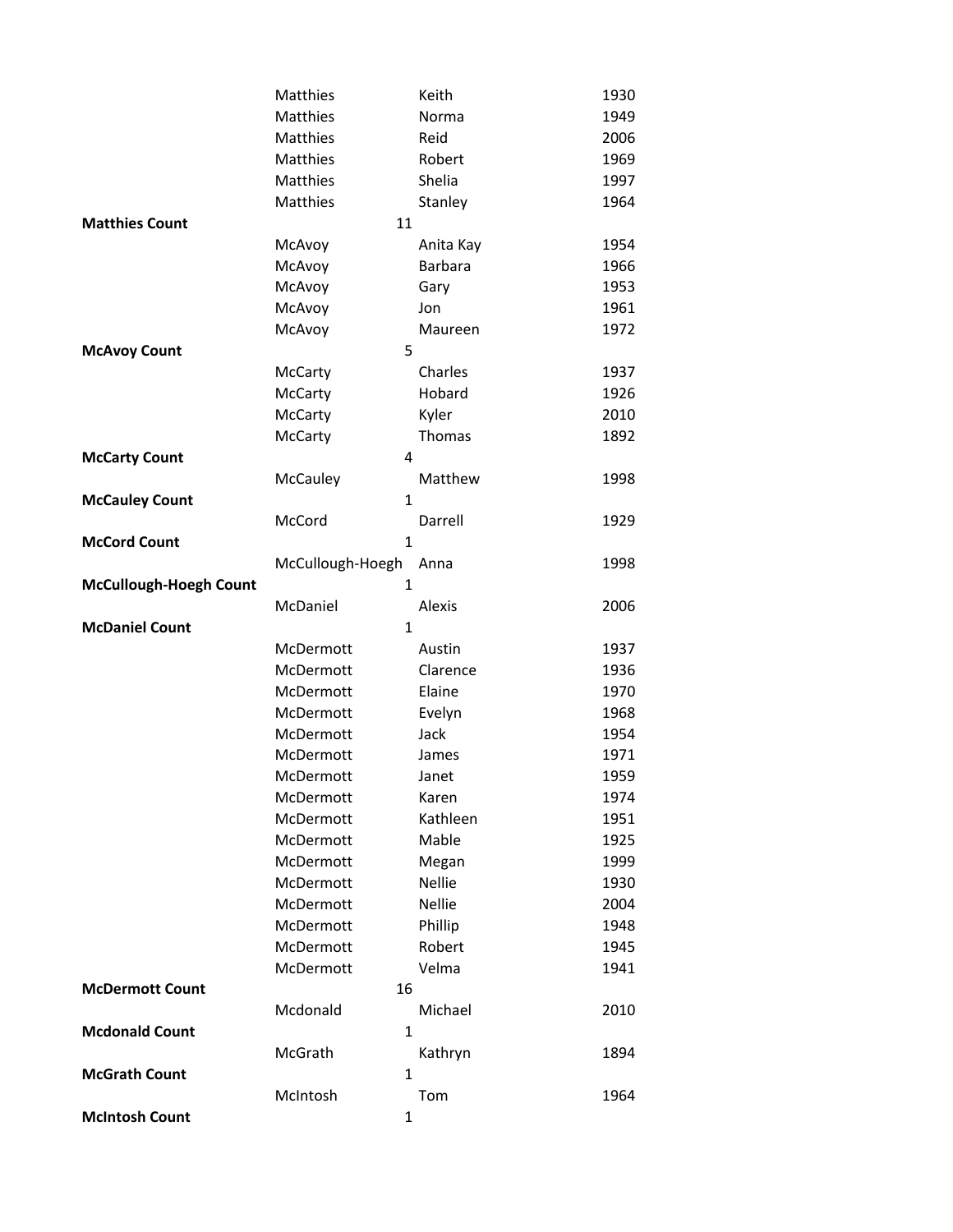|                         | McLaughlin | Arlene         | 1958 |
|-------------------------|------------|----------------|------|
|                         | McLaughlin | Joe            | 1969 |
|                         | McLaughlin | John           | 1899 |
|                         | McLaughlin | Marge          | 1967 |
|                         | McLaughlin | Maxine         | 1957 |
|                         | McLaughlin | Raymond        | 1957 |
|                         | McLaughlin | Robert         | 1954 |
|                         | McLaughlin | Roland         | 1954 |
|                         | McLaughlin | Sharon         | 1963 |
|                         | McLaughlin | Virginia       | 1950 |
| <b>McLaughlin Count</b> |            | 10             |      |
|                         | McLyman    | <b>Bernice</b> | 1922 |
| <b>McLyman Count</b>    |            | $\mathbf{1}$   |      |
|                         | McNeal     | Fred           | 1931 |
| <b>McNeal Count</b>     |            | $\mathbf{1}$   |      |
|                         | Meister    | Willis         | 1920 |
| <b>Meister Count</b>    |            | $\mathbf{1}$   |      |
|                         | Menefee    | Avery          | 1901 |
|                         | Menefee    | Edward         | 1897 |
|                         | Menefee    | Layton         | 1896 |
|                         | Menefee    | Phyllis        | 1946 |
|                         | Menefee    | Pluma          | 1919 |
| <b>Menefee Count</b>    |            | 5              |      |
|                         | Merchant   | Earl           | 1901 |
|                         | Merchant   | Mae            | 1897 |
|                         | Merchant   | Nella          | 1894 |
| <b>Merchant Count</b>   |            | 3              |      |
|                         | Merkle     | Julie          | 2003 |
|                         | Merkle     | Katie          | 2001 |
|                         | Merkle     | William        | 2002 |
| <b>Merkle Count</b>     |            | 3              |      |
|                         | Mertz      | Alice          | 1938 |
|                         | Mertz      | Christopher    | 1997 |
|                         | Mertz      | David          | 2003 |
|                         | Mertz      | Dennis         | 1967 |
|                         | Mertz      | Donald         | 1954 |
|                         | Mertz      | Eric           | 2000 |
|                         | Mertz      | George         | 1933 |
|                         | Mertz      | Greg           | 1982 |
|                         | Mertz      | Hazel          | 1940 |
|                         | Mertz      | Helen          | 1931 |
|                         | Mertz      | Herb           | 1930 |
|                         | Mertz      | Jean           | 1961 |
|                         | Mertz      | Kennard        | 1962 |
|                         | Mertz      | Laverne        | 1943 |
|                         | Mertz      | Michael        | 2014 |
|                         | Mertz      | Randy          | 1975 |
|                         | Mertz      | Scott          | 2006 |
| <b>Mertz Count</b>      |            | 17             |      |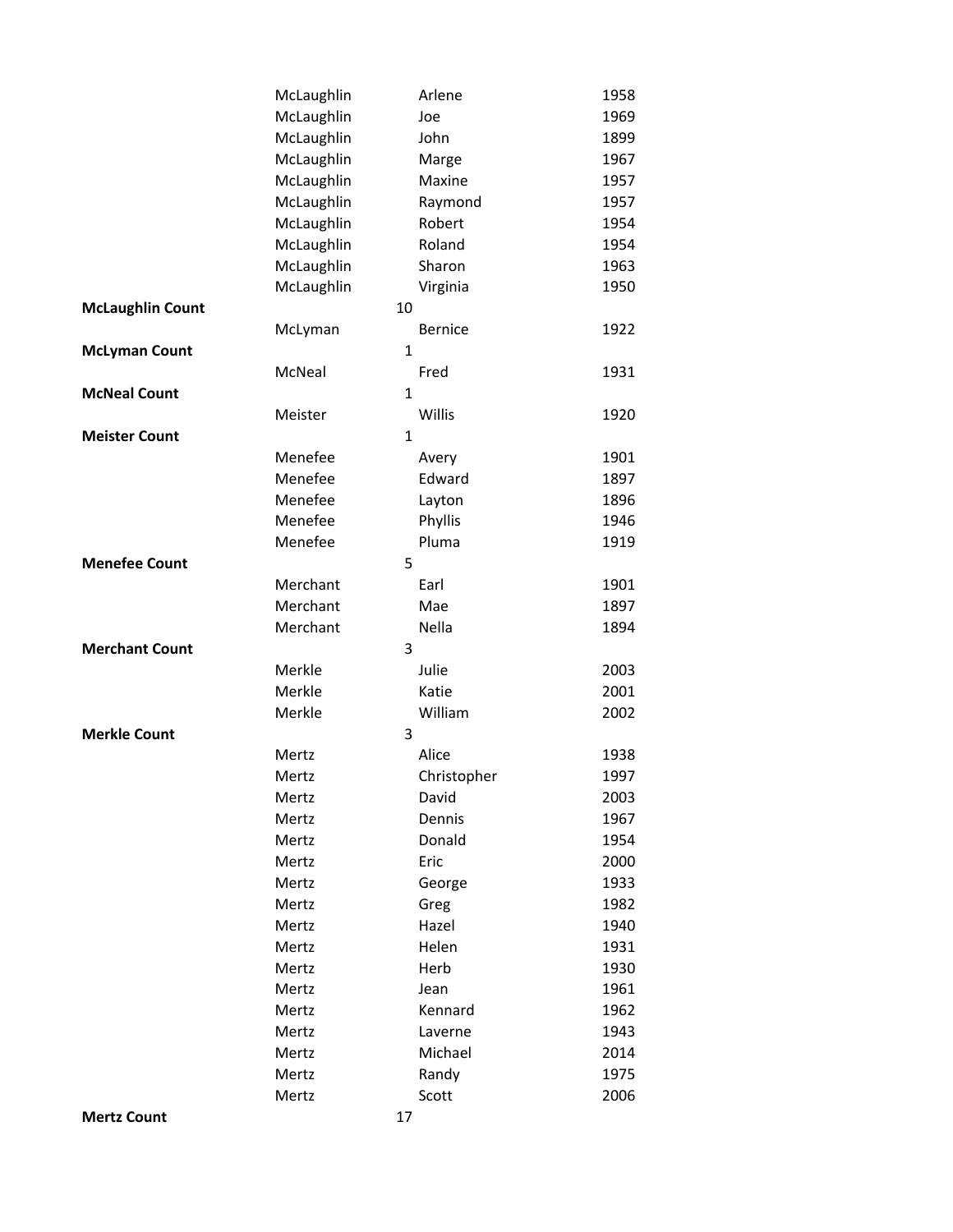|                         | Messenger  | Dennis         | 1976 |                         |
|-------------------------|------------|----------------|------|-------------------------|
|                         | Messenger  | Kathryn        | 1975 |                         |
| <b>Messenger Count</b>  |            | $\overline{2}$ |      |                         |
|                         | Messer     | Nicole         | 2010 | AFS Student-Switzerland |
| <b>Messer Count</b>     |            | $\mathbf{1}$   |      |                         |
|                         | Messinger  | Judy           | 1983 |                         |
| <b>Messinger Count</b>  |            | $\mathbf 1$    |      |                         |
|                         | Metheny    | Hannah         | 2008 |                         |
|                         | Metheny    | Jonathan       | 2003 |                         |
|                         | Metheny    | Micah          | 2010 |                         |
| <b>Metheny Count</b>    |            | 3              |      |                         |
|                         | Michaelsen | Amy            | 1991 |                         |
|                         | Michaelsen | Angie          | 1990 |                         |
|                         | Michaelsen | Debbie         | 1970 |                         |
|                         | Michaelsen | Dorothy        | 1946 |                         |
|                         | Michaelsen | Jamie          | 1996 |                         |
| <b>Michaelsen Count</b> |            | 5              |      |                         |
|                         | Michel     | Marlene        | 1988 | AFS Student-Switzerland |
| <b>Michel Count</b>     |            | $\mathbf 1$    |      |                         |
|                         | Mick       | Alta           | 1908 |                         |
|                         | Mick       | Grace          | 1907 |                         |
| <b>Mick Count</b>       |            | $\overline{2}$ |      |                         |
|                         | Mickel     | Claire         | 1925 |                         |
|                         | Mickel     | George, Jr.    | 1936 |                         |
|                         | Mickel     | Gladys         | 1911 |                         |
|                         | Mickel     | Gladys         | 1947 |                         |
|                         | Mickel     | Grace          | 1911 |                         |
|                         | Mickel     | Irene          | 1923 |                         |
|                         | Mickel     | Maine          | 1916 |                         |
|                         | Mickel     | Ruth           | 1915 |                         |
| <b>Mickel Count</b>     |            | 8              |      |                         |
|                         | Mickelsen  | <b>Barbara</b> | 1963 |                         |
|                         | Mickelsen  | Darryl         | 1968 |                         |
|                         | Mickelsen  | Joan           | 1960 |                         |
| <b>Mickelsen Count</b>  |            | 3              |      |                         |
|                         | Mickkelsen | Stella         | 1945 |                         |
| <b>Mickkelsen Count</b> |            | $\mathbf 1$    |      |                         |
|                         | Miller     | Dean           | 1940 |                         |
|                         | Miller     | Lloyd          | 1977 |                         |
|                         | Miller     | Martha         | 1975 |                         |
|                         | Miller     | Patricia       | 1972 |                         |
| <b>Miller Count</b>     |            | 4              |      |                         |
|                         | Miner      | Bill           | 1948 |                         |
| <b>Miner Count</b>      |            | $\mathbf 1$    |      |                         |
|                         | Moeller    | Edmund         | 1908 |                         |
| <b>Moeller Count</b>    |            | $\mathbf 1$    |      |                         |
|                         | Moore      | Betty          | 1934 |                         |
|                         | Moore      | Frank          | 1936 |                         |
|                         | Moore      | Gary           | 1965 |                         |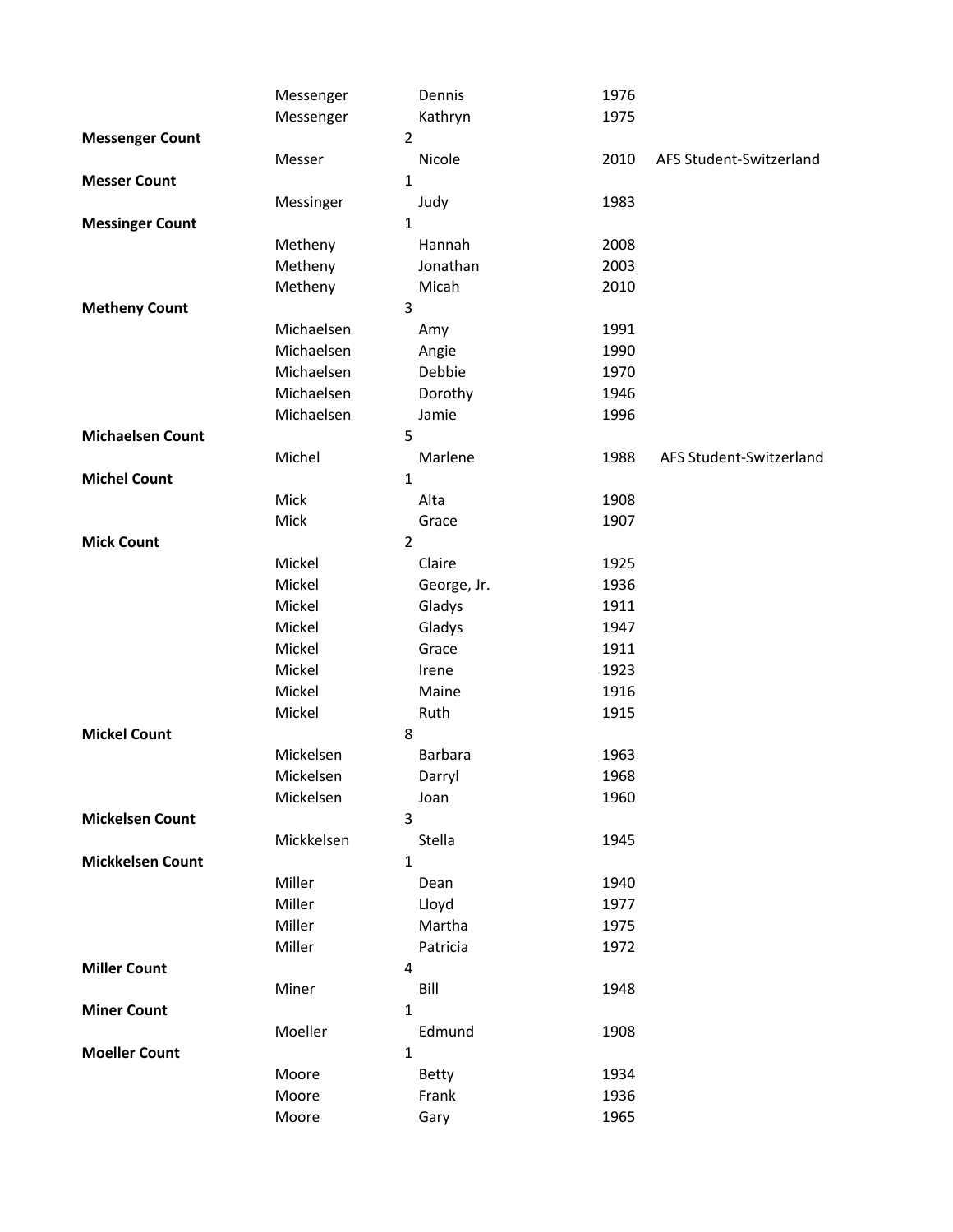|                        | Moore              | John            | 1939         |
|------------------------|--------------------|-----------------|--------------|
|                        | Moore              | Linda           | 1967         |
|                        | Moore              | Mary            | 1927         |
| <b>Moore Count</b>     |                    | 6               |              |
|                        | Morgan             | Charles         | 1942         |
| <b>Morgan Count</b>    |                    | $\mathbf{1}$    |              |
|                        | Moritz             | <b>Barbara</b>  | 1945         |
|                        | Moritz             | Dale            | 1940         |
|                        | Moritz             | Willie          | 1922         |
| <b>Moritz Count</b>    |                    | 3               |              |
|                        | Mortensen          | Linda           | 1977         |
|                        | Mortensen          | Richard         | 1972         |
| <b>Mortensen Count</b> |                    | $\overline{2}$  |              |
|                        | Mosher             | Herbert         | 1896         |
| <b>Mosher Count</b>    |                    | $\mathbf{1}$    |              |
|                        | Muell              | Jennifer        | 2001         |
|                        | Muell              | Michael         | 1998         |
|                        | Muell              | Nicole          | 2002         |
|                        | Muell              | Richard         | 2000         |
| <b>Muell Count</b>     |                    | 4               |              |
|                        | Mueller            | Donald          | 1948         |
|                        | Mueller            | Donna           | 1970         |
|                        | Mueller            | Dorothy         | 1949         |
|                        | Mueller<br>Mueller | Emma            | 1905         |
|                        | Mueller            | Hans            | 1914         |
|                        | Mueller            | Hans<br>Laverne | 1914<br>1925 |
|                        | Mueller            | Loretta         | 1951         |
|                        | Mueller            | Mae             | 1927         |
|                        | Mueller            | Milton          | 1947         |
|                        | Mueller            | Paul            | 1971         |
|                        | Mueller            | Phyllis         | 1946         |
|                        | Mueller            | Rita            | 1972         |
|                        | Mueller            | Robert          | 1953         |
|                        | Mueller            | Ruth            | 1952         |
|                        | Mueller            | Verda           | 1924         |
| <b>Mueller Count</b>   |                    | 16              |              |
|                        | Murphy             | Gerald          | 1968         |
|                        | Murphy             | Janice          | 1959         |
|                        | Murphy             | Julie           | 1972         |
| <b>Murphy Count</b>    |                    | 3               |              |
|                        | Murray             | Mike            | 1988         |
| <b>Murray Count</b>    |                    | $\mathbf{1}$    |              |
|                        | Musich             | Jacob           | 2007         |
|                        | Musich             | Sasha           | 2004         |
| <b>Musich Count</b>    |                    | $\overline{2}$  |              |
|                        | Mutum              | Carol           | 1964         |
|                        | Mutum              | David           | 1948         |
|                        | Mutum              | Dawn            | 1972         |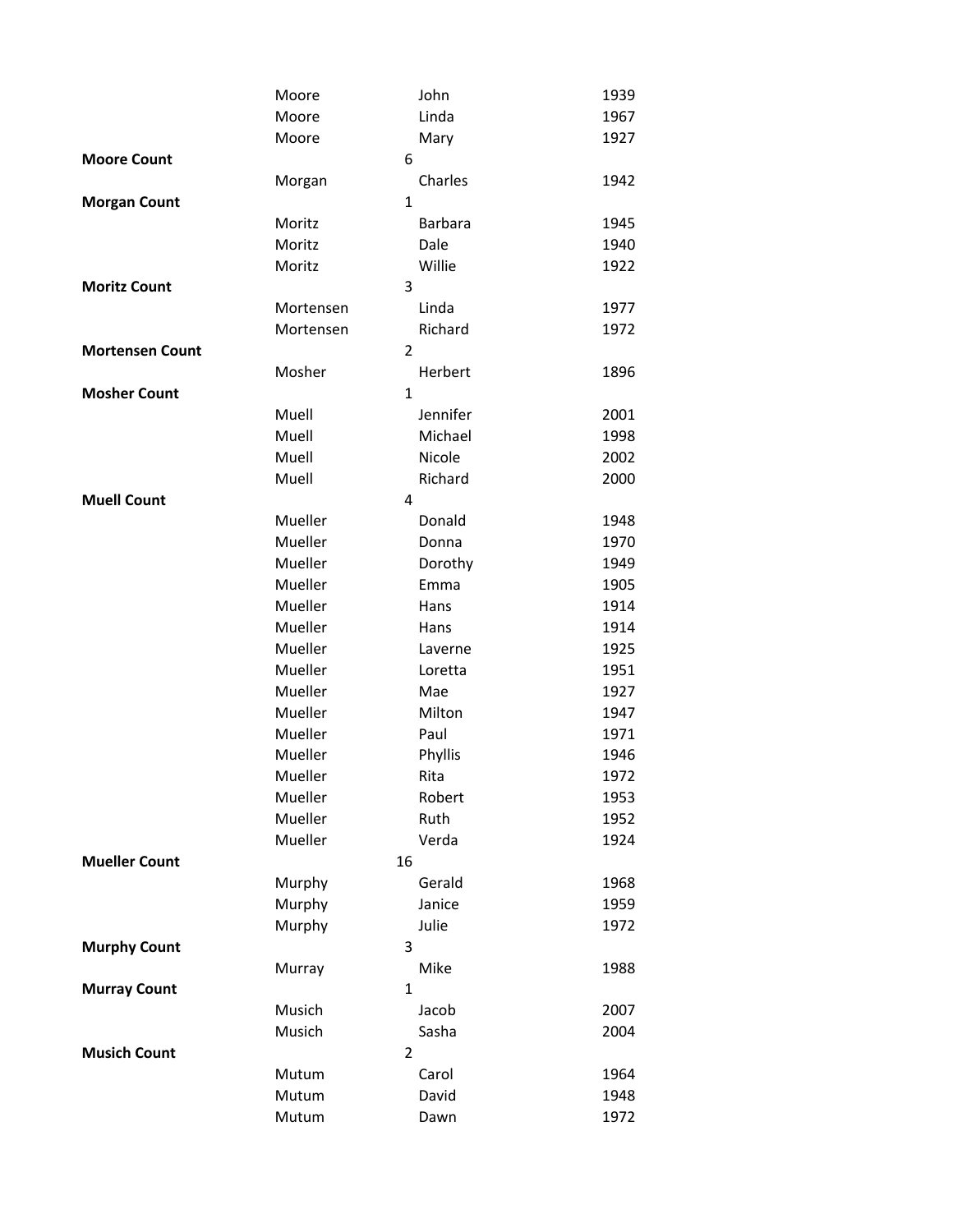|                      | Mutum          | Earl          | 1969 |
|----------------------|----------------|---------------|------|
|                      | Mutum          | Ivol          | 1935 |
|                      | Mutum          | Janis         | 1955 |
|                      | Mutum          | Marvel        | 1917 |
| <b>Mutum Count</b>   | $\overline{7}$ |               |      |
|                      | Myers          | Corliss       | 1951 |
|                      | <b>Myers</b>   | Eddie         | 1968 |
|                      | <b>Myers</b>   | Gloria        | 1967 |
|                      | <b>Myers</b>   | Paul          | 1940 |
|                      | <b>Myers</b>   | Robert        | 1949 |
| <b>Myers Count</b>   | 5              |               |      |
|                      | Nagel          | Viola         | 1922 |
|                      | Nagel          | Willie        | 1910 |
| <b>Nagel Count</b>   | $\overline{2}$ |               |      |
|                      | Namanny        | Eddie         | 1966 |
|                      | Namanny        | Shirley       | 1953 |
| <b>Namanny Count</b> | $\overline{2}$ |               |      |
|                      | Nash           | Gary          | 1965 |
|                      | Nash           | Gloria        | 1970 |
|                      | Nash           | Henry         | 1966 |
|                      | Nash           | Kasey         | 1994 |
|                      | Nash           | Linda         | 1969 |
|                      | Nash           | Ryan          | 1987 |
|                      | Nash           | Sharon        | 1968 |
| <b>Nash Count</b>    | 7              |               |      |
|                      | Neese          | Danny         | 1996 |
|                      | Neese          | Randy         | 1989 |
|                      | Neese          | Tammy         | 1987 |
| <b>Neese Count</b>   | 3              |               |      |
|                      | <b>Neff</b>    | Ruth          | 1923 |
| <b>Neff Count</b>    | $\mathbf{1}$   |               |      |
|                      | Nelsen         | Dakota        | 2005 |
|                      | Nelsen         | Dane          | 2007 |
|                      | Nelsen         | Dustin        | 2002 |
| <b>Nelsen Count</b>  | 3              |               |      |
|                      | Nelson         | Arnold, Jr.   | 1938 |
|                      | Nelson         | <b>Brooke</b> | 2000 |
|                      | Nelson         | Chris         | 1985 |
|                      | Nelson         | Denise        | 1999 |
|                      | Nelson         | Donald        | 1942 |
|                      | Nelson         | Eleanora      | 1935 |
|                      | Nelson         | John          | 1985 |
|                      | Nelson         | Norman        | 1940 |
|                      | Nelson         | Verlee        | 1939 |
|                      | Nelson         | Wade          | 1982 |
|                      | Nelson         | Wilma         | 1942 |
| <b>Nelson Count</b>  | 11             |               |      |
|                      | Neveln         | Edwin         | 1937 |
|                      | Neveln         | Kenneth       | 1940 |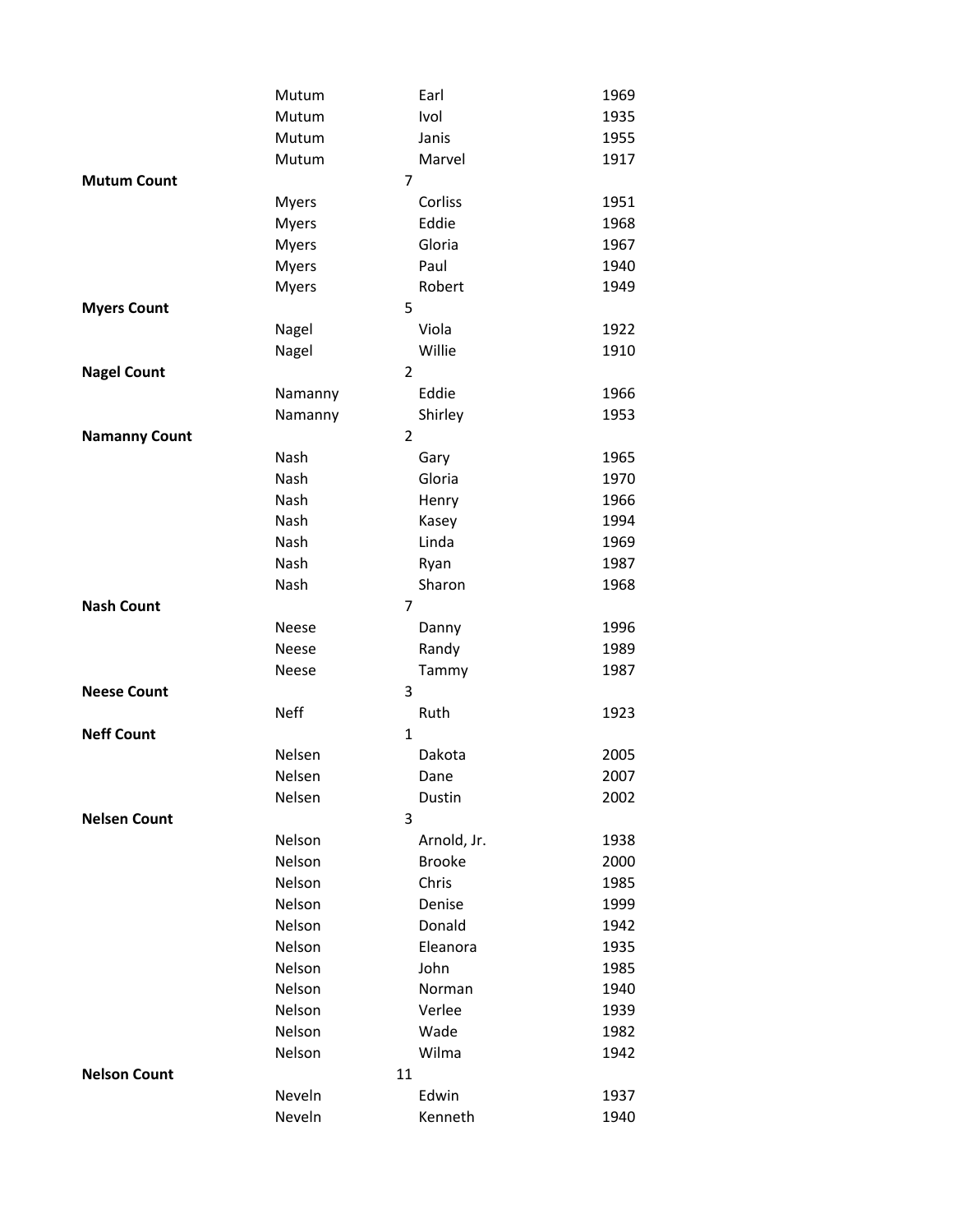| <b>Neveln Count</b>    |           | $\overline{2}$ |      |
|------------------------|-----------|----------------|------|
|                        | Nielsen   | <b>Bernie</b>  | 1967 |
|                        | Nielsen   | Deloris        | 1949 |
|                        | Nielsen   | Doreen         | 1975 |
|                        | Nielsen   | Jay            | 1978 |
|                        | Nielsen   | Jeff           | 1982 |
|                        | Nielsen   | Karen          | 1970 |
|                        | Nielsen   | Mindy          | 1999 |
|                        | Nielsen   | Nina           | 2001 |
|                        | Nielsen   | Nolan          | 2011 |
|                        | Nielsen   | Rogene         | 1965 |
|                        | Nielsen   | Sherry         | 1983 |
|                        | Nielsen   | Vicki          | 1973 |
| <b>Nielsen Count</b>   |           | 12             |      |
|                        | Nieman    | Darwin         | 1967 |
|                        | Nieman    | Diane          | 1976 |
|                        | Nieman    | Robert         | 1942 |
|                        | Nieman    | Terry          | 1979 |
| <b>Nieman Count</b>    |           | 4              |      |
|                        | Nissen    | Anna           | 1917 |
|                        | Nissen    | Eleanor        | 1942 |
|                        | Nissen    | Joan           | 1945 |
|                        | Nissen    | Julius         | 1922 |
|                        | Nissen    | Marilyn        | 1950 |
|                        | Nissen    | Phyllis        | 1940 |
|                        | Nissen    | Wallace        | 1956 |
|                        | Nissen    | Ward           | 1946 |
| <b>Nissen Count</b>    |           | 8              |      |
|                        | Noon      | Earl           | 1931 |
| <b>Noon Count</b>      |           | 1              |      |
|                        | Norden    | <b>Bonnie</b>  | 1986 |
| <b>Norden Count</b>    |           | 1              |      |
|                        | Norman    | Ashley         | 2003 |
| <b>Norman Count</b>    |           | $\mathbf{1}$   |      |
|                        | Norton    | Earl           | 1945 |
|                        | Norton    | Shirley        | 1948 |
| <b>Norton Count</b>    |           | $\overline{2}$ |      |
|                        | O'Connor  | Mike           | 1968 |
| O'Connor Count         |           | $\mathbf{1}$   |      |
|                        | O'Roark   | Kitty          | 1896 |
| O'Roark Count          |           | $\mathbf{1}$   |      |
|                        | Oldehoff  | Alan           | 1967 |
|                        | Oldehoff  | Alfred         | 1937 |
|                        | Oldehoff  | Evelyn         | 1937 |
|                        | Oldehoff  | LaVonne        |      |
| <b>Oldehoff Count</b>  |           | 4              | 1943 |
|                        |           |                |      |
| <b>Oldenburg Count</b> | Oldenburg | Donna<br>1     | 1956 |
|                        | Olsen     | Kenneth        | 1996 |
|                        |           |                |      |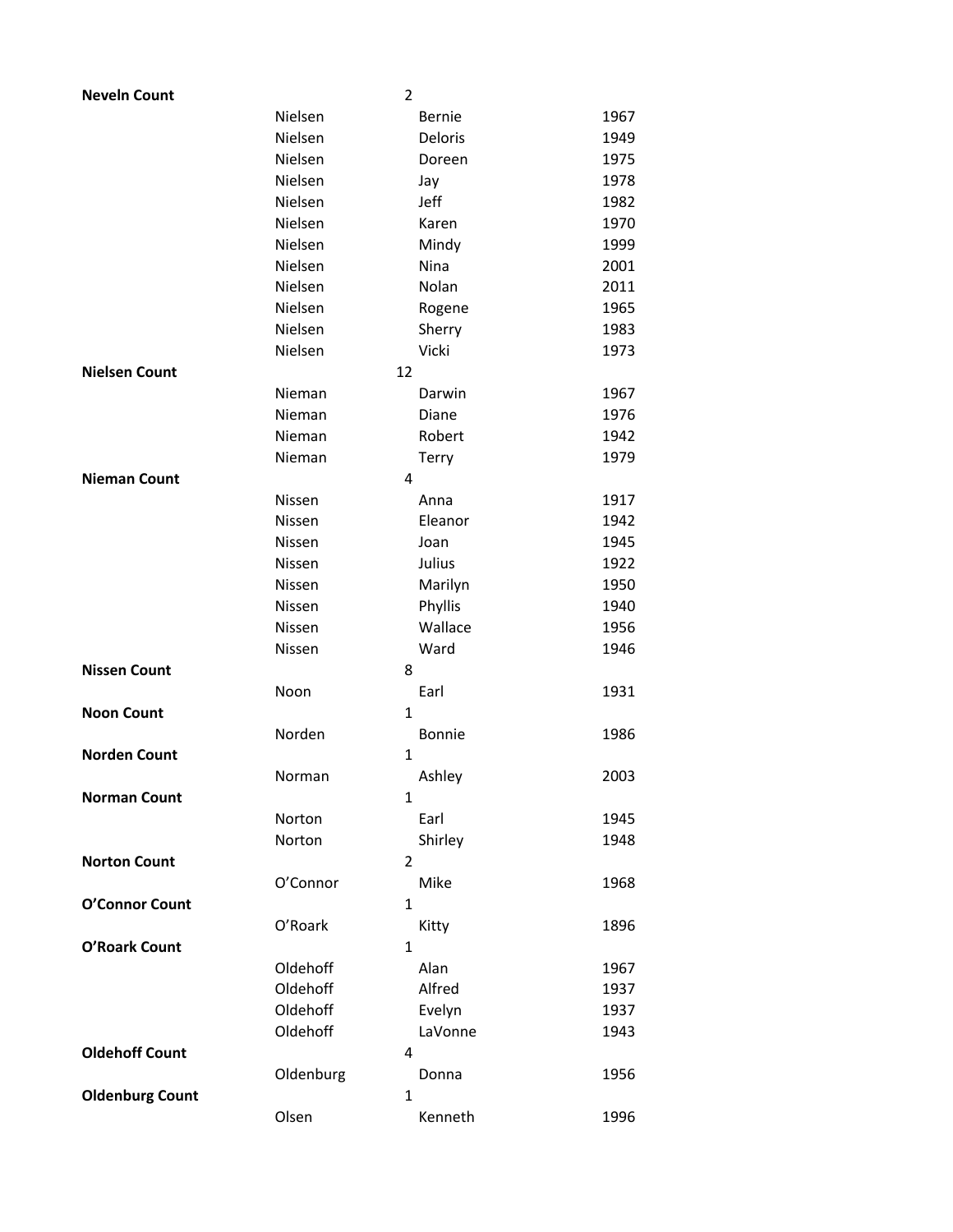|                      | Olsen            | Laurie              | 1993                       |
|----------------------|------------------|---------------------|----------------------------|
|                      | Olsen            | Steve               | 1995                       |
| <b>Olsen Count</b>   |                  | 3                   |                            |
|                      | Olson            | Cassie              | 2008                       |
|                      | Olson            | Cody                | 2011                       |
|                      | Olson            | Joshua              | 2006                       |
| <b>Olson Count</b>   |                  | 3                   |                            |
|                      | Oruzans          | Reinis              | 2004<br>AFS Student-Latvia |
| <b>Oruzans Count</b> |                  | $\mathbf{1}$        |                            |
|                      | Osborn           | Cindy               | 1987                       |
|                      | Osborn           | Curtis              | 1982                       |
|                      | Osborn           | Jack                | 1955                       |
|                      | Osborn           | Jane                | 1967                       |
|                      | Osborn           | Kate                | 1955                       |
|                      | Osborn           | Michelle            | 1984                       |
|                      | Osborn           | Mitchell            | 1980                       |
|                      | Osborn           | Tyler               | 2014                       |
| <b>Osborn Count</b>  |                  | 8                   |                            |
|                      | Osler            | Jack                | 1944                       |
|                      | Osler            | Sharlene            | 1939                       |
| <b>Osler Count</b>   |                  | $\overline{2}$      |                            |
|                      | Ott              | Carrie              | 1895                       |
| <b>Ott Count</b>     |                  | $\mathbf{1}$        |                            |
|                      | Otto             | Hurst               | 1945                       |
|                      | Otto             | Pat                 | 1950                       |
| <b>Otto Count</b>    |                  | $\overline{2}$      |                            |
|                      | Oxley            | Ros                 | 1986                       |
| <b>Oxley Count</b>   |                  | $\mathbf{1}$        |                            |
|                      | Paasch           | Edna                | 1922                       |
|                      | Paasch           | Ronald              | 1946                       |
|                      | Paasch           | Shirley             | 1951                       |
| <b>Paasch Count</b>  | Paasch           | Vernon              | 1937                       |
|                      |                  | 4                   |                            |
|                      | Palmer<br>Palmer | Ardelle<br>Berniece | 1928<br>1935               |
|                      | Palmer           | Betty               |                            |
|                      | Palmer           | Charles             | 1953<br>1956               |
|                      | Palmer           | Clara               | 1925                       |
|                      | Palmer           | Dale                | 1957                       |
|                      | Palmer           | Elaine              | 1930                       |
|                      | Palmer           | Erna                | 1929                       |
|                      | Palmer           | Janet               | 1930                       |
|                      | Palmer           | Orris               | 1929                       |
|                      | Palmer           | Virginia            | 1928                       |
| <b>Palmer Count</b>  | 11               |                     |                            |
|                      | Park             | Harold              | 1970                       |
|                      | Park             | Joshua              | 1964                       |
|                      | Park             | Jude                | 1974                       |
|                      | Park             | Mary                | 1964                       |
|                      |                  |                     |                            |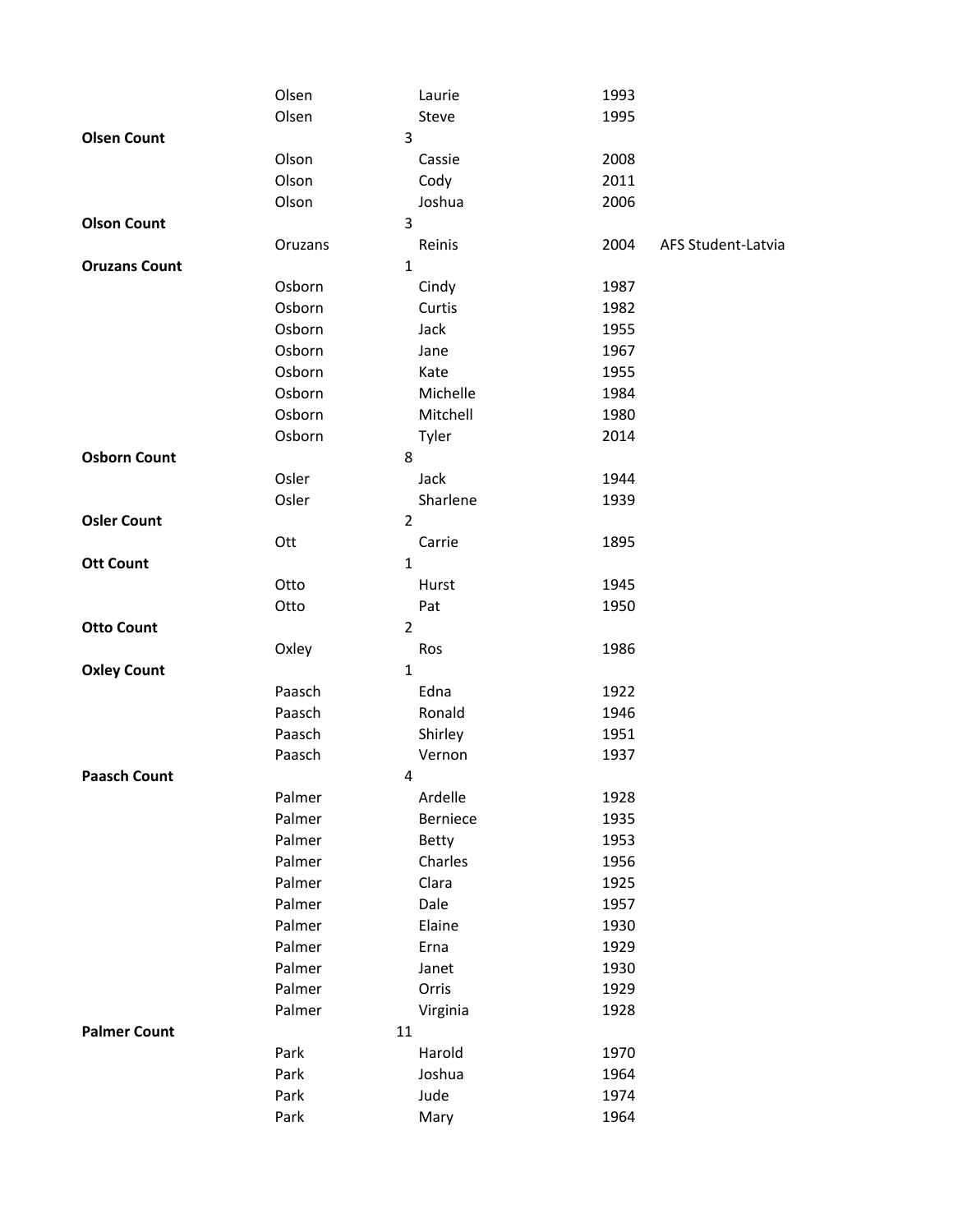|                        | Park         | Norma             | 1968 |
|------------------------|--------------|-------------------|------|
|                        | Park         | Paul              | 1971 |
| <b>Park Count</b>      | 6            |                   |      |
|                        | Parker       | <b>Betty Jean</b> | 1945 |
|                        | Parker       | Beverly           | 1950 |
|                        | Parker       | Charles           | 1951 |
|                        | Parker       | Darlene           | 1943 |
|                        | Parker       | Gary              | 1957 |
|                        | Parker       | Gayle             | 1957 |
|                        | Parker       | Lorna             | 1943 |
|                        | Parker       | Patricia          | 1954 |
|                        | Parker       | Phyllis           | 1940 |
| <b>Parker Count</b>    | 9            |                   |      |
|                        | Parks        | Dorothy           | 1961 |
| <b>Parks Count</b>     | $\mathbf{1}$ |                   |      |
|                        | Partridge    | Tanner            | 1998 |
| <b>Partridge Count</b> | 1            |                   |      |
|                        | Paulsen      | Edwin             | 1942 |
|                        | Paulsen      | John              | 1938 |
|                        | Paulsen      | Marlys            | 1950 |
| <b>Paulsen Count</b>   | 3            |                   |      |
|                        | Paulson      | Merna             | 1944 |
| <b>Paulson Count</b>   | 1            |                   |      |
|                        | Peck         | Billy             | 2011 |
| <b>Peck Count</b>      | $\mathbf{1}$ |                   |      |
|                        | Pedersen     | April             | 1982 |
|                        | Pedersen     | Cheyenne          | 2001 |
|                        | Pedersen     | Felicity          | 1980 |
|                        | Pedersen     | Gwen              | 1983 |
|                        | Pedersen     | Hubert            | 1934 |
|                        | Pedersen     | Inez              | 1937 |
|                        | Pedersen     | Ivan              | 1934 |
|                        | Pedersen     | Louis             | 1959 |
|                        | Pedersen     | Marie             | 1937 |
|                        | Pedersen     | Melanie           | 1984 |
|                        | Pedersen     | Oda               | 1916 |
|                        | Pedersen     | Tuesday           | 1988 |
|                        | Pedersen     | Valorie           | 1979 |
| <b>Pedersen Count</b>  | 13           |                   |      |
|                        | Perkins      | Barry             | 1980 |
|                        | Perkins      | Darcy             | 1983 |
|                        | Perkins      | Verlee (Andersen) | 1982 |
| <b>Perkins Count</b>   | 3            |                   |      |
|                        | Peters       | Beverly           | 1965 |
|                        | Peters       | <b>Bruce</b>      | 1992 |
|                        | Peters       | Dale              | 1962 |
| <b>Peters Count</b>    | 3            |                   |      |
|                        | Petersen     | April             | 2004 |
|                        | Petersen     | Bonnie            | 1961 |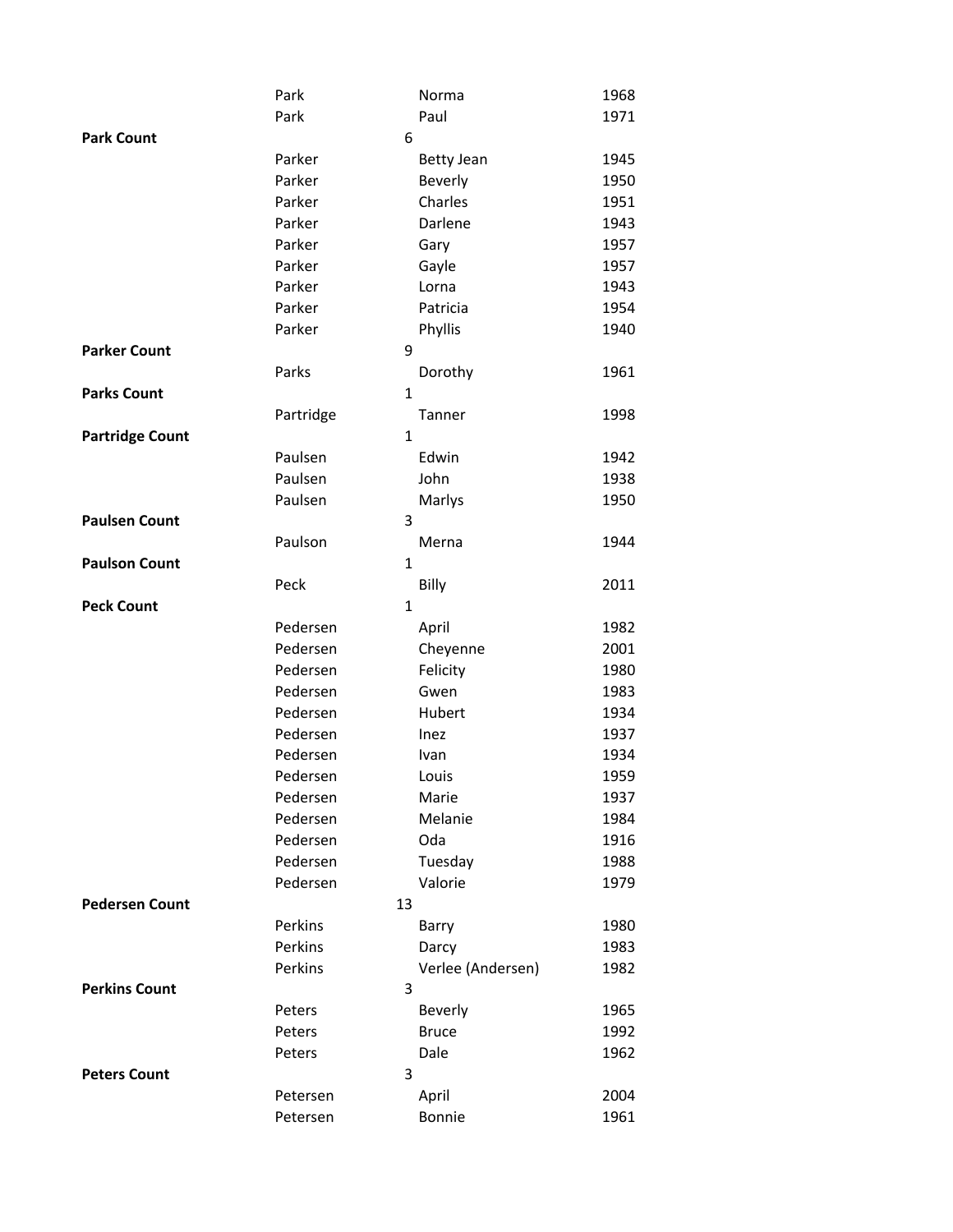|                          | Petersen    | <b>Brad</b>             | 1986 |
|--------------------------|-------------|-------------------------|------|
|                          | Petersen    | <b>Brett</b>            | 1976 |
|                          | Petersen    | <b>Brian</b>            | 1975 |
|                          | Petersen    | <b>Bruce</b>            | 1949 |
|                          | Petersen    | Charlotte               | 1953 |
|                          | Petersen    | Connie                  | 1963 |
|                          | Petersen    | Corey                   | 1992 |
|                          | Petersen    | Daniel                  | 2006 |
|                          | Petersen    | Debbie                  | 1969 |
|                          | Petersen    | Ella                    | 1928 |
|                          | Petersen    | Ethel                   | 1930 |
|                          | Petersen    | Eunice                  | 1927 |
|                          | Petersen    | Janice                  | 1954 |
|                          | Petersen    | JD                      | 2008 |
|                          | Petersen    | Jenny                   | 2009 |
|                          | Petersen    | Jessie                  | 2009 |
|                          | Petersen    | Linda                   | 1957 |
|                          | Petersen    | Lloyd                   | 1947 |
|                          | Petersen    | Lois                    | 1959 |
|                          | Petersen    | Marilyn                 | 1952 |
|                          | Petersen    | Mark                    | 1978 |
|                          | Petersen    | Max                     | 1969 |
|                          | Petersen    | Melissa                 | 2000 |
|                          | Petersen    | Orval                   | 1929 |
|                          | Petersen    | Patricia                | 1971 |
|                          | Petersen    | Roland                  | 1941 |
|                          | Petersen    | Ruth                    | 1948 |
|                          | Petersen    | Scott                   | 1988 |
|                          | Petersen    | Shirley                 | 1945 |
|                          | Petersen    | Virginia                | 1954 |
|                          | Petersen    | Wayne                   | 1940 |
| <b>Petersen Count</b>    | 33          |                         |      |
|                          | Peterson    | Arlene                  | 1962 |
|                          | Peterson    | Joann                   | 1962 |
|                          | Peterson    | Linda                   | 1965 |
|                          | Peterson    | Wesley                  | 1967 |
| <b>Peterson Count</b>    |             | 4                       |      |
|                          | Pflugshaupt | Elmer                   | 1921 |
|                          | Pflugshaupt | Evelyn                  | 1927 |
|                          | Pflugshaupt | Harry                   | 1922 |
|                          | Pflugshaupt | Norma Jean<br>4         | 1951 |
| <b>Pflugshaupt Count</b> |             |                         | 1961 |
| <b>Phillips Count</b>    | Phillips    | Barbara<br>$\mathbf{1}$ |      |
|                          |             | Harold                  | 1947 |
| <b>Pieper Count</b>      | Pieper      | $\mathbf{1}$            |      |
|                          | Pierce      | Arlue                   | 1974 |
|                          | Pierce      | Roger                   | 1969 |
| <b>Pierce Count</b>      |             | $\overline{2}$          |      |
|                          |             |                         |      |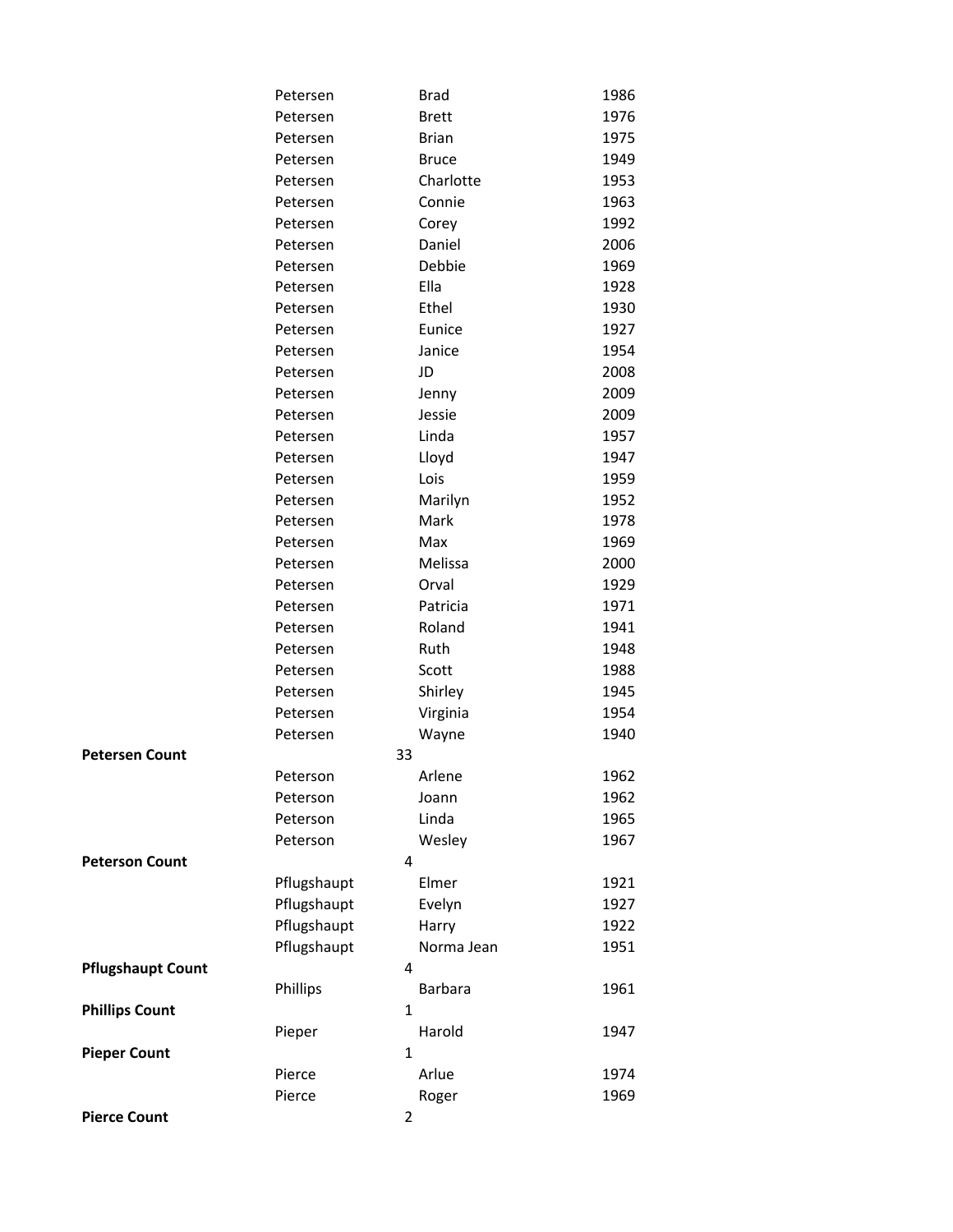|                         | Pilling    |                | Gary          | 1957 |
|-------------------------|------------|----------------|---------------|------|
|                         | Pilling    |                | Ned           | 1952 |
| <b>Pilling Count</b>    |            | $\overline{2}$ |               |      |
|                         | Plagmann   |                | Gary          | 1987 |
|                         | Plagmann   |                | Jeff          | 1985 |
| <b>Plagmann Count</b>   |            | $\overline{2}$ |               |      |
|                         | Ploen      |                | Charles       | 1972 |
|                         | Ploen      |                | Eva           | 1996 |
|                         | Ploen      |                | Jack          | 1971 |
|                         | Ploen      |                | James         | 2002 |
|                         | Ploen      |                | Jared         | 2012 |
|                         | Ploen      |                | Jason         | 1992 |
|                         | Ploen      |                | Jennifer      | 2004 |
|                         | Ploen      |                | Jessica       | 2006 |
|                         | Ploen      |                | Karen         | 1967 |
|                         | Ploen      |                | Patty         | 1970 |
|                         | Ploen      |                | Peggy         | 1979 |
|                         | Ploen      |                | Robert        | 1975 |
|                         | Ploen      |                | Vince         | 1989 |
| <b>Ploen Count</b>      |            | 13             |               |      |
|                         | Ponsar     |                | Greg          | 1978 |
| <b>Ponsar Count</b>     |            | $\mathbf{1}$   |               |      |
|                         | Pope       |                | Beryl         | 1928 |
|                         | Pope       |                | Everett       | 1925 |
|                         | Pope       |                | Inez          | 1931 |
|                         | Pope       |                | Jessie        | 1920 |
|                         | Pope       |                | June          | 1919 |
|                         | Pope       |                | Lottie        | 1917 |
|                         | Pope       |                | Marlend       | 1952 |
| <b>Pope Count</b>       |            | 7              |               |      |
|                         | Popp       |                | Carol         | 1958 |
|                         | Popp       |                | <b>Dallas</b> | 1967 |
|                         | Popp       |                | Duane         | 1952 |
|                         | Popp       |                | Joanne        | 1950 |
|                         | Popp       |                | Lesley        | 1984 |
|                         | Popp       |                | Marlene       | 1960 |
| <b>Popp Count</b>       |            | 6              |               |      |
|                         | Preuninger |                | Stella        | 1909 |
| <b>Preuninger Count</b> |            | $\mathbf{1}$   |               |      |
|                         | Prociw     |                | Michaelin     | 2007 |
| <b>Prociw Count</b>     |            | 1              |               |      |
|                         | Putnam     |                | Robert, Jr.   | 1994 |
| <b>Putnam Count</b>     |            | $\mathbf{1}$   |               |      |
|                         | Ranchiuso  |                | Frances       | 1999 |
| <b>Ranchiuso Count</b>  |            | $\mathbf{1}$   |               |      |
|                         | Ransom     |                | Debra         | 1981 |
| <b>Ransom Count</b>     |            | 1              |               |      |
|                         | Rapenn     |                | Amanda        | 1899 |
| <b>Rapenn Count</b>     |            | 1              |               |      |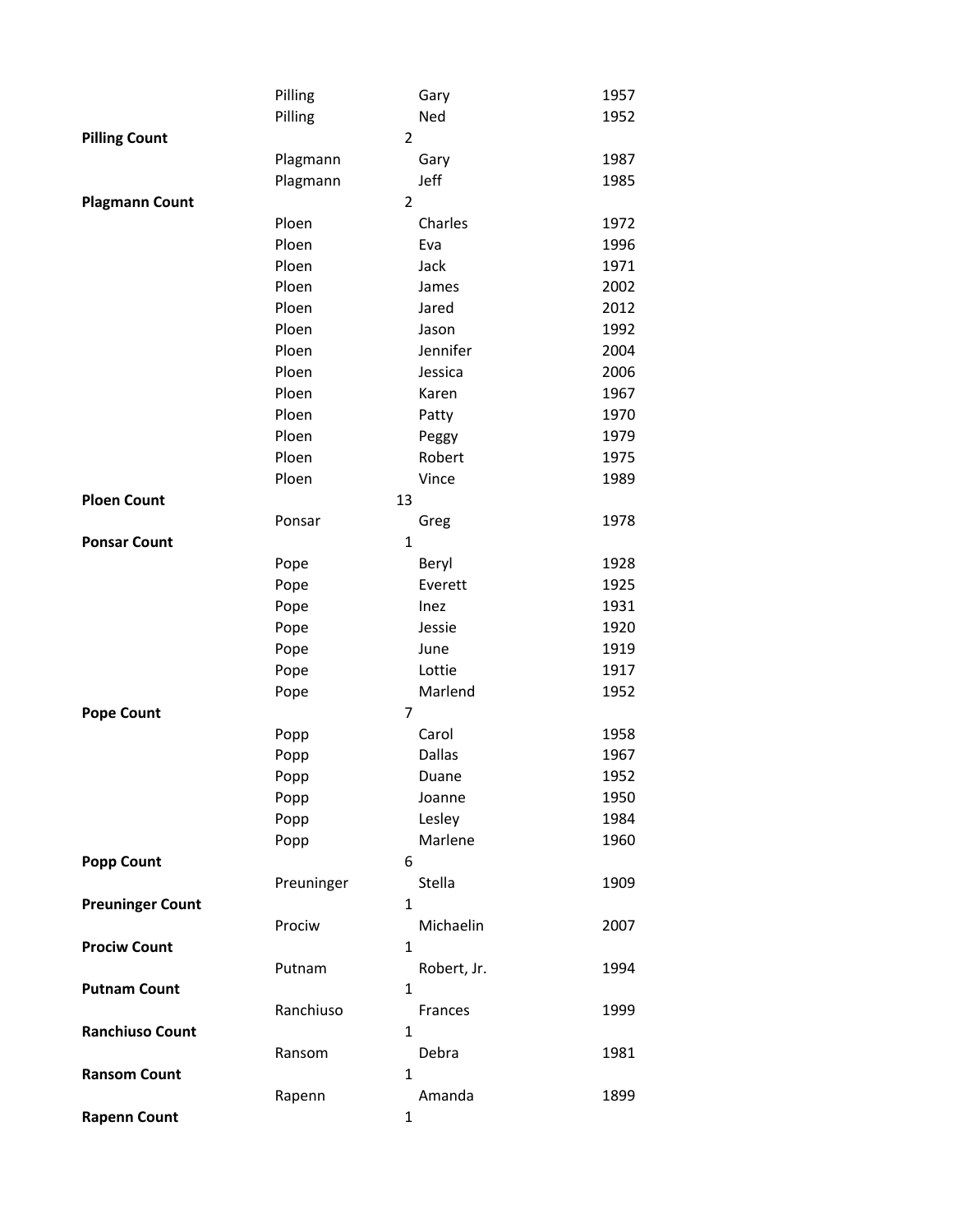|                          | Rasmussen   |                | David         | 1966 |
|--------------------------|-------------|----------------|---------------|------|
|                          | Rasmussen   |                | Gary          | 1962 |
|                          | Rasmussen   |                | George        | 1936 |
|                          | Rasmussen   |                | James         | 1961 |
|                          | Rasmussen   |                | Suzy          | 1964 |
| <b>Rasmussen Count</b>   |             | 5              |               |      |
|                          | Rataschack  |                | Lavina        | 1942 |
| <b>Rataschack Count</b>  |             | $\mathbf{1}$   |               |      |
|                          | Ray         |                | Albert        | 1900 |
|                          | Ray         |                | Helen         | 1914 |
|                          | Ray         |                | Herbert       | 1914 |
|                          | Ray         |                | Robert        | 1928 |
|                          | Ray         |                | Sadie         | 1901 |
| <b>Ray Count</b>         |             | 5              |               |      |
|                          | Rechtenbach |                | <b>Bobbie</b> | 1973 |
|                          | Rechtenbach |                | Eric          | 1984 |
|                          | Rechtenbach |                | Marc          | 1981 |
| <b>Rechtenbach Count</b> |             | 3              |               |      |
|                          | Redman      |                | Byron         | 1918 |
|                          | Redman      |                | James         | 1947 |
|                          | Redman      |                | Kathryn       | 1932 |
|                          | Redman      |                | LaVon         | 1924 |
|                          | Redman      |                | Louise        | 1929 |
|                          | Redman      |                | Virginia      | 1943 |
|                          | Redman      |                | Ward          | 1930 |
|                          | Redman      |                | William       | 1945 |
|                          | Redman      |                | Zachary       | 1999 |
| <b>Redman Count</b>      |             | 9              |               |      |
|                          | Reimer      |                | Everett       | 1933 |
|                          | Reimer      |                | Geneva        | 1934 |
|                          | Reimer      |                | Henrietta     | 1925 |
|                          | Reimer      |                | Irene         | 1924 |
|                          | Reimer      |                | Karl          | 1930 |
|                          | Reimer      |                | Marion        | 1944 |
|                          | Reimer      |                | Orville       | 1938 |
|                          | Reimer      |                | Ott           | 1929 |
|                          | Reimer      |                | Winifred      | 1941 |
| <b>Reimer Count</b>      |             | 9              |               |      |
|                          | Remien      |                | Hazel         | 1929 |
|                          | Remien      |                | Robert        | 1931 |
| <b>Remien Count</b>      |             | $\overline{2}$ |               |      |
|                          | Rethwisch   |                | <b>Betty</b>  | 1941 |
|                          | Rethwisch   |                | Myrna         | 1938 |
| <b>Rethwisch Count</b>   |             | 2              |               |      |
|                          | Reyna       |                | Frank         | 1985 |
|                          | Reyna       |                | Juanita       | 1987 |
|                          | Reyna       |                | Rhonda        | 1983 |
| <b>Reyna Count</b>       |             | 3              |               |      |
|                          | Rhoads      |                | Mandy         | 1993 |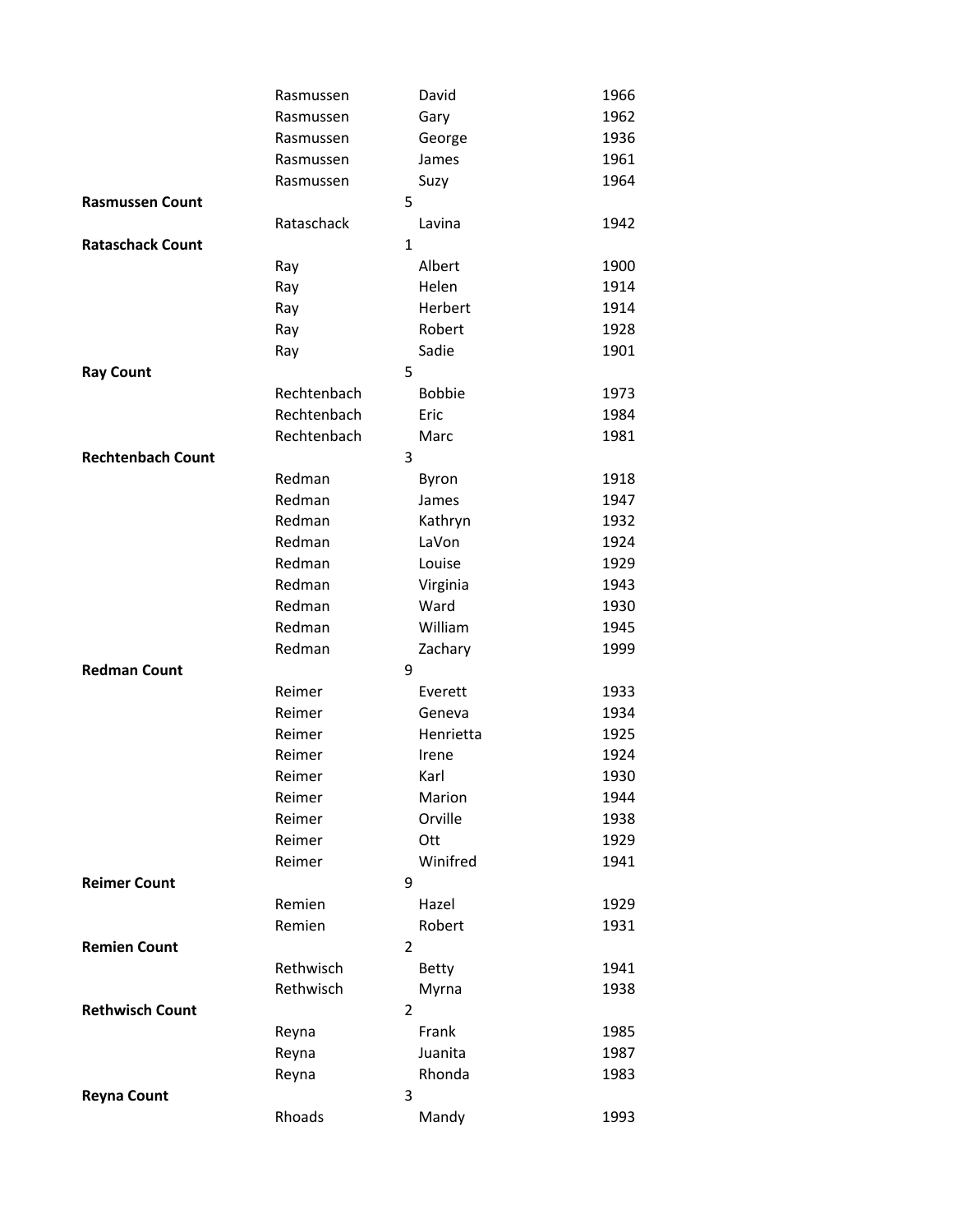| <b>Rhoads Count</b>    |           | $\mathbf{1}$   |      |
|------------------------|-----------|----------------|------|
|                        | Rhodes    | James          | 1989 |
| <b>Rhodes Count</b>    |           | $\mathbf{1}$   |      |
|                        | Richter   | <b>Barbara</b> | 1969 |
|                        | Richter   | Linda          | 1962 |
| <b>Richter Count</b>   |           | $\overline{2}$ |      |
|                        | Ridnour   | <b>Bruce</b>   | 1967 |
|                        | Ridnour   | David          | 1962 |
|                        | Ridnour   | Dennis         | 1964 |
| <b>Ridnour Count</b>   |           | 3              |      |
|                        | Rieck     | Angie          | 1968 |
|                        | Rieck     | Maxine         | 1932 |
|                        | Rieck     | Melvin         | 1928 |
|                        | Rieck     | Opal           | 1925 |
|                        | Rieck     | Phyllis        | 1929 |
|                        | Rieck     | Rachel         | 2007 |
|                        | Rieck     | Randi          | 1967 |
|                        | Rieck     | Rose Ann       | 1945 |
|                        | Rieck     | Walt           | 2001 |
|                        | Rieck     | Walter         | 1942 |
|                        | Rieck     | Wanda          | 1927 |
|                        | Rieck     | Willa          | 1970 |
| <b>Rieck Count</b>     | 12        |                |      |
|                        | Riley     | Justin         | 2005 |
|                        | Riley     | Nina           | 1948 |
|                        | Riley     | Trudy          | 1946 |
| <b>Riley Count</b>     |           | 3              |      |
|                        | Robinson  | Adrian         | 1922 |
|                        | Robinson  | Austin         | 1920 |
|                        | Robinson  | Blanche        | 1915 |
|                        | Robinson  | Donald         | 1915 |
|                        | Robinson  | Roberta        | 1914 |
| <b>Robinson Count</b>  |           | 5              |      |
|                        | Rock      | Larry          | 1957 |
|                        | Rock      | Ronald         | 1959 |
| <b>Rock Count</b>      |           | $\overline{2}$ |      |
|                        | Rogers    | Gress          | 1935 |
| <b>Rogers Count</b>    |           | 1              |      |
|                        | Ronna     | Anna           | 1894 |
|                        | Ronna     | Julius         | 1897 |
|                        | Ronna     | Leona          | 1901 |
|                        | Ronna     | Maxine         | 1924 |
| <b>Ronna Count</b>     |           | 4              |      |
|                        | Rorabaugh | Ruth           | 1947 |
| <b>Rorabaugh Count</b> |           | $\mathbf{1}$   |      |
|                        | Ross      | Don            | 1990 |
|                        | Ross      | Myrtle         | 1892 |
|                        | Ross      | Ron            | 1990 |
|                        | Ross      | Vickie         | 1987 |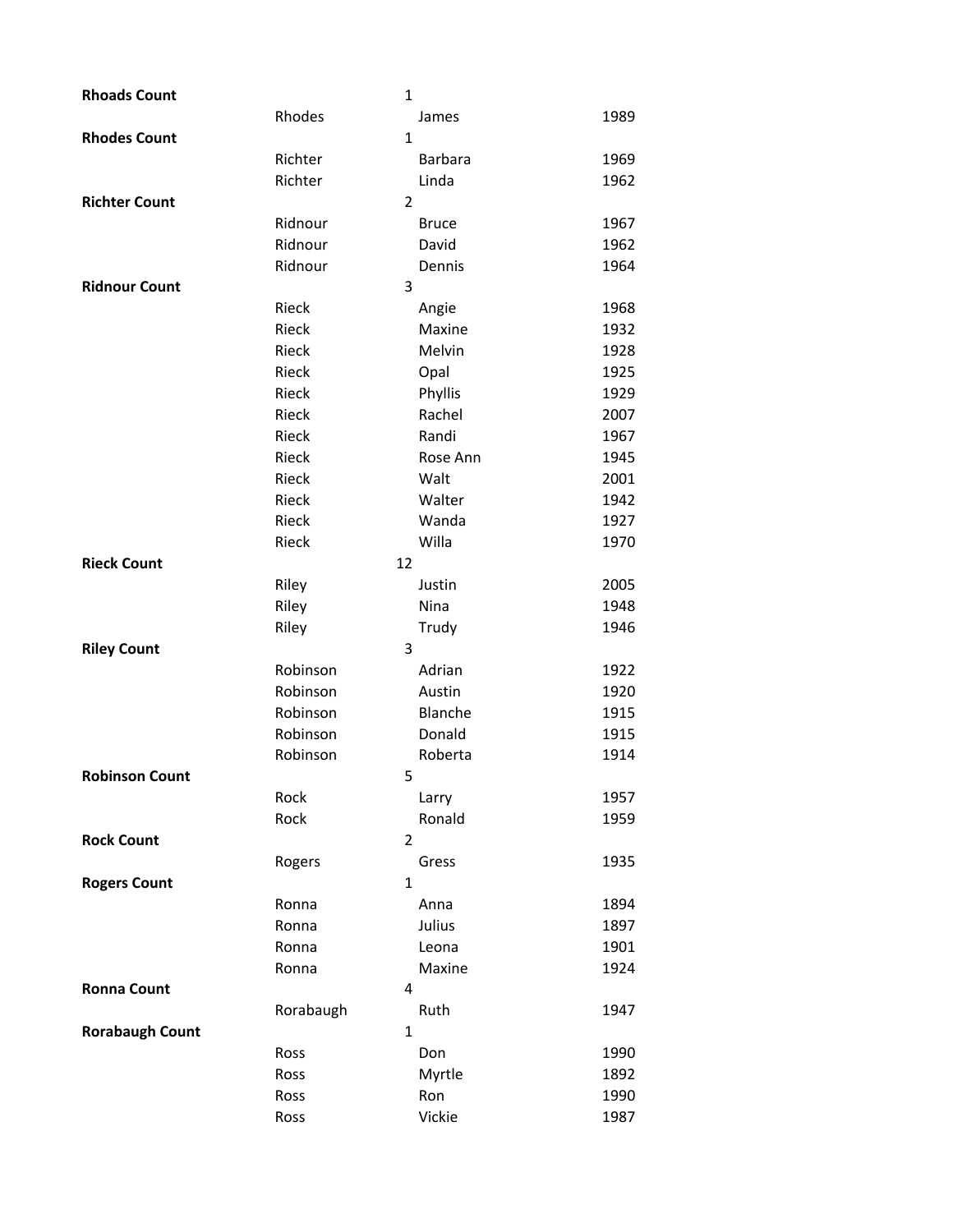| <b>Ross Count</b>     |                      | 4              |              |
|-----------------------|----------------------|----------------|--------------|
|                       | Rossmann             | Ann            | 1971         |
|                       | Rossmann             | Evalena        | 1925         |
|                       | Rossmann             | Evelyn         | 1921         |
|                       | Rossmann             | Everett        | 1935         |
|                       | Rossmann             | George, Jr.    | 1935         |
|                       | Rossmann             | Kay            | 1980         |
|                       | Rossmann             | LaVina         | 1930         |
|                       | Rossmann             | Leonard        | 1921         |
|                       | Rossmann             | Phyllis        | 1944         |
|                       | Rossmann             | Ron            | 1968         |
|                       | Rossmann             | Rondo          | 1943         |
|                       | Rossmann             | Stanley        | 1941         |
|                       | Rossmann             | Vena           | 1966         |
|                       | Rossmann             | Walter         | 1915         |
|                       | Rossmann             | Wilbert        | 1926         |
| <b>Rossmann Count</b> |                      | 15             |              |
|                       | Rowe                 | <b>Becky</b>   | 1983         |
|                       | Rowe                 | Deborah        | 1974         |
| <b>Rowe Count</b>     |                      | $\overline{2}$ |              |
|                       | Rudy                 | Anthony        | 2000         |
|                       | Rudy                 | Katie          | 2003         |
| <b>Rudy Count</b>     |                      | $\overline{2}$ |              |
|                       | Rupp                 | Ida            | 1904         |
| <b>Rupp Count</b>     |                      | $\mathbf{1}$   |              |
|                       | Rush                 | Elizabeth      | 1970         |
|                       | Rush                 | Marlen         | 1979         |
|                       | Rush                 | Nancy          | 1968         |
|                       | Rush                 | Wayne          | 1974         |
| <b>Rush Count</b>     |                      | 4              |              |
|                       | Russmann<br>Russmann | Carol<br>Chris | 1954         |
|                       |                      | Ellen          | 1989<br>1976 |
|                       | Russmann<br>Russmann | Gary           | 1961         |
|                       | Russmann             | James          | 1984         |
|                       | Russmann             | Judith         | 1977         |
|                       | Russmann             | Laurie         | 1982         |
|                       | Russmann             | LaVerne        | 1953         |
|                       | Russmann             | Lila           | 1957         |
|                       | Russmann             | Loren          | 1949         |
|                       | Russmann             | Marilyn        | 1954         |
|                       | Russmann             | Marjorie       | 1957         |
|                       | Russmann             | Tom            | 1985         |
| <b>Russmann Count</b> |                      | 13             |              |
|                       | Sachs                | Andrew         | 2009         |
|                       | Sachs                | Patrick        | 2012         |
| <b>Sachs Count</b>    |                      | 2              |              |
|                       | Saemisch             | Carolyn        | 1957         |
| <b>Saemisch Count</b> |                      | 1              |              |
|                       |                      |                |              |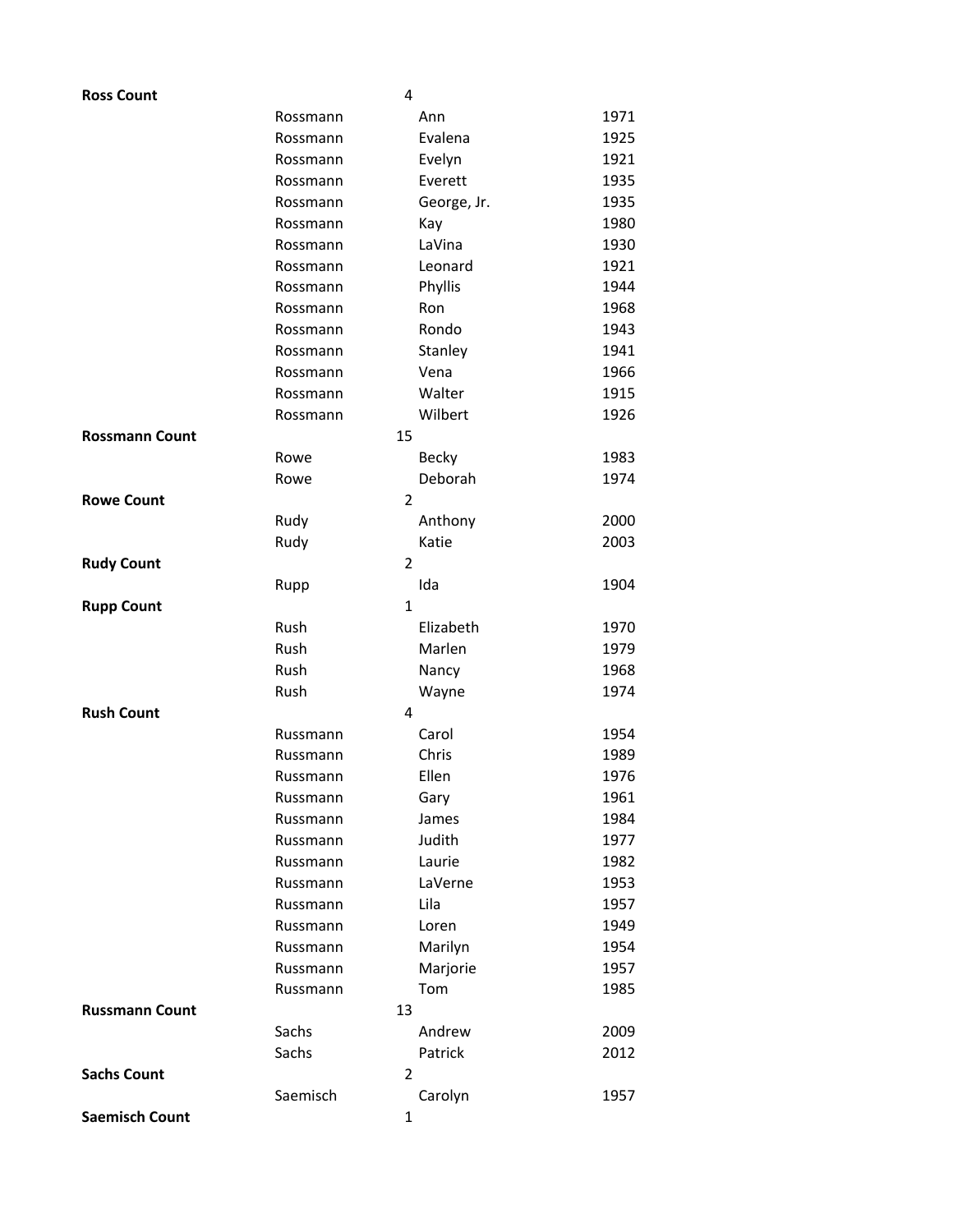|                        | Saltzman  | Jacob          | 2005 |                      |
|------------------------|-----------|----------------|------|----------------------|
| <b>Saltzman Count</b>  |           | $\mathbf{1}$   |      |                      |
|                        | Sampson   | Arnie          | 1960 |                      |
|                        | Sampson   | <b>Brenda</b>  | 1983 |                      |
|                        | Sampson   | <b>Brianna</b> | 2012 |                      |
|                        | Sampson   | Cindy          | 1987 |                      |
|                        | Sampson   | David          | 1957 |                      |
|                        | Sampson   | James          | 1963 |                      |
|                        | Sampson   | John           | 1958 |                      |
|                        | Sampson   | Johnny         | 1981 |                      |
|                        | Sampson   | Joseph         | 1973 |                      |
|                        | Sampson   | Martha         | 1971 |                      |
|                        | Sampson   | Mary           | 1961 |                      |
|                        | Sampson   | Robert         | 1956 |                      |
|                        | Sampson   | Robert         | 1996 |                      |
|                        | Sampson   | Susan          | 1967 |                      |
|                        | Sampson   | Walter         | 1969 |                      |
| <b>Sampson Count</b>   | 15        |                |      |                      |
|                        | Sandbothe | Eric           | 2004 |                      |
| <b>Sandbothe Count</b> |           | $\mathbf{1}$   |      |                      |
|                        | Sandoval  | Liz Paez       | 1980 | AFS student-Colombia |
| <b>Sandoval Count</b>  |           | $\mathbf{1}$   |      |                      |
|                        | Sankey    | <b>Bert</b>    | 1902 |                      |
|                        | Sankey    | Gladys         | 1924 |                      |
|                        | Sankey    | Vera           | 1909 |                      |
| <b>Sankey Count</b>    |           | 3              |      |                      |
|                        | Schaaf    | Richard        | 1944 |                      |
|                        | Schaaf    | Robert         | 1947 |                      |
| <b>Schaaf Count</b>    |           | $\overline{2}$ |      |                      |
|                        | Schack    | Cecil          | 1914 |                      |
| <b>Schack Count</b>    |           | $\mathbf{1}$   |      |                      |
|                        | Scheef    | Gilbert        | 1942 |                      |
|                        | Scheef    | John           | 1939 |                      |
|                        | Scheef    | Mabel          | 1932 |                      |
|                        | Scheef    | Mildred        | 1946 |                      |
|                        | Scheef    | Myrna          | 1944 |                      |
|                        | Scheef    | Naomi          | 1935 |                      |
| <b>Scheef Count</b>    |           | 6              |      |                      |
|                        | Schilling | Frank          | 1978 |                      |
| <b>Schilling Count</b> |           | $\mathbf{1}$   |      |                      |
|                        | Schinn    | Andrew         | 1977 |                      |
| <b>Schinn Count</b>    |           | 1              |      |                      |
|                        | Schirm    | Cindy          | 1965 |                      |
|                        | Schirm    | Heather        | 1994 |                      |
|                        | Schirm    | Nancy          | 1978 |                      |
|                        | Schirm    | Neal           | 1968 |                      |
|                        | Schirm    | Tyler          | 2004 |                      |
| <b>Schirm Count</b>    |           | 5              |      |                      |
|                        | Schlicht  | Arletta        | 1955 |                      |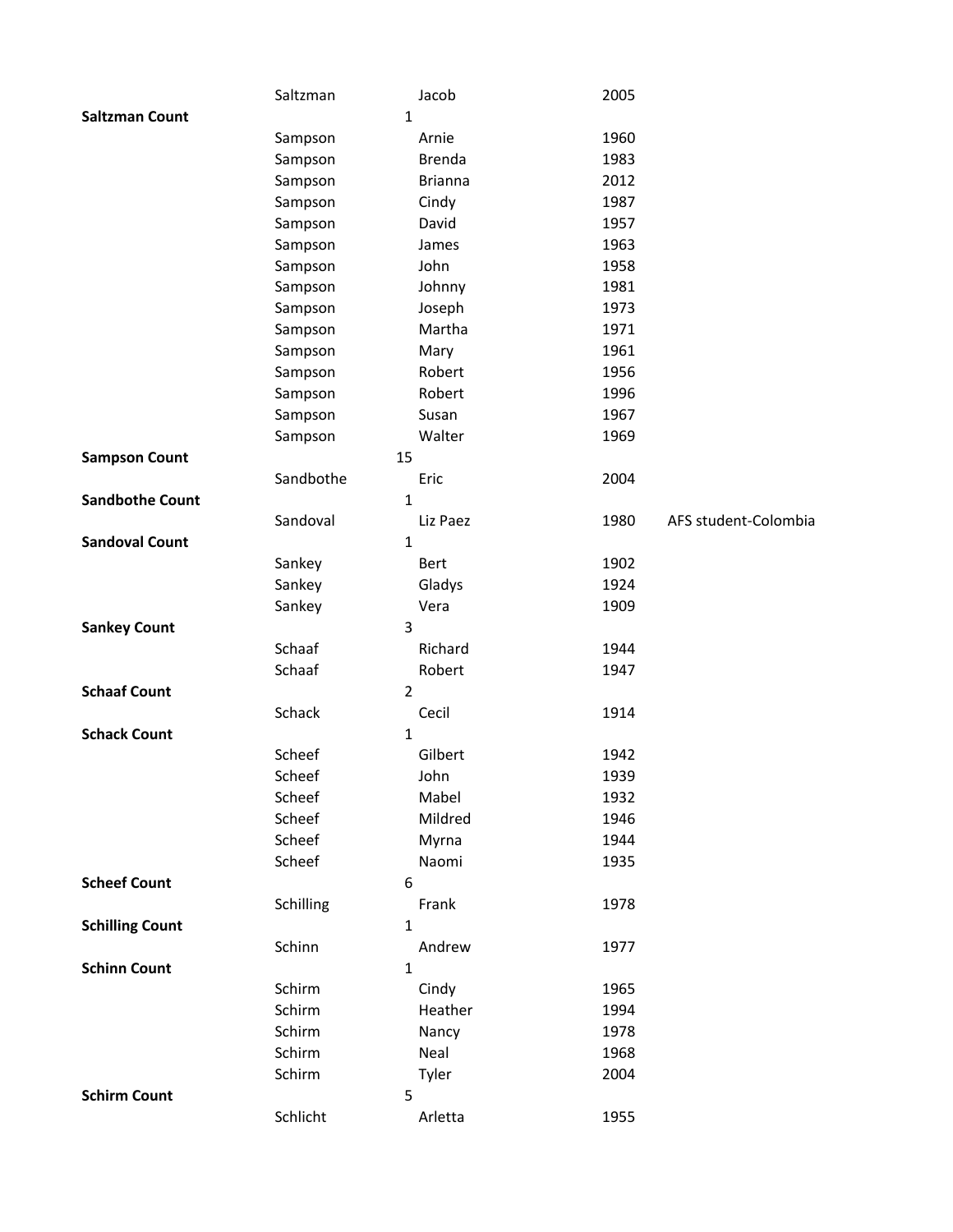|                           | Schlicht     |                | Janice         | 1959 |                       |
|---------------------------|--------------|----------------|----------------|------|-----------------------|
|                           | Schlicht     |                | Judy           | 1964 |                       |
| <b>Schlicht Count</b>     |              | 3              |                |      |                       |
|                           | Schlotfeldt  |                | <b>Bernice</b> | 1915 |                       |
|                           | Schlotfeldt  |                | Edith          | 1919 |                       |
|                           | Schlotfeldt  |                | LouEtta        | 1925 |                       |
| <b>Schlotfeldt Count</b>  |              | 3              |                |      |                       |
|                           | Schmidt      |                | Heide          | 1992 | AFS Student-E.Germany |
| <b>Schmidt Count</b>      |              | 1              |                |      |                       |
|                           | Schmitt      |                | Jami           | 1999 |                       |
|                           | Schmitt      |                | Katie          | 1912 |                       |
| <b>Schmitt Count</b>      |              | $\overline{2}$ |                |      |                       |
|                           | Schmitz      |                | Corbin         | 2013 |                       |
| <b>Schmitz Count</b>      |              | $\mathbf{1}$   |                |      |                       |
|                           | Schneider    |                | Jason          | 1999 |                       |
|                           | Schneider    |                | Jennifer       | 1993 |                       |
|                           | Schneider    |                | Jeremy         | 1998 |                       |
|                           | Schneider    |                | Jill           | 2000 |                       |
| <b>Schneider Count</b>    |              | 4              |                |      |                       |
|                           | Schrecengost |                | Emily          | 2002 |                       |
|                           | Schrecengost |                | Nancy          | 2004 |                       |
|                           | Schrecengost |                | Nate           | 2001 |                       |
| <b>Schrecengost Count</b> |              | 3              |                |      |                       |
|                           | Schroder     |                | Gaylean        | 1979 |                       |
|                           | Schroder     |                | Jackie         | 1978 |                       |
|                           | Schroder     |                | Linda          | 1986 |                       |
|                           | Schroder     |                | Noreen         | 1981 |                       |
| <b>Schroder Count</b>     |              | 4              |                |      |                       |
|                           | Schuttloffel |                | Clara          | 1936 |                       |
|                           | Schuttloffel |                | Darryl         | 1956 |                       |
|                           | Schuttloffel |                | Emma Marie     | 1936 |                       |
|                           | Schuttloffel |                | Erma           | 1930 |                       |
|                           | Schuttloffel |                | Marie          | 1917 |                       |
|                           | Schuttloffel |                | Nancy          | 1962 |                       |
|                           | Schuttloffel |                | Robert         | 1931 |                       |
| <b>Schuttloffel Count</b> |              | 7              |                |      |                       |
|                           | Scott        |                | Kaye           | 1982 |                       |
| <b>Scott Count</b>        |              | $\mathbf{1}$   |                |      |                       |
|                           | Sell         |                | Hertha         | 1910 |                       |
|                           | Sell         |                | Meta           | 1914 |                       |
| <b>Sell Count</b>         |              | $\overline{2}$ |                |      |                       |
|                           | Seminario    |                | Vanessa        | 1998 | AFS Student-Peru      |
| <b>Seminario Count</b>    |              | $\mathbf{1}$   |                |      |                       |
|                           | Seus         |                | Lydia          | 1972 |                       |
| <b>Seus Count</b>         |              | $\mathbf{1}$   |                |      |                       |
|                           | Seville      |                | John           | 1928 |                       |
|                           | Seville      |                | Morris         | 1926 |                       |
|                           | Seville      |                | Ruth           | 1929 |                       |
|                           | Seville      |                | Vera           | 1920 |                       |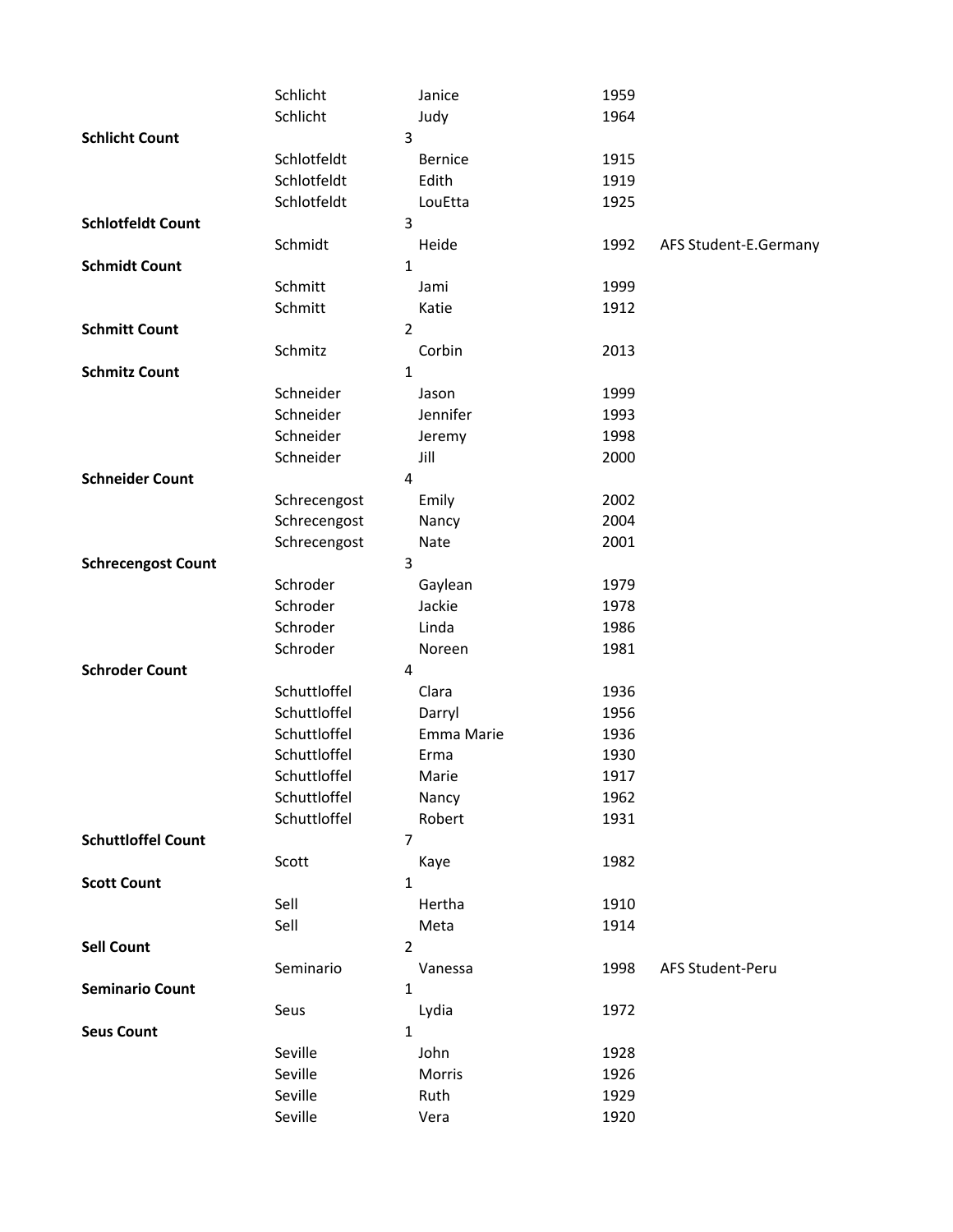|                         | Seville        | Zoe            | 1923 |
|-------------------------|----------------|----------------|------|
| <b>Seville Count</b>    |                | 5              |      |
|                         | Sharp          | Donald         | 1949 |
|                         | Sharp          | Dorothy        | 1945 |
|                         | Sharp          | Roger          | 1958 |
| <b>Sharp Count</b>      |                | 3              |      |
|                         | Shepherd       | <b>Brenda</b>  | 1978 |
|                         | Shepherd       | Douglas        | 1976 |
|                         | Shepherd       | Katie          | 2005 |
|                         | Shepherd       | Kyle           | 2009 |
|                         | Shepherd       | Michael        | 1977 |
|                         | Shepherd       | Shawn          | 1980 |
| <b>Shepherd Count</b>   |                | 6              |      |
|                         | Shirley        | Daniel         | 2008 |
|                         | Shirley        | Jolene         | 1980 |
|                         | Shirley        | Lori           | 1979 |
|                         | Shirley        | Sam            | 1984 |
| <b>Shirley Count</b>    |                | 4              |      |
|                         | Showers        | <b>Becky</b>   | 1990 |
|                         | Showers        | Denise         | 1993 |
|                         | Showers        | Robert         | 1991 |
|                         | Showers        | Ronald         | 2000 |
| <b>Showers Count</b>    |                | 4              |      |
|                         | Sidebottom     | Debbie         | 1978 |
|                         | Sidebottom     | Diane          | 1979 |
|                         | Sidebottom     | Lori           | 1982 |
| <b>Sidebottom Count</b> |                | 3              |      |
|                         | Sieck          | Carrie         | 1994 |
|                         | <b>Sieck</b>   | Helen          | 1930 |
|                         | Sieck          | Jill           | 1989 |
|                         | Sieck          | Pam            | 1986 |
| <b>Sieck Count</b>      |                | 4              |      |
|                         | Siever         | Gary, Jr.      | 1997 |
| <b>Siever Count</b>     |                | 1              |      |
|                         | Sievers        | Alberta        | 1939 |
|                         | Sievers        | Allen          | 1982 |
|                         | Sievers        | <b>Barbara</b> | 1962 |
|                         | <b>Sievers</b> | Byron          | 1966 |
|                         | Sievers        | Carol          | 1969 |
|                         | Sievers        | Cathleen       | 1960 |
|                         | Sievers        | Cindy          | 1967 |
|                         | Sievers        | Clara          | 1912 |
|                         | Sievers        | Clarence       | 1908 |
|                         | Sievers        | Clark          | 1941 |
|                         | Sievers        | Clifford       | 1933 |
|                         | Sievers        | Cole           | 2005 |
|                         | Sievers        | Connie         | 1962 |
|                         | Sievers        | Connor         | 2012 |
|                         | Sievers        | Cora           | 1927 |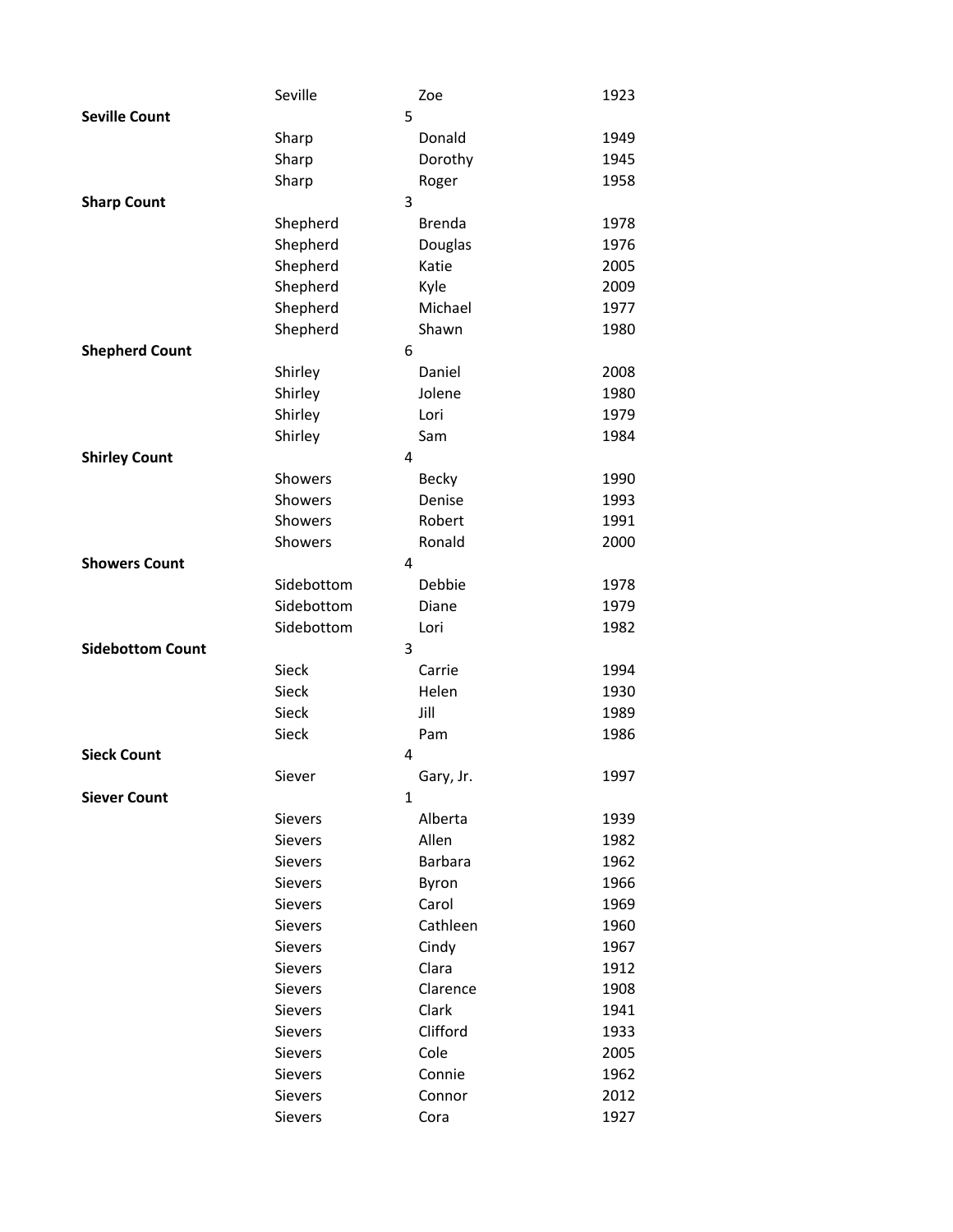| Sievers        | Dale      | 1938 |
|----------------|-----------|------|
| Sievers        | Dara      | 1999 |
| Sievers        | Dennis    | 1959 |
| <b>Sievers</b> | Diane     | 1967 |
| Sievers        | Dina      | 1996 |
| <b>Sievers</b> | Elaine    | 1942 |
| Sievers        | Everett   | 1929 |
| Sievers        | Gilbert   | 1934 |
| Sievers        | Hattie    | 1918 |
| <b>Sievers</b> | Herbert   | 1926 |
| <b>Sievers</b> | Hubert    | 1924 |
| Sievers        | Janet     | 1970 |
| <b>Sievers</b> | Jean      | 1950 |
| Sievers        | Jeremy    | 1999 |
| Sievers        | Jerry     | 1987 |
| Sievers        | Lana      | 1963 |
| <b>Sievers</b> | Larry     | 1961 |
| Sievers        | Lauren    | 2013 |
| Sievers        | Lee       | 1940 |
| Sievers        | Leona     | 1909 |
| <b>Sievers</b> | Leonard   | 1930 |
| <b>Sievers</b> | Lester    | 1935 |
| Sievers        | Linda     | 1968 |
| <b>Sievers</b> | Lloyd     | 1925 |
| Sievers        | Magnus    | 1903 |
| Sievers        | Margo     | 1968 |
| Sievers        | Marvin    | 1932 |
| Sievers        | Mary Lynn | 1968 |
| Sievers        | Melvin    | 1925 |
| Sievers        | Merna     | 1942 |
| <b>Sievers</b> | Monica    | 1960 |
| Sievers        | Nancy     | 1974 |
| Sievers        | Patty     | 1970 |
| Sievers        | Phyllis   | 1953 |
| Sievers        | Ranea     | 1991 |
| Sievers        | Reita     | 1995 |
| Sievers        | Rex       | 1968 |
| <b>Sievers</b> | Richard   | 1936 |
| Sievers        | Robert    | 1933 |
| Sievers        | Roland    | 1931 |
| Sievers        | Roy       | 1939 |
| Sievers        | Ruth      | 1925 |
| <b>Sievers</b> | Sarah     | 2006 |
| Sievers        | Shirley   | 1963 |
| Sievers        | Stanley   | 1963 |
| Sievers        | Steve     | 1970 |
| <b>Sievers</b> | Valerie   | 2010 |
| Sievers        | Vivian    | 1967 |
| Sievers        | Wallace   | 1928 |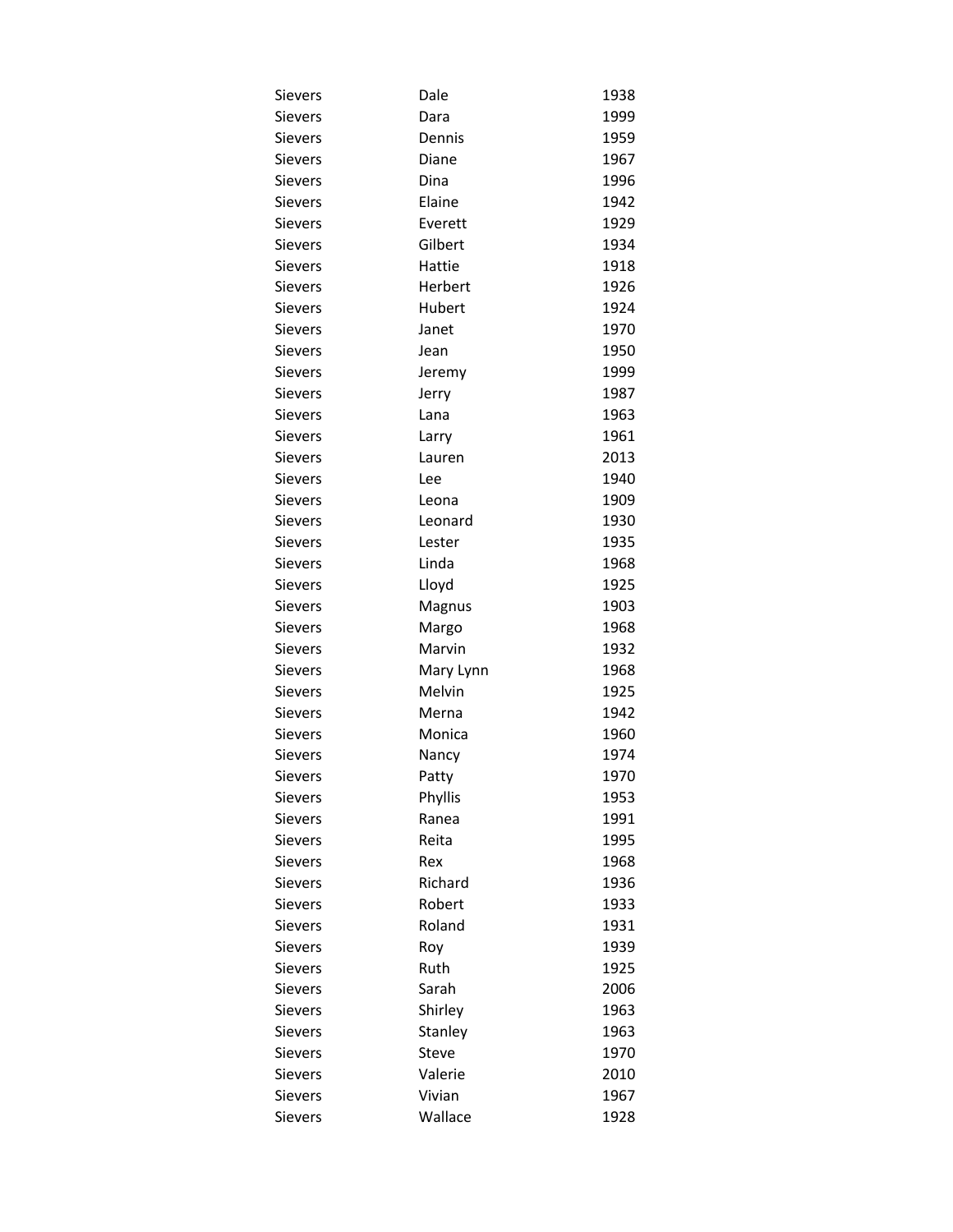|                        | Sievers   | Wanda          | 1943 |                      |
|------------------------|-----------|----------------|------|----------------------|
|                        | Sievers   | Wayne          | 1972 |                      |
| <b>Sievers Count</b>   |           | 66             |      |                      |
|                        | Simonsen  | Ethel          | 1915 |                      |
| <b>Simonsen Count</b>  |           | 1              |      |                      |
|                        | Skow      | Amanda         | 2010 |                      |
|                        | Skow      | Amy            | 1987 |                      |
|                        | Skow      | Logan          | 2012 |                      |
|                        | Skow      | Robert         | 1962 |                      |
|                        | Skow      | Steven         | 1984 |                      |
| <b>Skow Count</b>      |           | 5              |      |                      |
|                        | Smathers  | Dale           | 1950 |                      |
|                        | Smathers  | Lois           | 1942 |                      |
|                        | Smathers  | Rondo          | 1938 |                      |
| <b>Smathers Count</b>  |           | 3              |      |                      |
|                        | Smith     | Andrea         | 1989 |                      |
|                        | Smith     | Clinton        | 1992 |                      |
|                        | Smith     | David          | 1977 |                      |
|                        | Smith     | Elton          | 1930 |                      |
|                        | Smith     | Irma           | 1934 |                      |
|                        | Smith     | Mark           | 1974 |                      |
|                        | Smith     | Susan          | 1962 |                      |
| <b>Smith Count</b>     |           | 7              |      |                      |
|                        | Smyser    | Cheri          | 1966 |                      |
|                        | Smyser    | Kay            | 1961 |                      |
|                        | Smyser    | Patty          | 1962 |                      |
| <b>Smyser Count</b>    |           | 3              |      |                      |
|                        | Snyder    | Emily          | 1999 |                      |
|                        | Snyder    | Erika          | 1996 |                      |
|                        | Snyder    | Kelsi          | 2003 |                      |
|                        | Snyder    | Seth           | 2008 |                      |
|                        | Snyder    | Shauna         | 1991 |                      |
|                        | Snyder    | Walter         | 1968 |                      |
| <b>Snyder Count</b>    |           | 6              |      |                      |
|                        | Solorzano | Gustavo        | 1971 | AFS student-Colombia |
|                        | Solorzano | Stella         | 1973 |                      |
| <b>Solorzano Count</b> |           | $\overline{2}$ |      |                      |
|                        | Sorensen  | Alaine         | 1986 |                      |
|                        | Sorensen  | Alan           | 1984 |                      |
|                        | Sorensen  | Alvin          | 1947 |                      |
|                        | Sorensen  | Edward         | 1976 |                      |
|                        | Sorensen  | James          | 2004 |                      |
|                        | Sorensen  | Karla          | 1981 |                      |
|                        | Sorensen  | Kyle           | 1988 |                      |
|                        | Sorensen  | Louise         | 1931 |                      |
|                        | Sorensen  | Sara           | 1998 |                      |
| <b>Sorensen Count</b>  |           | 9              |      |                      |
|                        | Sornsen   | Bob            | 1949 |                      |
|                        | Sornsen   | Marlayne       | 1954 |                      |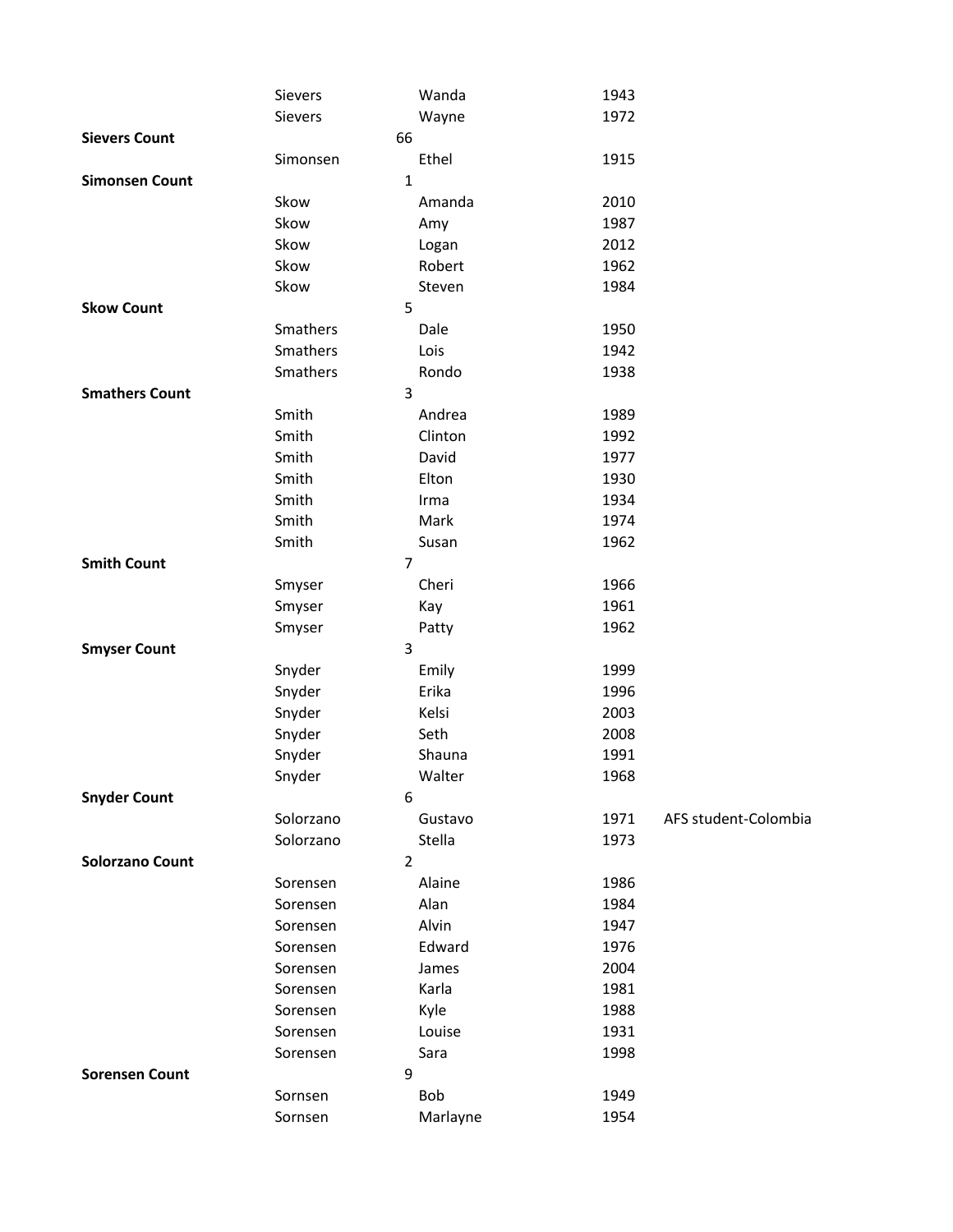|                          | Sornsen     | Roger                  | 1964 |
|--------------------------|-------------|------------------------|------|
| <b>Sornsen Count</b>     |             | 3                      |      |
|                          | Spangler    | Charles                | 1897 |
|                          | Spangler    | Harriet                | 1905 |
|                          | Spangler    | Homer                  | 1911 |
|                          | Spangler    | Imogene                | 1930 |
|                          | Spangler    | Ronald                 | 1912 |
| <b>Spangler Count</b>    |             | 5                      |      |
|                          | Spencer     | Noel                   | 1894 |
| <b>Spencer Count</b>     |             | $\mathbf{1}$           |      |
|                          | Stacey      | Ruth                   | 1914 |
| <b>Stacey Count</b>      |             | $\mathbf{1}$           |      |
|                          | Stahl       | Charley                | 1903 |
|                          | Stahl       | Durward                | 1935 |
|                          | Stahl       | Ethel                  | 1932 |
|                          | Stahl       | John                   | 1929 |
|                          | Stahl       | Lynn                   | 1934 |
|                          | Stahl       | Mary                   | 1968 |
|                          | Stahl       | Reba                   | 1962 |
| <b>Stahl Count</b>       |             | 7                      |      |
|                          | Staiert     | Julie                  | 2002 |
|                          | Staiert     | Matt                   | 2001 |
|                          | Staiert     | Michael                | 1998 |
|                          | Staiert     | Richard                | 1996 |
|                          | Staiert     | Susan                  | 1997 |
| <b>Staiert Count</b>     |             | 5                      |      |
|                          | Staman      | Gilbert                | 1938 |
|                          | Staman      | Grace                  | 1905 |
|                          | Staman      | Jacob                  | 1898 |
|                          | Staman      | Ruth                   | 1935 |
| <b>Staman Count</b>      |             | 4                      |      |
|                          | Stamp       | Adam                   | 1997 |
|                          | Stamp       | <b>Barbara</b>         | 1961 |
|                          | Stamp       | Erica                  | 2001 |
|                          | Stamp       | Norman                 | 1934 |
| <b>Stamp Count</b>       |             | 4                      |      |
|                          | Steckelberg | Lorene                 | 1941 |
| <b>Steckelberg Count</b> |             | 1                      |      |
|                          | Steffen     | Margaret               | 1942 |
| <b>Steffen Count</b>     |             | 1                      |      |
|                          | Stendrup    | Jerry                  | 1965 |
| <b>Stendrup Count</b>    |             | 1                      |      |
|                          | Stevens     | Joe                    | 1946 |
| <b>Stevens Count</b>     |             | $\mathbf{1}$           |      |
|                          | Stewart     | Donald<br>$\mathbf{1}$ | 1942 |
| <b>Stewart Count</b>     | Stillian    |                        |      |
| <b>Stillian Count</b>    |             | Scott<br>1             | 1990 |
|                          |             |                        | 1925 |
|                          | Stoltenberg | Otto                   |      |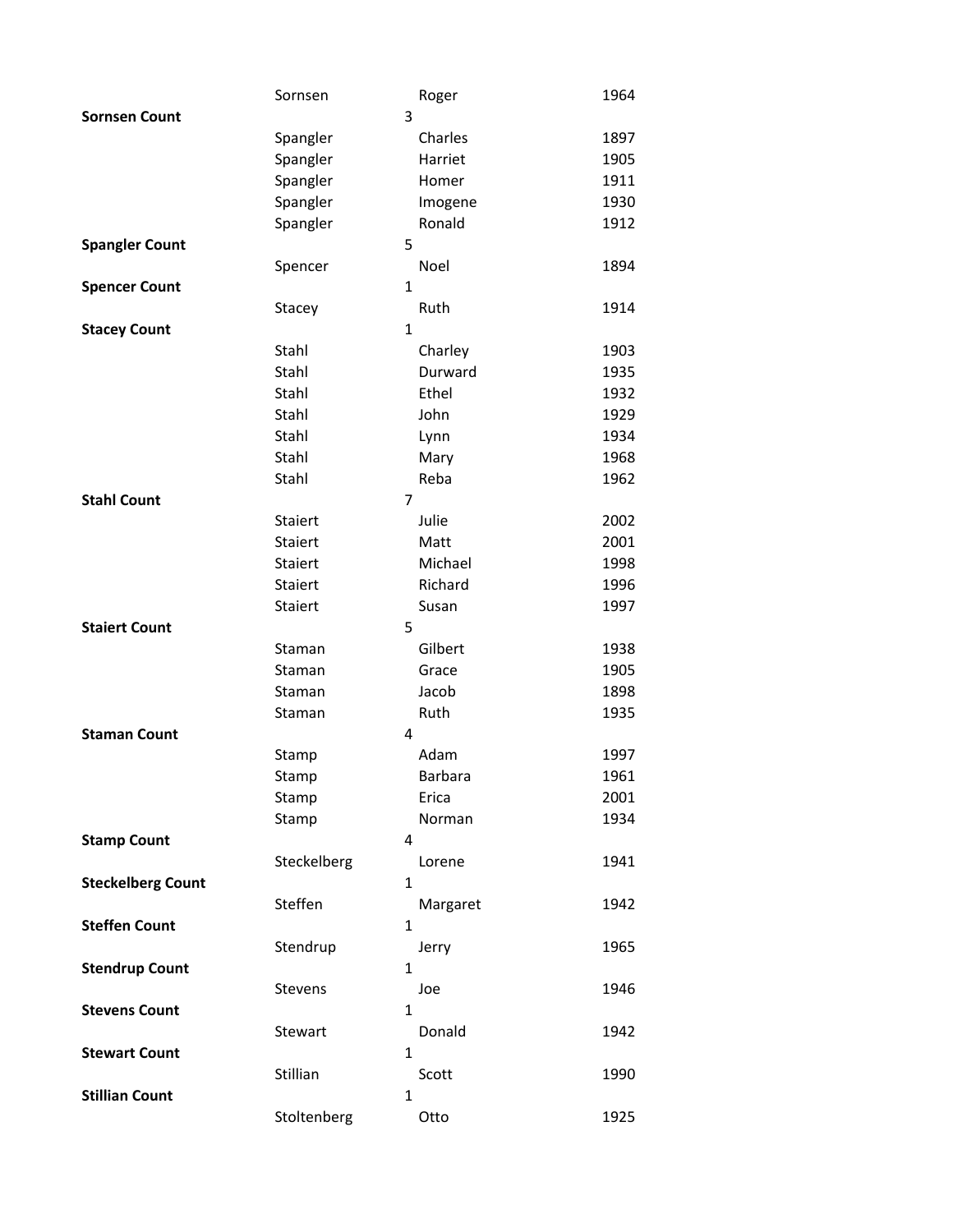| <b>Stoltenberg Count</b> | $\mathbf{1}$   |               |      |
|--------------------------|----------------|---------------|------|
|                          | Storjohann     | Erica         | 1996 |
|                          | Storjohann     | Gregory       | 1992 |
|                          | Storjohann     | Michael       | 1993 |
| <b>Storjohann Count</b>  | 3              |               |      |
|                          | Streit         | Amy           | 1999 |
|                          | Streit         | Angela        | 1997 |
|                          | <b>Streit</b>  | April         | 1997 |
|                          | Streit         | Aubrey        | 1992 |
| <b>Streit Count</b>      | 4              |               |      |
|                          | Strong         | James         | 1933 |
|                          | Strong         | Vinton        | 1933 |
| <b>Strong Count</b>      | $\overline{2}$ |               |      |
|                          | Stuart         | Clara         | 1898 |
|                          | Stuart         | Frank         | 1902 |
|                          | Stuart         | Grant         | 1998 |
|                          | Stuart         | James         | 1981 |
|                          | Stuart         | Jeff          | 1982 |
|                          | Stuart         | John Wm       | 1929 |
|                          | Stuart         | Kristi        | 1987 |
|                          | Stuart         | Leo           | 1905 |
|                          | Stuart         | Leo           | 1955 |
|                          | Stuart         | Marie         | 1895 |
|                          | Stuart         | Mary          | 1931 |
|                          | Stuart         | Mary Beth     | 1980 |
|                          | Stuart         | Natalie       | 1934 |
|                          | Stuart         | Robert        | 1898 |
|                          | Stuart         | Robert        | 1948 |
|                          | Stuart         | Stacy         | 1989 |
|                          | Stuart         | Timothy       | 1979 |
| <b>Stuart Count</b>      | 17             |               |      |
|                          | Sturtevant     | Nikki         | 1991 |
|                          | Sturtevant     | <b>Travis</b> | 1980 |
| <b>Sturtevant Count</b>  | $\overline{2}$ |               |      |
|                          | Suhr           | <b>Brad</b>   | 1982 |
|                          | Suhr           | <b>Brian</b>  | 1988 |
|                          | Suhr           | Charles       | 1959 |
|                          | Suhr           | Chris         | 1986 |
|                          | Suhr           | Dennis        | 1997 |
|                          | Suhr           | Jami          | 1997 |
|                          | Suhr           | Kenneth       | 1960 |
|                          | Suhr           | Kevin         | 1996 |
|                          | Suhr           | Marilyn       | 1963 |
|                          | Suhr           | Rodney        | 1985 |
|                          | Suhr           | Scott         | 1986 |
|                          | Suhr           | Shawn         | 1987 |
|                          | Suhr           | Stacey        | 1992 |
|                          | Suhr           | Timothy       | 1981 |
|                          | Suhr           | Trent         | 2002 |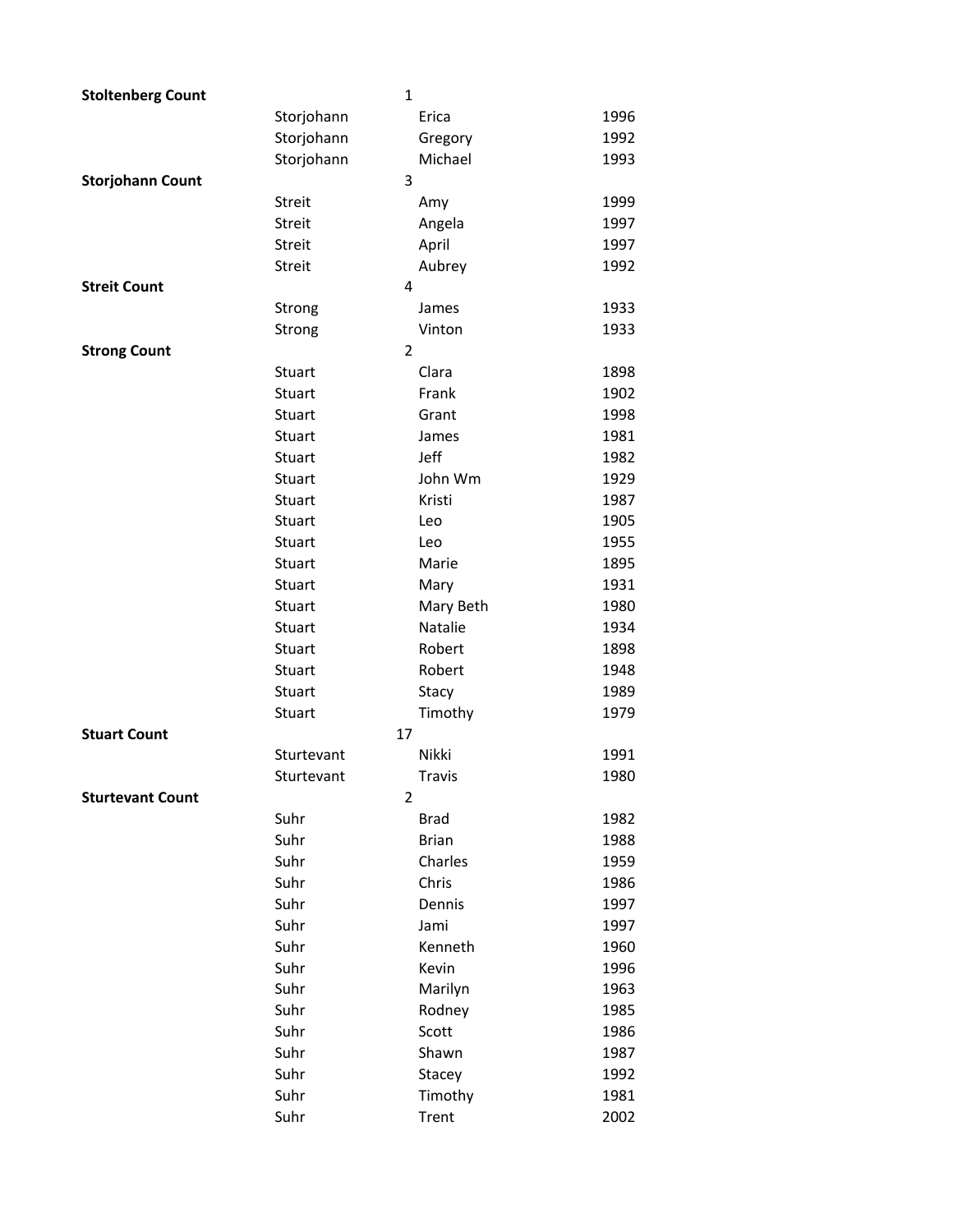|                        | Suhr           | Troy       | 1984 |
|------------------------|----------------|------------|------|
|                        | Suhr           | Verla      | 1952 |
| <b>Suhr Count</b>      | 17             |            |      |
|                        | Sunderman      | Samuel     | 1973 |
|                        | Sunderman      | Steven     | 1975 |
| <b>Sunderman Count</b> | $\overline{2}$ |            |      |
|                        | Swartwood      | Susan      | 1962 |
| <b>Swartwood Count</b> | $\mathbf{1}$   |            |      |
|                        | Taggart        | Ethel      | 1910 |
|                        | Taggart        | Harry      | 1909 |
| <b>Taggart Count</b>   | $\overline{2}$ |            |      |
|                        | Templeman      | Catherine  | 1973 |
| <b>Templeman Count</b> | $\mathbf{1}$   |            |      |
|                        | Terry          | Darrell    | 1952 |
|                        | Terry          | Sharyl     | 1953 |
| <b>Terry Count</b>     | 2              |            |      |
|                        | Thiessen       | Alta       | 1924 |
|                        | Thiessen       | Charlotte  | 1969 |
|                        | Thiessen       | Ed         | 1953 |
|                        | Thiessen       | Harold     | 1927 |
|                        | Thiessen       | Helen      | 1934 |
|                        | Thiessen       | Irene      | 1965 |
|                        | Thiessen       | James      | 1951 |
|                        | Thiessen       | Mildred    | 1919 |
| <b>Thiessen Count</b>  | 8              |            |      |
|                        | Thomas         | Gloria     | 1961 |
|                        | Thomas         | Joshua     | 2006 |
|                        | Thomas         | Ted        | 1996 |
| <b>Thomas Count</b>    | 3              |            |      |
|                        | Thompsen       | Dean       | 1993 |
|                        | Thompsen       | Jeri Ann   | 1962 |
|                        | Thompsen       | Mary Lou   | 1958 |
|                        | Thompsen       | Stephanie  | 1990 |
| <b>Thompsen Count</b>  | 4              |            |      |
|                        | Thompson       | Andrew     | 1912 |
|                        | Thompson       | Beth Jane  | 1908 |
|                        | Thompson       | Bill       | 1965 |
|                        | Thompson       | Earl       | 1902 |
|                        | Thompson       | Edward     | 1916 |
|                        | Thompson       | Floyd      | 1906 |
|                        | Thompson       | Harry      | 1906 |
|                        | Thompson       | Jay        | 1901 |
|                        | Thompson       | Josephine  | 1910 |
|                        | Thompson       | Marguerite | 1917 |
|                        | Thompson       | Mary       | 1937 |
|                        | Thompson       | Mildred    | 1905 |
|                        | Thompson       | Myrtle     | 1936 |
|                        | Thompson       | Pearl      | 1930 |
|                        | Thompson       | Richard    | 1927 |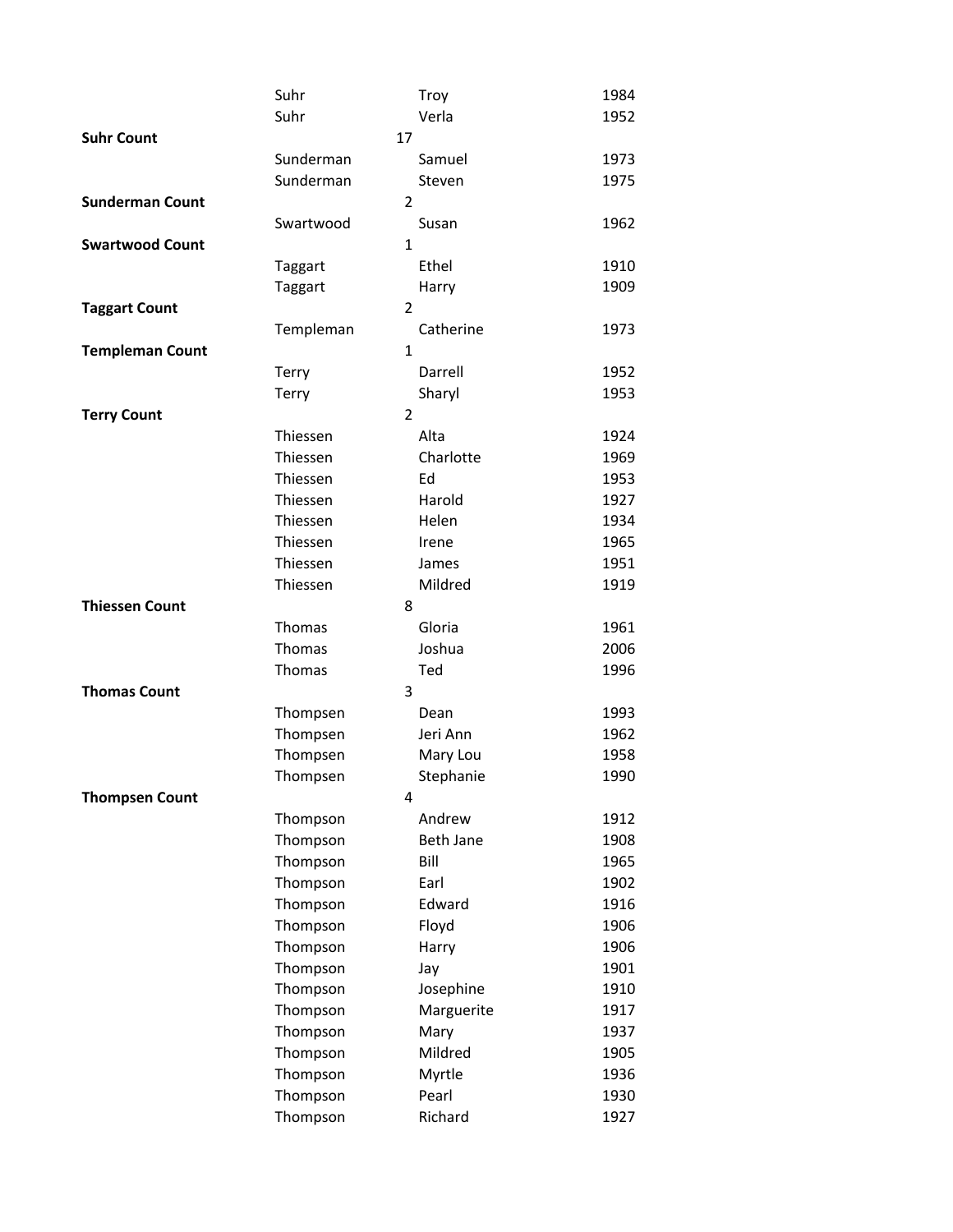|                       | Thompson       | Wilbert  | 1933 |                     |
|-----------------------|----------------|----------|------|---------------------|
| <b>Thompson Count</b> | 16             |          |      |                     |
|                       | Thomsen        | Arnold   | 1927 |                     |
|                       | Thomsen        | Charles  | 1941 |                     |
|                       | Thomsen        | Connie   | 1965 |                     |
|                       | Thomsen        | Dawn     | 1985 |                     |
|                       | Thomsen        | Dennis   | 1961 |                     |
|                       | Thomsen        | Dorothy  | 1945 |                     |
|                       | Thomsen        | Harold   | 1928 |                     |
|                       | Thomsen        | Hazel    | 1925 |                     |
|                       | Thomsen        | Juanita  | 1923 |                     |
|                       | Thomsen        | Judy     | 1962 |                     |
|                       | Thomsen        | Kendall  | 1987 |                     |
|                       | Thomsen        | Kenneth  | 1953 |                     |
|                       | Thomsen        | Leona    | 1924 |                     |
|                       | Thomsen        | Richard  | 1957 |                     |
|                       | Thomsen        | Wenona   | 1924 |                     |
| <b>Thomsen Count</b>  | 15             |          |      |                     |
|                       | Thomson        | Ethel    | 1932 |                     |
| <b>Thomson Count</b>  | 1              |          |      |                     |
|                       | Thoning        | Drexel   | 1930 |                     |
|                       | Thoning        | Maxine   | 1934 |                     |
| <b>Thoning Count</b>  | $\overline{2}$ |          |      |                     |
|                       | Tierney        | Frank    | 1909 |                     |
|                       | Tierney        | Mary     | 1908 |                     |
|                       | Tierney        | William  | 1911 |                     |
| <b>Tierney Count</b>  | 3              |          |      |                     |
|                       | Tilton         | Phyllis  | 1945 |                     |
|                       | Tilton         | Ruth     | 1916 |                     |
|                       | Tilton         | Viva     | 1903 |                     |
| <b>Tilton Count</b>   | 3              |          |      |                     |
|                       | Toivola        | Wille    | 1991 | AFS student-Finland |
| <b>Toivola Count</b>  | 1              |          |      |                     |
|                       | Tooley         | Darren   | 1992 |                     |
|                       | Tooley         | Debbie   | 1971 |                     |
|                       | Tooley         | James    | 1958 |                     |
|                       | Tooley         | Justen   | 1996 |                     |
|                       | Tooley         | Robin    | 1994 |                     |
|                       | Tooley         | Virginia | 1962 |                     |
| <b>Tooley Count</b>   | 6              |          |      |                     |
|                       | Torazawa       | Nami     | 2007 | AFS Student-Japan   |
| <b>Torazawa Count</b> | 1              |          |      |                     |
|                       | Torpy          | Lucille  | 1945 |                     |
| <b>Torpy Count</b>    | 1              |          |      |                     |
|                       | Totten         | Ruth     | 1936 |                     |
|                       | Totten         | Wilma    | 1939 |                     |
| <b>Totten Count</b>   | $\overline{2}$ |          |      |                     |
|                       | Towne          | Don      | 1964 |                     |
|                       | Towne          | Gary     | 1955 |                     |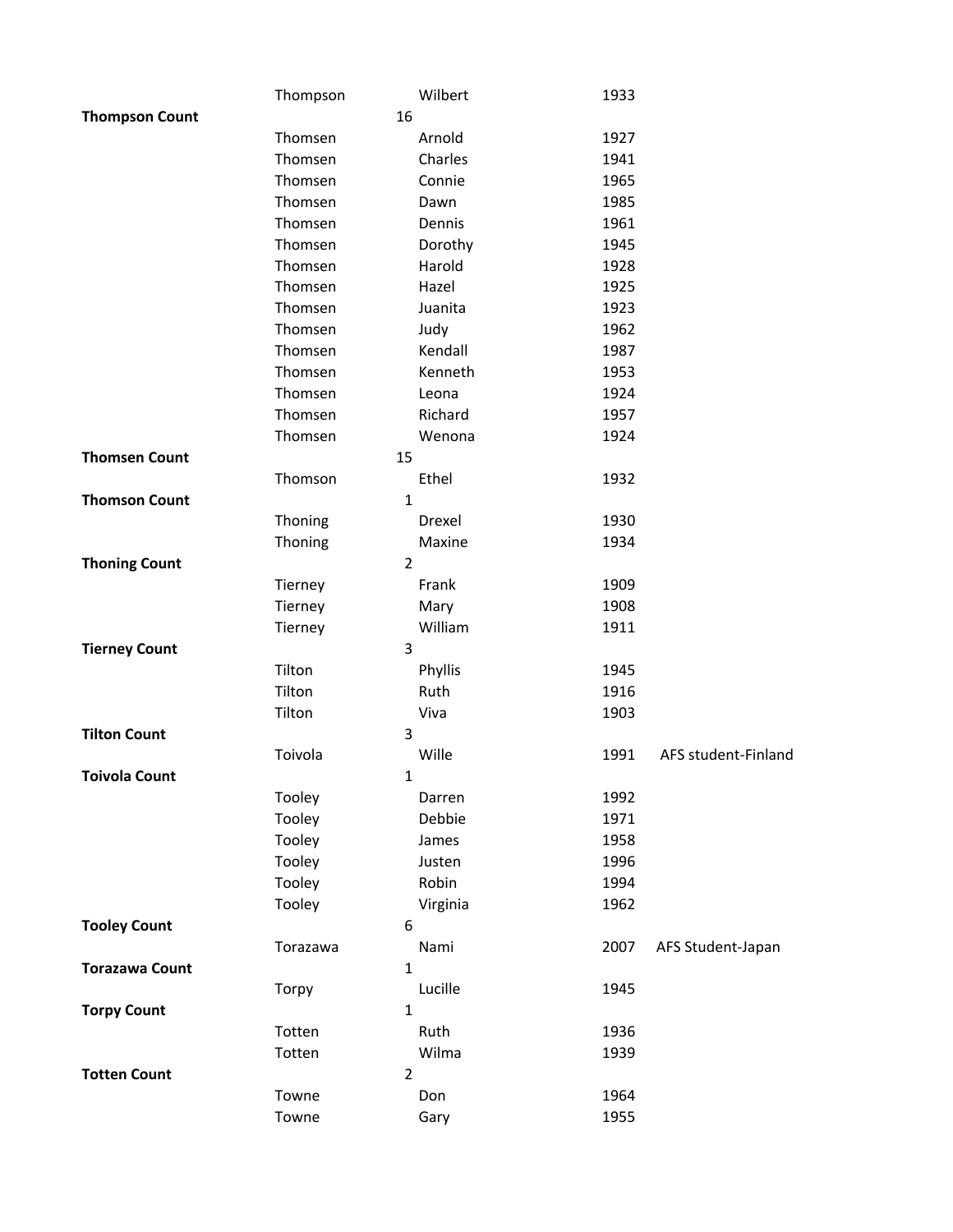|                        | Towne        | Theda            | 1957 |                         |
|------------------------|--------------|------------------|------|-------------------------|
| <b>Towne Count</b>     |              | 3                |      |                         |
|                        | Tramm        | Gilbert          | 1933 |                         |
|                        | Tramm        | Melton           | 1925 |                         |
|                        | Tramm        | Thyra            | 1925 |                         |
| <b>Tramm Count</b>     |              | 3                |      |                         |
|                        | Troll        | Adam             | 1994 |                         |
|                        | Troll        | Alta Mae         | 1942 |                         |
|                        | Troll        | Aric             | 1991 |                         |
|                        | Troll        | Carol            | 1968 |                         |
|                        | Troll        | Doris            | 1973 |                         |
|                        | Troll        | Edward           | 1967 |                         |
|                        | Troll        | Eugene           | 1967 |                         |
|                        | Troll        | Jill             | 2002 |                         |
|                        | Troll        | Leanne           | 1974 |                         |
|                        | Troll        | Linda            | 1972 |                         |
|                        | Troll        | Lloyd            | 1942 |                         |
|                        | Troll        | Ryan             | 2000 |                         |
| <b>Troll Count</b>     |              | 12               |      |                         |
|                        | Turk         | Lorraine         | 1930 |                         |
| <b>Turk Count</b>      |              | $\mathbf{1}$     |      |                         |
|                        | Undem        | Dale             | 1944 |                         |
| <b>Undem Count</b>     |              | 1                |      |                         |
|                        | Van Gheem    | Chantal          | 1989 | AFS student-Belgium     |
| <b>Van Gheem Count</b> |              | $\mathbf{1}$     |      |                         |
|                        | Van Horn     | David            | 1977 |                         |
|                        | Van Horn     | Gary             | 1972 |                         |
|                        | Van Horn     | Matthew          | 2000 |                         |
|                        | Van Horn     | Ronnie           | 1985 |                         |
|                        | Van Horn     | Sarah            | 1995 |                         |
|                        | Van Horn     | Timothy          | 2002 |                         |
| <b>Van Horn Count</b>  |              | 6                |      |                         |
|                        | Voggesser    | Chris            | 1989 |                         |
|                        | Voggesser    | Gary             | 1969 |                         |
|                        | Voggesser    | James            | 1967 |                         |
|                        | Voggesser    | Lisa             | 1980 |                         |
|                        | Voggesser    | LuAnne           | 1973 |                         |
| <b>Voggesser Count</b> |              | 5                |      |                         |
|                        | Vollstedt    | Otto             | 1901 |                         |
| <b>Vollstedt Count</b> |              | 1                |      |                         |
|                        | Voss<br>Voss | Deloris<br>Ethel | 1948 |                         |
|                        |              |                  | 1929 |                         |
|                        | Voss<br>Voss | Lorene           | 1934 |                         |
|                        |              | Otto             | 1898 |                         |
| <b>Voss Count</b>      | Voss         | Pearl<br>5       | 1929 |                         |
|                        | Vrancken     | Jee'             | 1966 | AFS Student-Netherlands |
| <b>Vrancken Count</b>  |              | 1                |      |                         |
|                        |              | Petra            | 2002 | AFS Student-Switzerland |
|                        | Wagner       |                  |      |                         |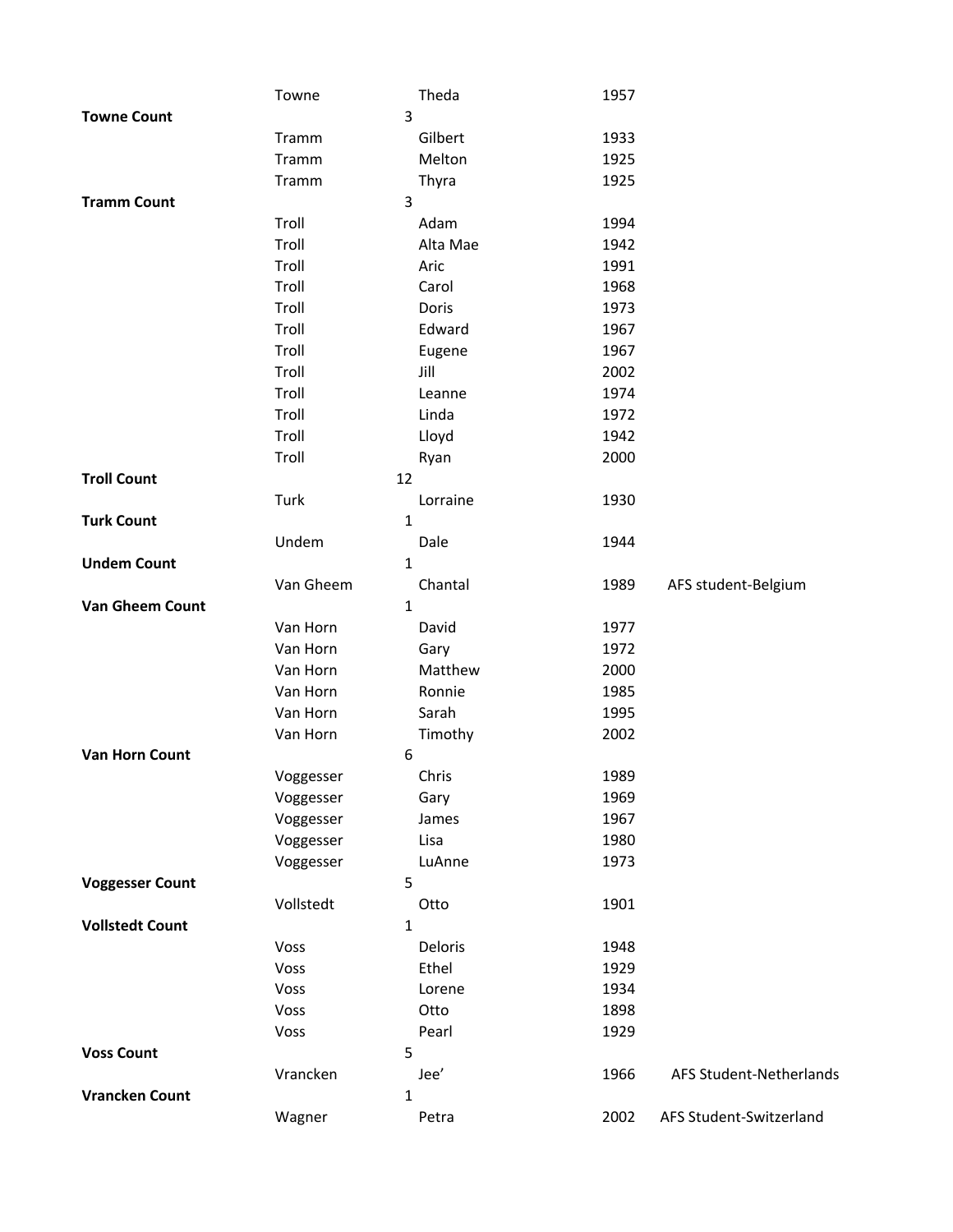| <b>Wagner Count</b>  | 1              |               |      |                     |
|----------------------|----------------|---------------|------|---------------------|
|                      | Wahlert        | Katie         | 1998 |                     |
|                      | Wahlert        | Martin        | 1997 |                     |
| <b>Wahlert Count</b> | $\overline{2}$ |               |      |                     |
|                      | Walter         | <b>Brandi</b> | 2008 |                     |
|                      | Walter         | <b>Brian</b>  | 2006 |                     |
|                      | Walter         | <b>Bruce</b>  | 1982 |                     |
|                      | Walter         | Charles       | 1957 |                     |
|                      | Walter         | Clara         | 1941 |                     |
|                      | Walter         | Donald        | 1944 |                     |
|                      | Walter         | Dorothy       | 1942 |                     |
|                      | Walter         | Edna          | 1930 |                     |
|                      | Walter         | Harry         | 1925 |                     |
|                      | Walter         | James         | 1960 |                     |
|                      | Walter         | Janie Sue     | 1967 |                     |
|                      | Walter         | Joanie        | 1980 |                     |
|                      | Walter         | Marjorie      | 1954 |                     |
|                      | Walter         | Mary          | 1946 |                     |
|                      | Walter         | Patricia      | 1952 |                     |
|                      | Walter         | Phyllis       | 1943 |                     |
|                      | Walter         | Robert        | 1947 |                     |
|                      | Walter         | Roy           | 1947 |                     |
|                      | Walter         | Shari         | 1971 |                     |
| <b>Walter Count</b>  | 19             |               |      |                     |
|                      | Ward           | Neatha        | 1921 |                     |
| <b>Ward Count</b>    | $\mathbf 1$    |               |      |                     |
|                      | Warner         | Angela        | 1997 |                     |
| <b>Warner Count</b>  | 1              |               |      |                     |
|                      | Warnke         | Randolph      | 1981 |                     |
|                      | Warnke         | Richard       | 1972 |                     |
| <b>Warnke Count</b>  | $\overline{2}$ |               |      |                     |
|                      | Wasner         | Eva           | 1973 | AFS student-Austria |
| <b>Wasner Count</b>  | 1              |               |      |                     |
|                      | Wayne          | LeEtta        | 1930 |                     |
| <b>Wayne Count</b>   | 1              |               |      |                     |
|                      | Weber          | Lawrence      | 1949 |                     |
|                      | Weber          | Mary Claire   | 1954 |                     |
| <b>Weber Count</b>   | $\overline{2}$ |               |      |                     |
|                      | Wehland        | Anna Belle    | 1944 |                     |
|                      | Wehland        | Glen          | 1940 |                     |
|                      | Wehland        | Pearl         | 1924 |                     |
| <b>Wehland Count</b> | 3              |               |      |                     |
|                      | Weible         | Angela        | 1991 |                     |
|                      | Weible         | Bryan         | 1995 |                     |
| <b>Weible Count</b>  | $\overline{2}$ |               |      |                     |
|                      | Weidner        | Bryan         | 1997 |                     |
|                      | Weidner        | Kristi        | 2000 |                     |
|                      | Weidner        | Sheri         | 1999 |                     |
| <b>Weidner Count</b> | 3              |               |      |                     |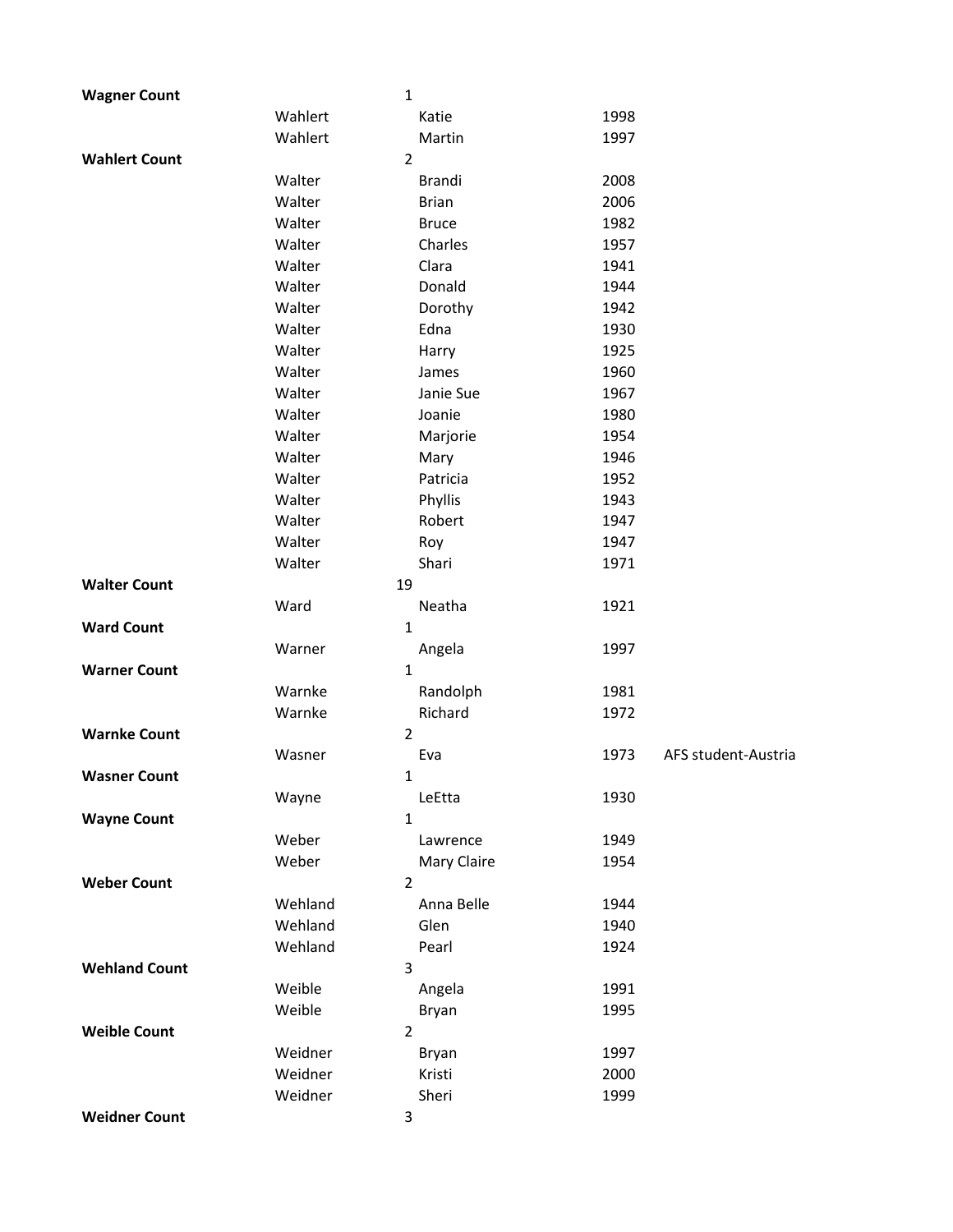|                         | Weihs      | Katie          | 2012 |                         |
|-------------------------|------------|----------------|------|-------------------------|
| <b>Weihs Count</b>      |            | 1              |      |                         |
|                         | Weir       | Ann            | 1961 |                         |
|                         | Weir       | Mary           | 1960 |                         |
| <b>Weir Count</b>       |            | $\overline{2}$ |      |                         |
|                         | Welter     | Chad           | 2007 |                         |
|                         | Welter     | Cory           | 2003 |                         |
| <b>Welter Count</b>     |            | $\overline{2}$ |      |                         |
|                         | Wendelin   | Gary           | 1961 |                         |
| <b>Wendelin Count</b>   |            | $\mathbf{1}$   |      |                         |
|                         | Wentz      | <b>Bernice</b> | 1923 |                         |
|                         | Wentz      | Nova           | 1919 |                         |
| <b>Wentz Count</b>      |            | $\overline{2}$ |      |                         |
|                         |            |                | 1947 |                         |
|                         | Wester     | Betty          |      |                         |
| <b>Wester Count</b>     |            | $\mathbf{1}$   |      |                         |
|                         | Whitmer    | Floyd          | 1932 |                         |
|                         | Whitmer    | Naomi          | 1934 |                         |
| <b>Whitmer Count</b>    |            | $\overline{2}$ |      |                         |
|                         | Whitsitt   | Robert         | 1964 |                         |
|                         | Whitsitt   | Rosetta        | 1959 |                         |
|                         | Whitsitt   | Shirley        | 1955 |                         |
| <b>Whitsitt Count</b>   |            | 3              |      |                         |
|                         | Whyte      | Andrew         | 2009 |                         |
|                         | Whyte      | Daniel         | 1984 |                         |
|                         | Whyte      | Douglas        | 1983 |                         |
| <b>Whyte Count</b>      |            | 3              |      |                         |
|                         | Wiemer     | Jan            | 1985 | AFS Student-W. Germany  |
| <b>Wiemer Count</b>     |            | $\mathbf{1}$   |      |                         |
|                         | Williams   | <b>Brett</b>   | 2005 |                         |
|                         | Williams   | <b>Brian</b>   | 1999 |                         |
|                         | Williams   | Carole         | 1964 |                         |
|                         | Williams   | Tanya          | 1997 |                         |
| <b>Williams Count</b>   |            | 4              |      |                         |
|                         | Willoughby | Pam            | 1972 |                         |
| <b>Willoughby Count</b> |            | $\mathbf{1}$   |      |                         |
|                         | Wilmarth   | Bertha         | 1905 |                         |
| <b>Wilmarth Count</b>   |            | 1              |      |                         |
|                         | Wilmes     | Bailey         | 2013 |                         |
| <b>Wilmes Count</b>     |            | $\mathbf{1}$   |      |                         |
|                         | Wilson     | Nellie         | 1898 |                         |
| <b>Wilson Count</b>     |            | 1              |      |                         |
|                         |            |                |      |                         |
|                         | Wilton     | Rachel         | 1990 | AFS student-New Zealand |
| <b>Wilton Count</b>     |            | $\mathbf 1$    |      |                         |
|                         | Winterhof  | Adam           | 2000 |                         |
|                         | Winterhof  | <b>Brent</b>   | 1982 |                         |
|                         | Winterhof  | Chad           | 1996 |                         |
|                         | Winterhof  | JoDee          | 1985 |                         |
| <b>Winterhof Count</b>  |            | 4              |      |                         |
|                         | Wolf       | Cordelia       | 1905 |                         |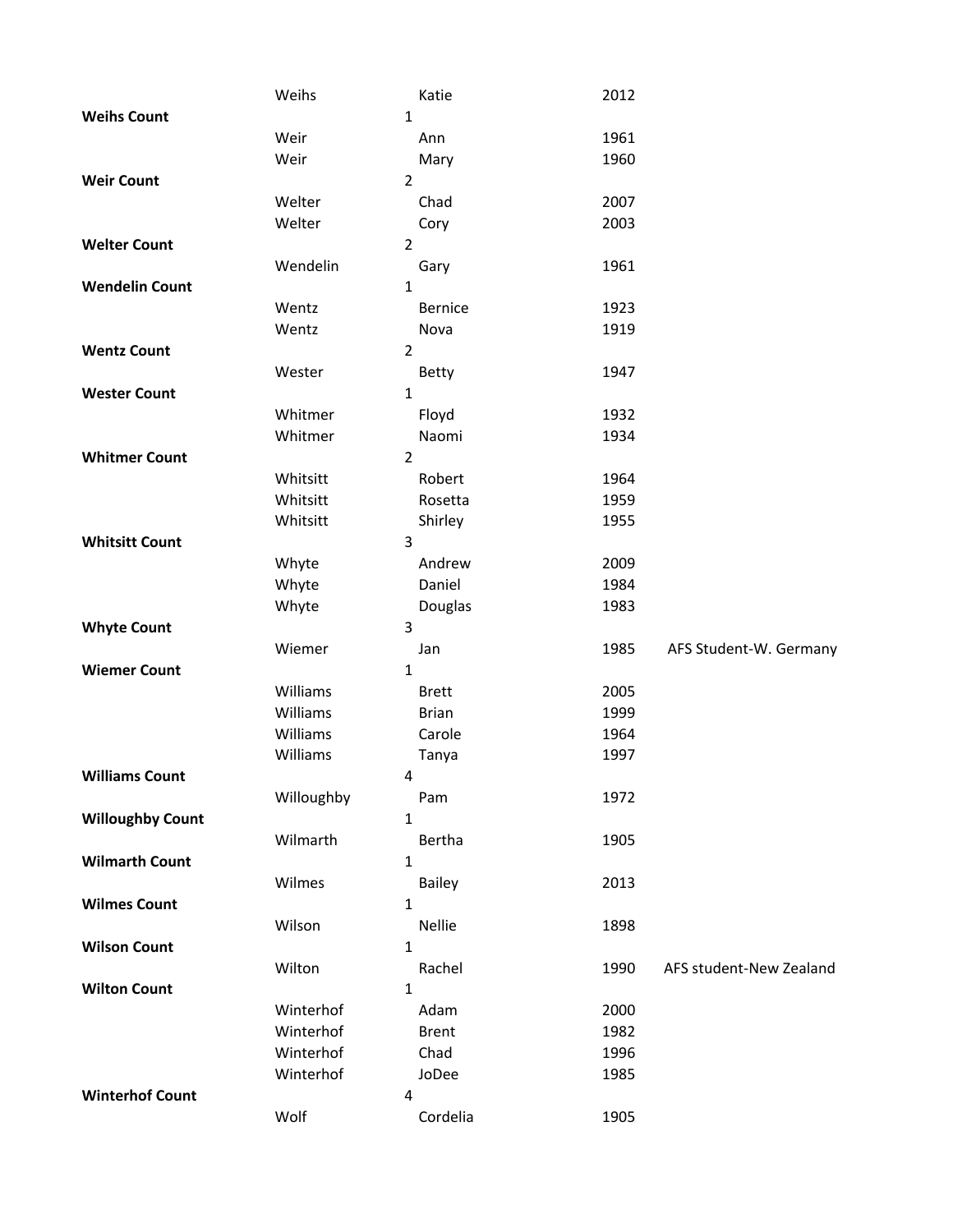|                       | Wolf           | Jack         | 1947 |                   |
|-----------------------|----------------|--------------|------|-------------------|
|                       | Wolf           | Raymond      | 1914 |                   |
| <b>Wolf Count</b>     | 3              |              |      |                   |
|                       | Wolfe          | Jeff         | 1986 |                   |
| <b>Wolfe Count</b>    | 1              |              |      |                   |
|                       | Wolff          | James        | 1998 |                   |
| <b>Wolff Count</b>    | $\mathbf{1}$   |              |      |                   |
|                       | Wolford        | Betty        | 1950 |                   |
|                       | Wolford        | Paul         | 1949 |                   |
| <b>Wolford Count</b>  | $\overline{2}$ |              |      |                   |
|                       | Woltmann       | Craig        | 1963 |                   |
|                       | Woltmann       | David        | 1959 |                   |
|                       | Woltmann       | Joann        | 1960 |                   |
|                       | Woltmann       | John         | 1985 |                   |
|                       | Woltmann       | Kenneth      | 1962 |                   |
|                       | Woltmann       | Mariann      | 1958 |                   |
|                       | Woltmann       | Mary         | 1923 |                   |
|                       | Woltmann       | Mike         | 1982 |                   |
|                       | Woltmann       | Phyllis      | 1957 |                   |
|                       | Woltmann       | Wendy        | 1987 |                   |
| <b>Woltmann Count</b> | 10             |              |      |                   |
|                       | Wood           | Aaron        | 1991 |                   |
|                       | Wood           | <b>Brian</b> | 1995 |                   |
|                       | Wood           | Danny        | 1991 |                   |
|                       | Wood           | Dorothea     | 1984 |                   |
|                       | Wood           | Dwight       | 1985 |                   |
|                       | Wood           | Greg         | 2004 |                   |
|                       | Wood           | Jake         | 2005 |                   |
|                       | Wood           | Jason        | 1993 |                   |
|                       | Wood           | Jessica      | 2003 |                   |
|                       | Wood           | Kirk         | 1998 |                   |
|                       | Wood           | Runky        | 1990 |                   |
| <b>Wood Count</b>     | 11             |              |      |                   |
|                       | Woodruff       | Frank        | 1922 |                   |
| <b>Woodruff Count</b> | $\mathbf{1}$   |              |      |                   |
| <b>Woods Count</b>    | Woods<br>1     | Lana         | 1983 |                   |
|                       | Wuster         |              | 1965 |                   |
| <b>Wuster Count</b>   | $\mathbf{1}$   | Rodney       |      |                   |
|                       | Xi Ren         | Chen         | 1999 | AFS Student-China |
| Xi Ren Count          | $\mathbf{1}$   |              |      |                   |
|                       | Yagi           | Mayumi       | 1981 | AFS student-Japan |
| <b>Yagi Count</b>     | $\mathbf 1$    |              |      |                   |
|                       | Young          | Becky        | 1981 |                   |
|                       | Young          | Dale         | 1965 |                   |
|                       | Young          | David        | 1975 |                   |
|                       | Young          | Doris        | 1950 |                   |
|                       | Young          | Gary         | 1970 |                   |
|                       | Young          | Gene         | 1960 |                   |
|                       |                |              |      |                   |